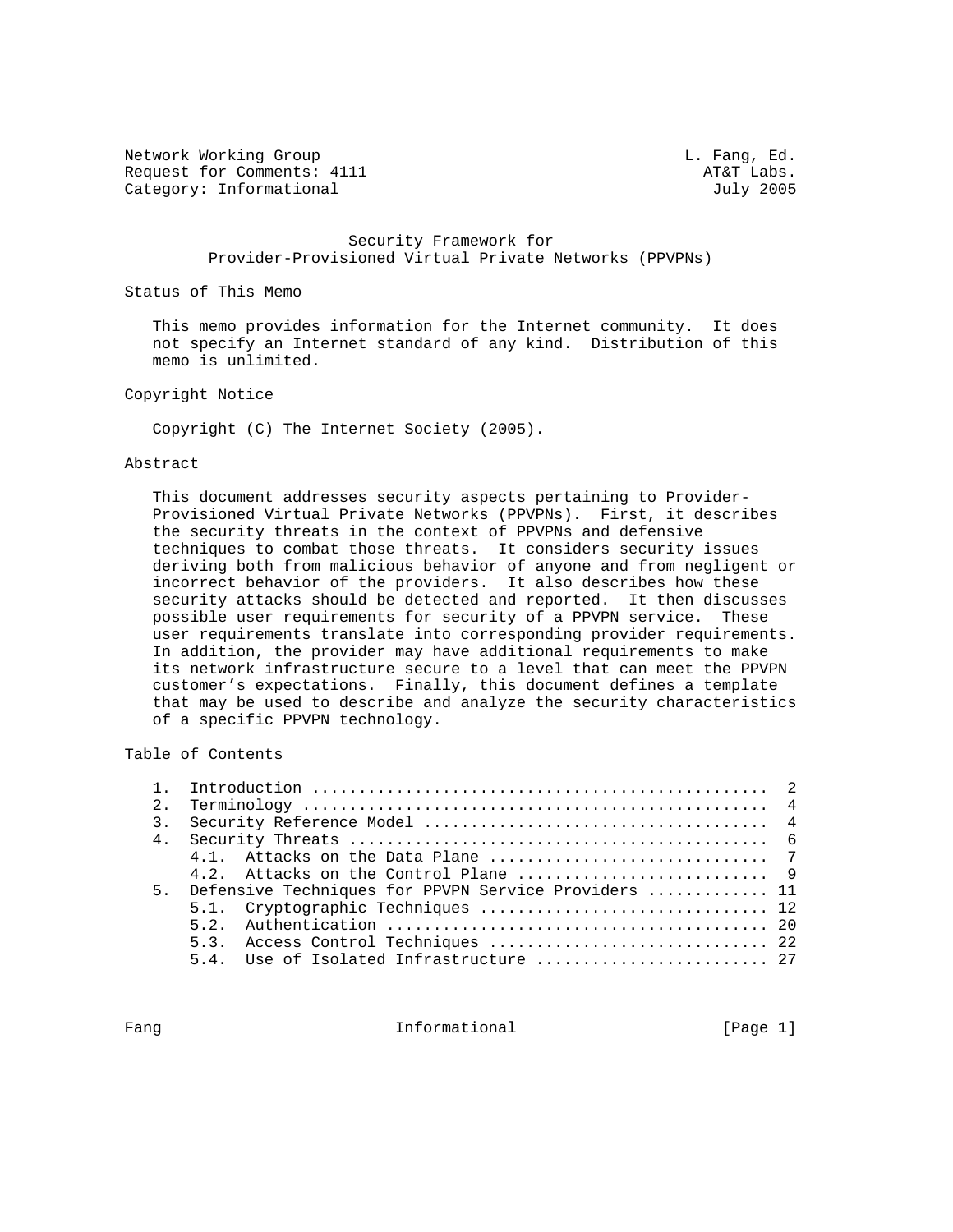|    | 5.5.<br>Use of Aggregated Infrastructure  27                 |    |
|----|--------------------------------------------------------------|----|
|    | Service Provider Quality Control Processes  28<br>5.6.       |    |
|    | Deployment of Testable PPVPN Service  28<br>5.7.             |    |
| 6. | Monitoring, Detection, and Reporting of Security Attacks  28 |    |
| 7. |                                                              |    |
|    | 7 1                                                          |    |
|    | 7.2.                                                         |    |
|    | 7.3.                                                         |    |
|    | 7.4.                                                         |    |
|    | 7.5.                                                         |    |
|    | 7.6.                                                         |    |
| 8. |                                                              |    |
|    | Protection within the Core Network  32<br>8 1                |    |
|    | Protection on the User Access Link  34<br>8.2.               |    |
|    | General Requirements for PPVPN Providers  36<br>8.3.         |    |
| 9. | Security Evaluation of PPVPN Technologies  37                |    |
|    | 9.1.                                                         |    |
|    | 9.2.                                                         |    |
|    |                                                              |    |
|    |                                                              |    |
|    |                                                              |    |
|    |                                                              |    |
| 14 |                                                              |    |
|    |                                                              | 11 |

# 1. Introduction

 Security is an integral aspect of Provider-Provisioned Virtual Private Network (PPVPN) services. The motivation and rationale for both Provider-Provisioned Layer-2 VPN and Provider-Provisioned Layer-3 VPN services are provided by [RFC4110] and [RFC4031]. These documents acknowledge that security is an important and integral aspect of PPVPN services, for both VPN customers and VPN service providers. Both will benefit from a PPVPN Security Framework document that lists the customer and provider security requirements related to PPVPN services, and that can be used to assess how much a particular technology protects against security threats and fulfills the security requirements.

 First, we describe the security threats that are relevant in the context of PPVPNs, and the defensive techniques that can be used to combat those threats. We consider security issues deriving both from malicious or incorrect behavior of users and other parties and from negligent or incorrect behavior of the providers. An important part of security defense is the detection and report of a security attack,

Fang **Informational Informational** [Page 2]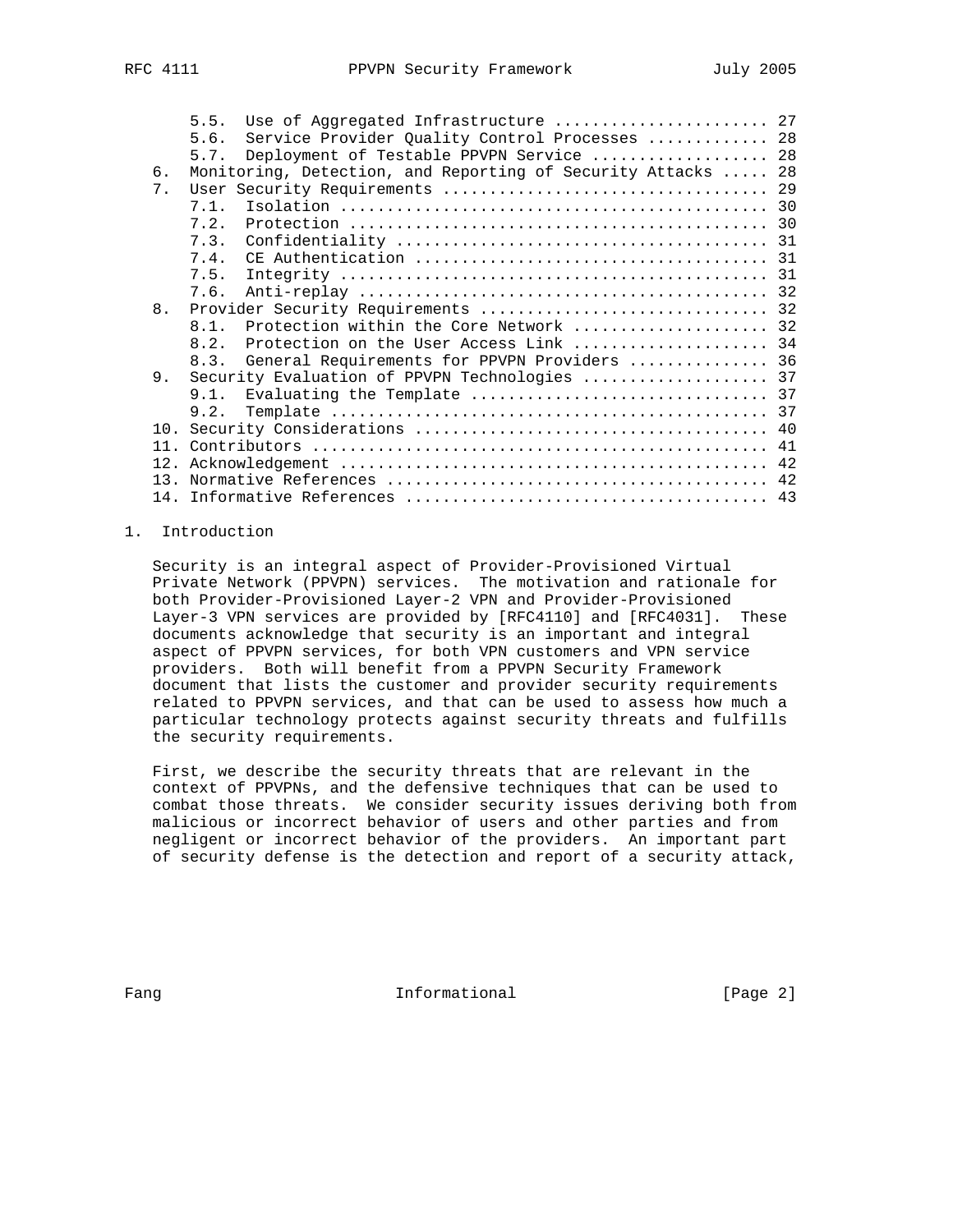which is also addressed in this document. Special considerations engendered by IP mobility within PPVPNs are not in the scope of this document.

 Then, we discuss the possible user and provider security requirements for a PPVPN service. Users expectations must be met for the security characteristics of a VPN service. These user requirements translate into corresponding requirements for the providers offering the service. Furthermore, providers have security requirements to protect their network infrastructure, securing it to the level required to provide the PPVPN services in addition to other services.

 Finally, we define a template that may be used to describe the security characteristics of a specific PPVPN technology in a manner consistent with the security framework described in this document. It is not within the scope of this document to analyze the security properties of specific technologies. Instead, our intention is to provide a common tool, in the form of a checklist, that may be used in other documents dedicated to an in-depth security analysis of individual PPVPN technologies to describe their security characteristics in a comprehensive and coherent way, thereby providing a common ground for comparison between different technologies.

 It is important to clarify that this document is limited to describing users' and providers' security requirements that pertain to PPVPN services. It is not the intention to formulate precise "requirements" on each specific technology by defining the mechanisms and techniques that must be implemented to satisfy such users' and providers' requirements.

 This document is organized as follows. Section 2 defines the terminology used in the document. Section 3 defines the security reference model for security in PPVPN networks. Section 4 describes the security threats that are specific of PPVPNs. Section 5 reviews defense techniques that may be used against those threats. Section 6 describes how attacks may be detected and reported. Section 7 discusses the user security requirements that apply to PPVPN services. Section 8 describes additional security requirements on the provider to guarantee the security of the network infrastructure providing PPVPN services. In Section 9, we provide a template that may be used to describe the security characteristics of specific PPVPN technologies. Finally, Section 10 discusses security considerations.

Fang **Informational Informational** [Page 3]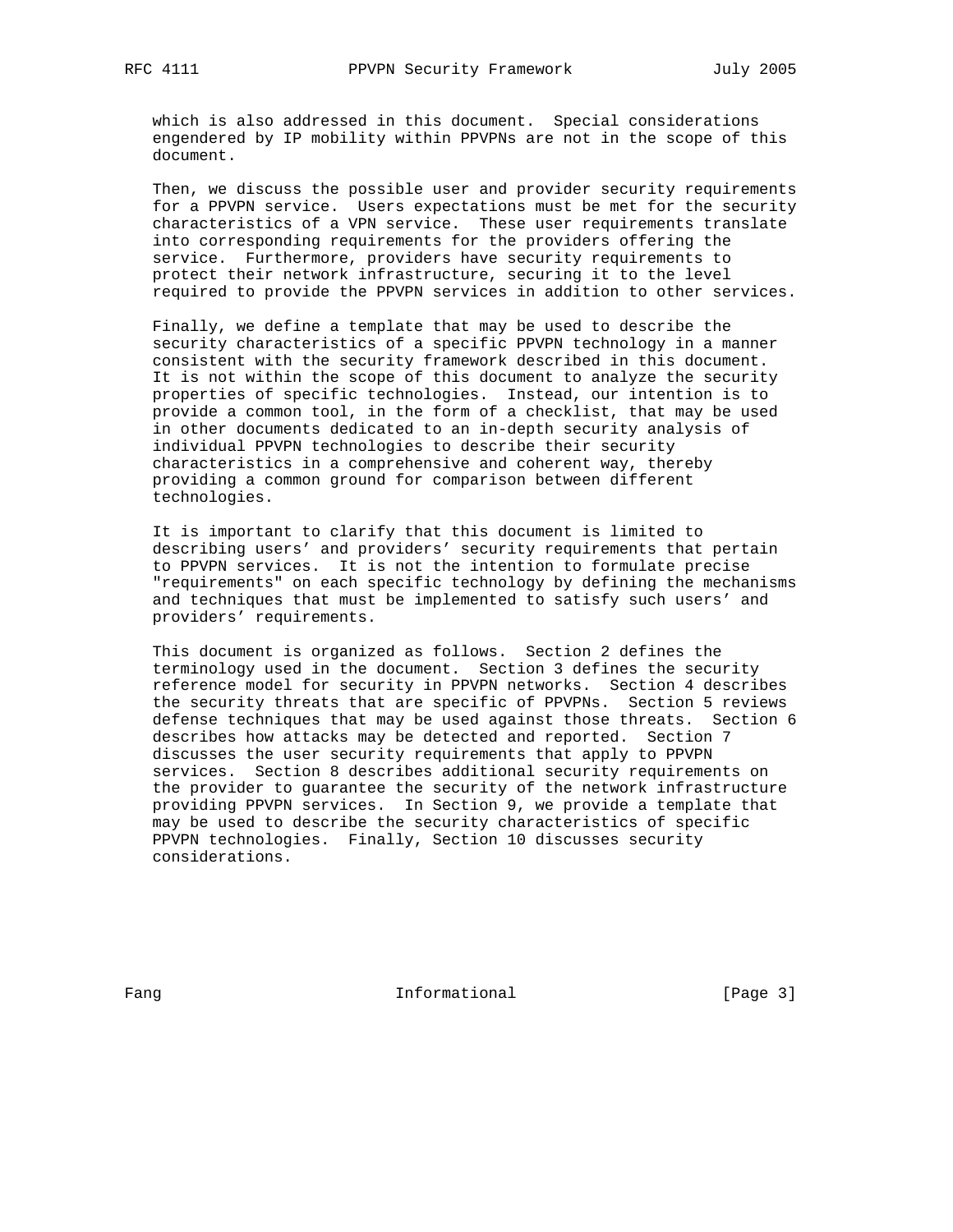#### 2. Terminology

 This document uses PPVPN-specific terminology. Definitions and details specific to PPVPN terminology can be found in [RFC4026] and [RFC4110]. The most important definitions are repeated in this section; for other definitions, the reader is referred to [RFC4026] and [RFC4110].

- CE: Customer Edge device, a router or a switch in the customer network interfacing with the service provider's network.
- P: Provider Router. The Provider Router is a router in the service provider's core network that does not have interfaces directly toward the customer. A P router is used to interconnect the PE routers. A P router does not have to maintain VPN state and is thus VPN unaware.
- PE: Provider Edge device, the equipment in the service provider's network that interfaces with the equipment in the customer's network.
- PPVPN: Provider-Provisioned Virtual Private Network, a VPN that is configured and managed by the service provider (and thus not by the customer itself).
- SP: Service Provider.
- VPN: Virtual Private Network, which restricts communication between a set of sites using an IP backbone shared by traffic that is not going to or coming from those sites.
- 3. Security Reference Model

 This section defines a reference model for security in PPVPN networks.

 A PPVPN core network is the central network infrastructure (P and PE routers) over which PPVPN services are delivered. A PPVPN core network consists of one or more SP networks. All network elements in the core are under the operational control of one or more PPVPN service providers. Even if the PPVPN core is provided by several service providers, it appears to the PPVPN users as a single zone of trust. However, several service providers providing a common PPVPN core still have to secure themselves against the other providers. PPVPN services can also be delivered over the Internet, in which case the Internet forms a logical part of the PPVPN core.

Fang **Informational Informational** [Page 4]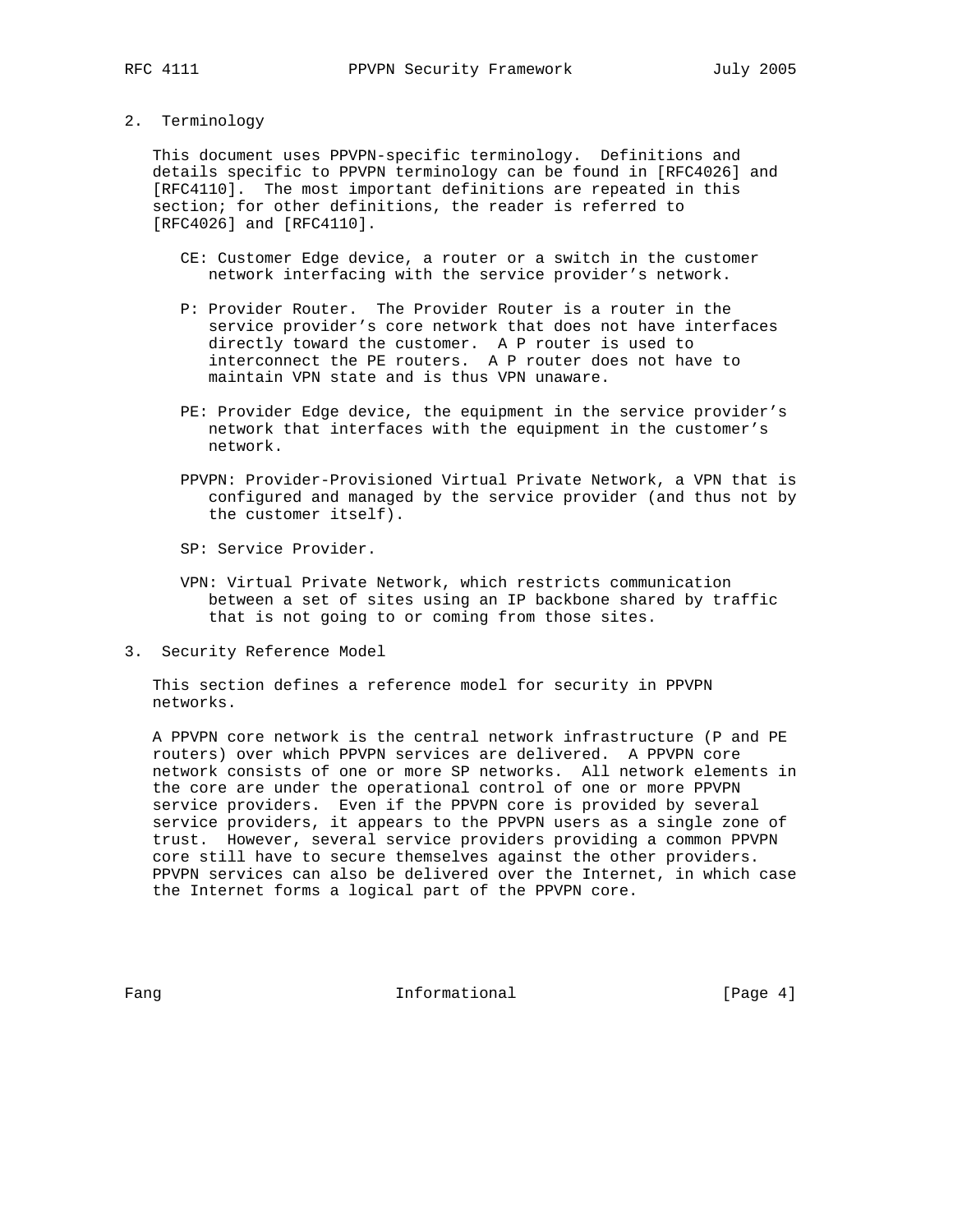A PPVPN user is a company, institution or residential client of the PPVPN service provider.

 A PPVPN service is a private network service made available by a service provider to a PPVPN user. The service is implemented using virtual constructs built on a shared PPVPN core network. A PPVPN service interconnects sites of a PPVPN user.

 Extranets are VPNs in which multiple sites are controlled by different (legal) entities. Extranets are another example of PPVPN deployment scenarios wherein restricted and controlled communication is allowed between trusted zones, often via well-defined transit points.

 This document defines each PPVPN as a trusted zone and the PPVPN core as another trusted zone. A primary concern is security aspects that relate to breaches of security from the "outside" of a trusted zone to the "inside" of this zone. Figure 1 depicts the concept of trusted zones within the PPVPN framework.

| PPVPN |            |         | PPVPN    |
|-------|------------|---------|----------|
| user  | PPVPN      |         | user     |
| site  |            | -XXX-   | site     |
|       |            | -XXX--+ |          |
|       | PPVPN core |         |          |
|       |            |         |          |
|       |            |         |          |
|       |            |         |          |
|       |            |         | Internet |

Figure 1: The PPVPN trusted zone model

 In principle, the trusted zones should be separate. However, PPVPN core networks often offer Internet access, in which case a transit point (marked "XXX" in the figure) is defined.

 The key requirement of a "virtual private" network (VPN) is that the security of the trusted zone of the VPN is not compromised by sharing the core infrastructure with other VPNs.

 Security against threats that originate within the same trusted zone as their targets (for example, attacks from a user in a PPVPN to other users within the same PPVPN, or attacks entirely within the core network) is outside the scope of this document.

 Also outside the scope are all aspects of network security that are independent of whether a network is a PPVPN network or a private

Fang **Informational Informational** [Page 5]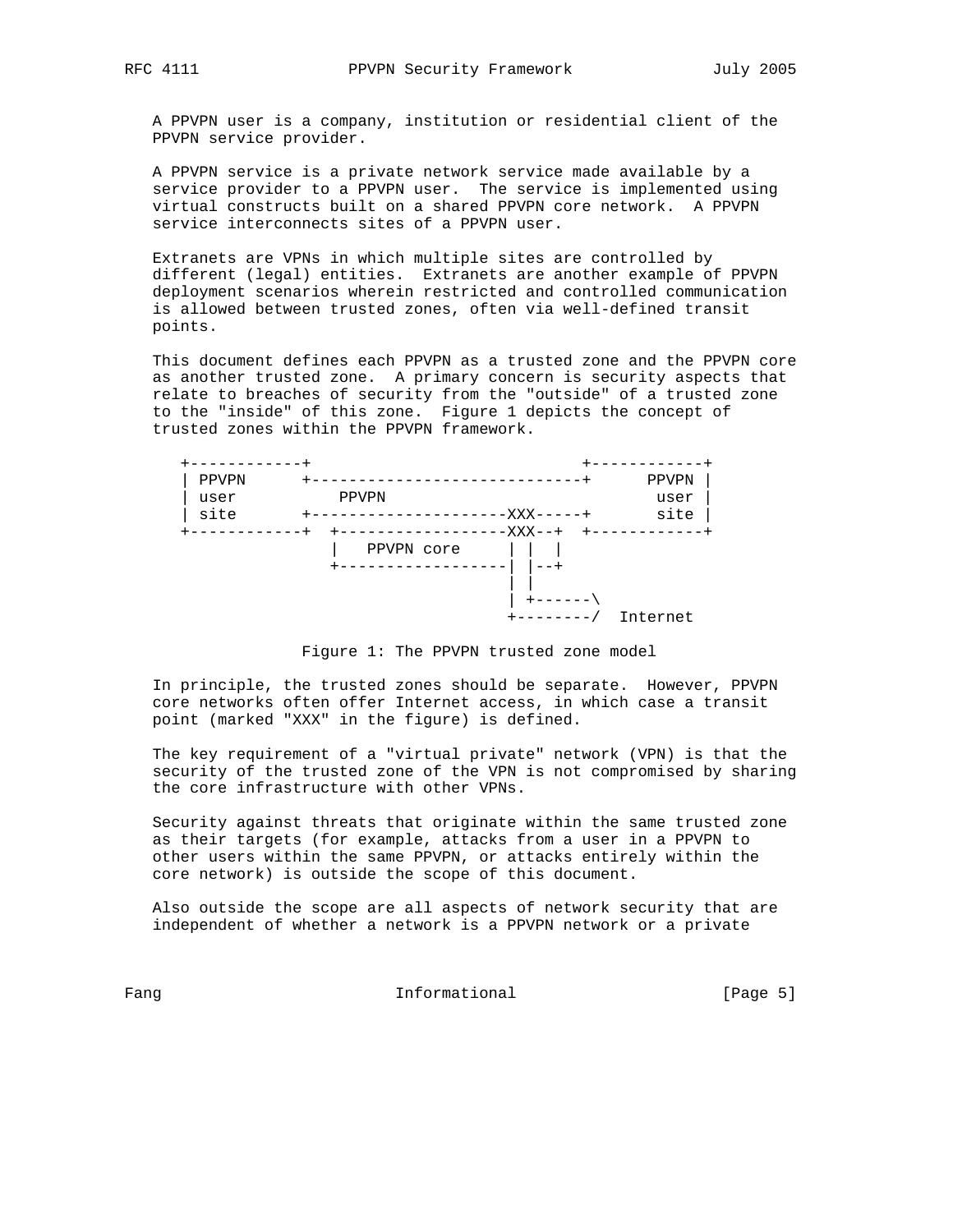network. For example, attacks from the Internet to a web server inside a given PPVPN will not be considered here, unless the provisioning of the PPVPN network could make a difference to the security of this server.

4. Security Threats

 This section discusses the various network security threats that may endanger PPVPNs. The discussion is limited to threats that are unique to PPVPNs, or that affect PPVPNs in unique ways. A successful attack on a particular PPVPN or on a service provider's PPVPN infrastructure may cause one or more of the following ill effects:

- observation, modification, or deletion of PPVPN user data,
- replay of PPVPN user data,
- injection of non-authentic data into a PPVPN,
- traffic pattern analysis on PPVPN traffic,
- disruption of PPVPN connectivity, or
- degradation of PPVPN service quality.

 It is useful to consider that threats to a PPVPN, whether malicious or accidental, may come from different categories of sources. For example they may come from:

- users of other PPVPNs provided by the same PPVPN service provider,
- the PPVPN service provider or persons working for it,
- other persons who obtain physical access to a service provider site,
- other persons who use social engineering methods to influence behavior of service provider personnel,
- users of the PPVPN itself, i.e., intra-VPN threats (such threats are beyond the scope of this document), or
- others, i.e., attackers from the Internet at large.

 In the case of PPVPNs, some parties may be in more advantageous positions that enable them to launch types of attacks not available to others. For example, users of different PPVPNs provided by the

Fang **Informational Informational Example 1** [Page 6]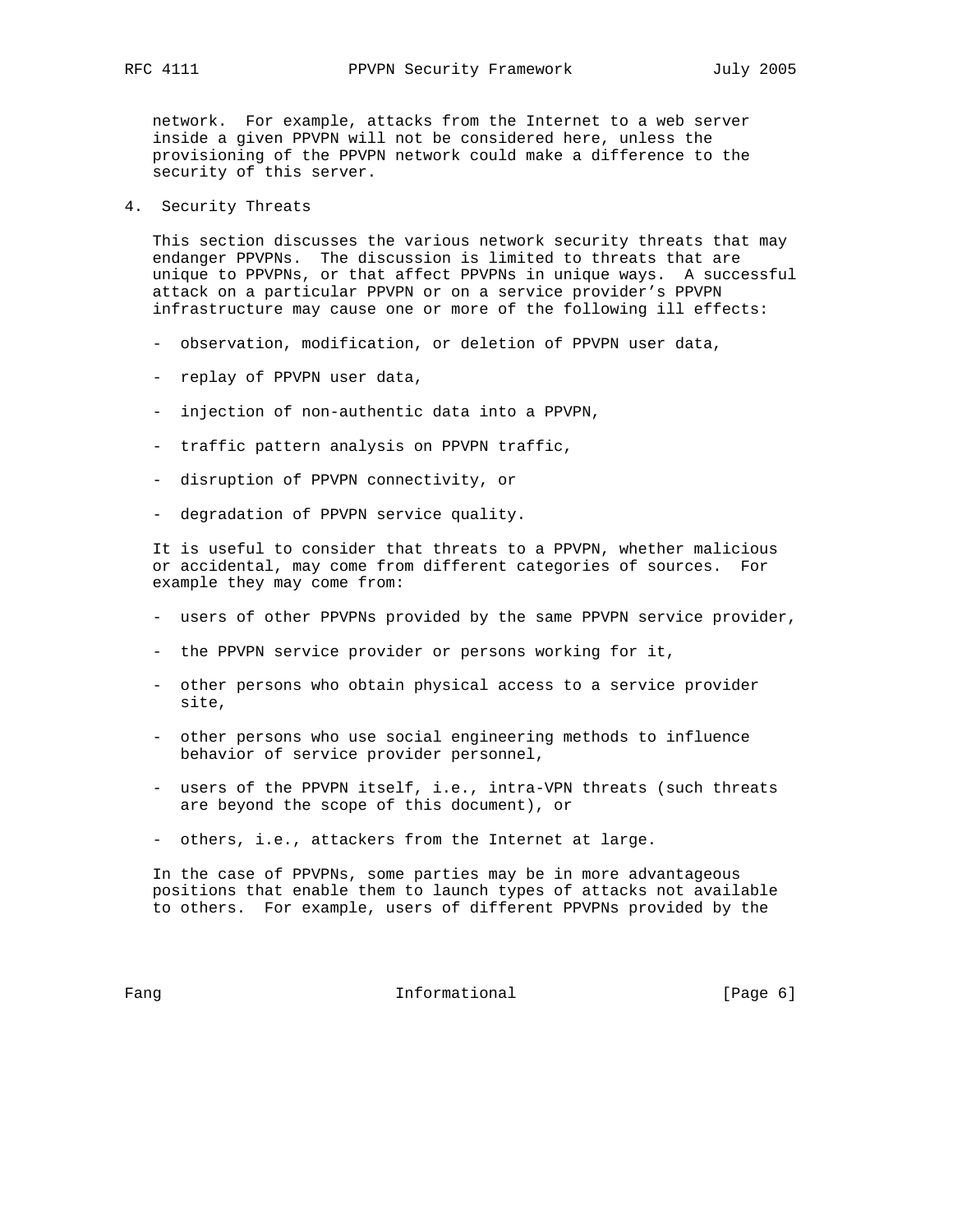same service provider may be able to launch attacks that those who are completely outside the network cannot.

 Given that security is generally a compromise between expense and risk, it is also useful to consider the likelihood of different attacks. There is at least a perceived difference in the likelihood of most types of attacks being successfully mounted in different environments, such as

- in a PPVPN contained within one service provider's network, or
- in a PPVPN transiting the public Internet.

 Most types of attacks become easier to mount, and hence more likely, as the shared infrastructure that provides VPN service expands from a single service provider to multiple cooperating providers, and then to the global Internet. Attacks that may not be sufficiently likely to warrant concern in a closely controlled environment often merit defensive measures in broader, more open environments.

 The following sections discuss specific types of exploits that threaten PPVPNs.

4.1. Attacks on the Data Plane

 This category encompasses attacks on the PPVPN user's data, as viewed by the service provider. Note that from the PPVPN user's point of view, some of this might be control plane traffic, e.g., routing protocols running from PPVPN user site to PPVPN user site via an L2 PPVPN.

4.1.1. Unauthorized Observation of Data Traffic

 This refers to "sniffing" VPN packets and examining their contents. This can result in exposure of confidential information. It can also be a first step in other attacks (described below) in which the recorded data is modified and re-inserted, or re-inserted unchanged.

4.1.2. Modification of Data Traffic

 This refers to modifying the contents of packets as they traverse the VPN.

4.1.3. Insertion of Non-authentic Data Traffic: Spoofing and Replay

 This refers to the insertion into the VPN (or "spoofing") of packets that do not belong there, with the objective of having them accepted as legitimate by the recipient. Also included in this category is

Fang Informational Fang [Page 7]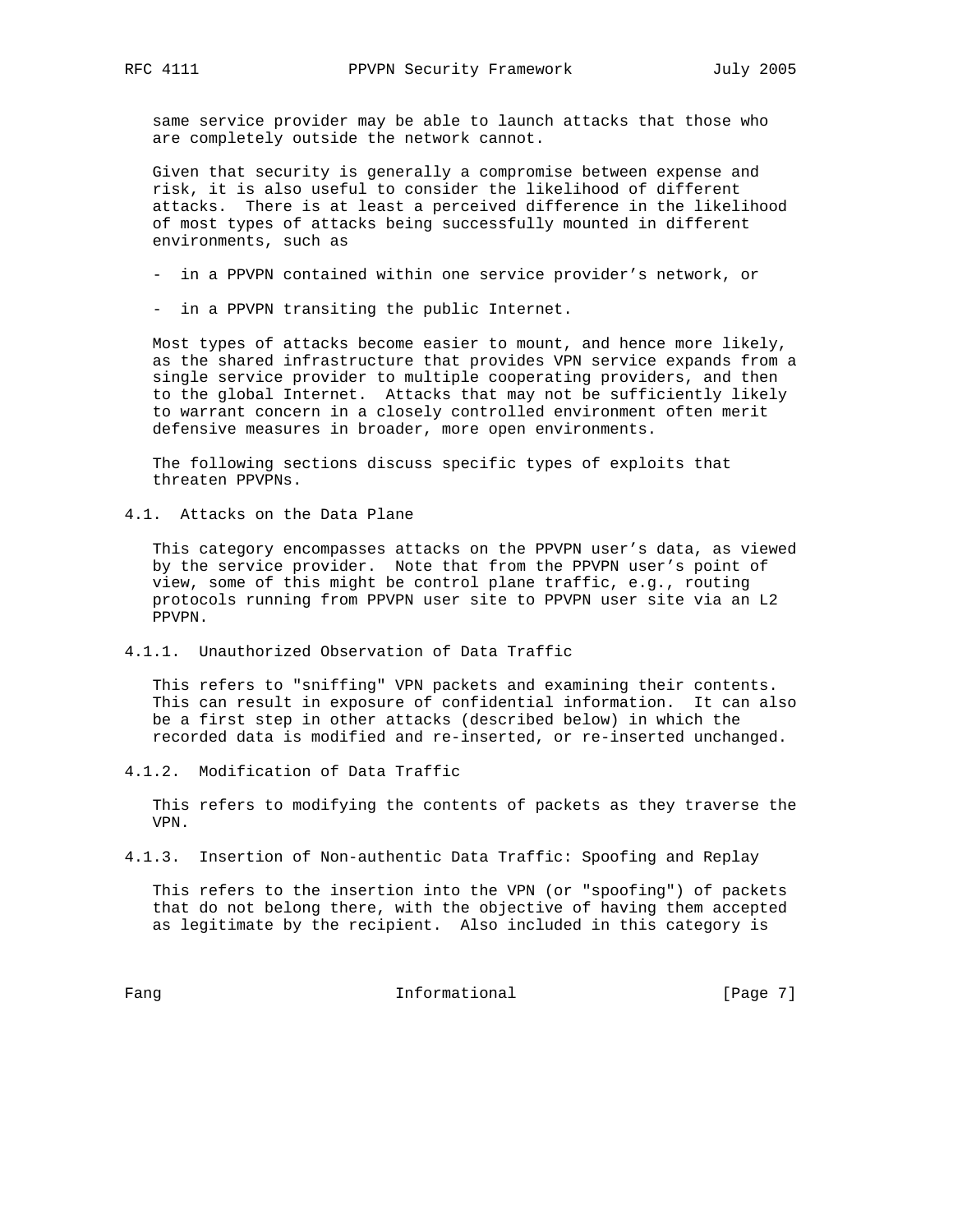the insertion of copies of once-legitimate packets that have been recorded and replayed.

4.1.4. Unauthorized Deletion of Data Traffic

 This refers to causing packets to be discarded as they traverse the VPN. This is a specific type of Denial-of-Service attack.

4.1.5. Unauthorized Traffic Pattern Analysis

 This refers to "sniffing" VPN packets and examining aspects or meta aspects of them that may be visible even when the packets themselves are encrypted. An attacker might gain useful information based on the amount and timing of traffic, packet sizes, source and destination addresses, etc. For most PPVPN users, this type of attack is generally considered significantly less of a concern than are the other types discussed in this section.

4.1.6. Denial-of-Service Attacks on the VPN

 Denial-of-Service (DoS) attacks are those in which an attacker attempts to disrupt or prevent the use of a service by its legitimate users. Taking network devices out of service, modifying their configuration, or overwhelming them with requests for service are several of the possible avenues for DoS attack.

 Overwhelming the network with requests for service, otherwise known as a "resource exhaustion" DoS attack, may target any resource in the network, e.g., link bandwidth, packet forwarding capacity, session capacity for various protocols, and CPU power.

 DoS attacks of the resource exhaustion type can be mounted against the data plane of a particular PPVPN by attempting to insert (spoof) an overwhelming quantity of non-authentic data into the VPN from outside of that VPN. Potential results might be to exhaust the bandwidth available to that VPN or to overwhelm the cryptographic authentication mechanisms of the VPN.

 Data plane resource exhaustion attacks can also be mounted by overwhelming the service provider's general (VPN-independent) infrastructure with traffic. These attacks on the general infrastructure are not usually a PPVPN-specific issue, unless the attack is mounted by another PPVPN user from a privileged position. For example, a PPVPN user might be able to monopolize network data plane resources and thus to disrupt other PPVPNs.)

Fang **Informational Informational** [Page 8]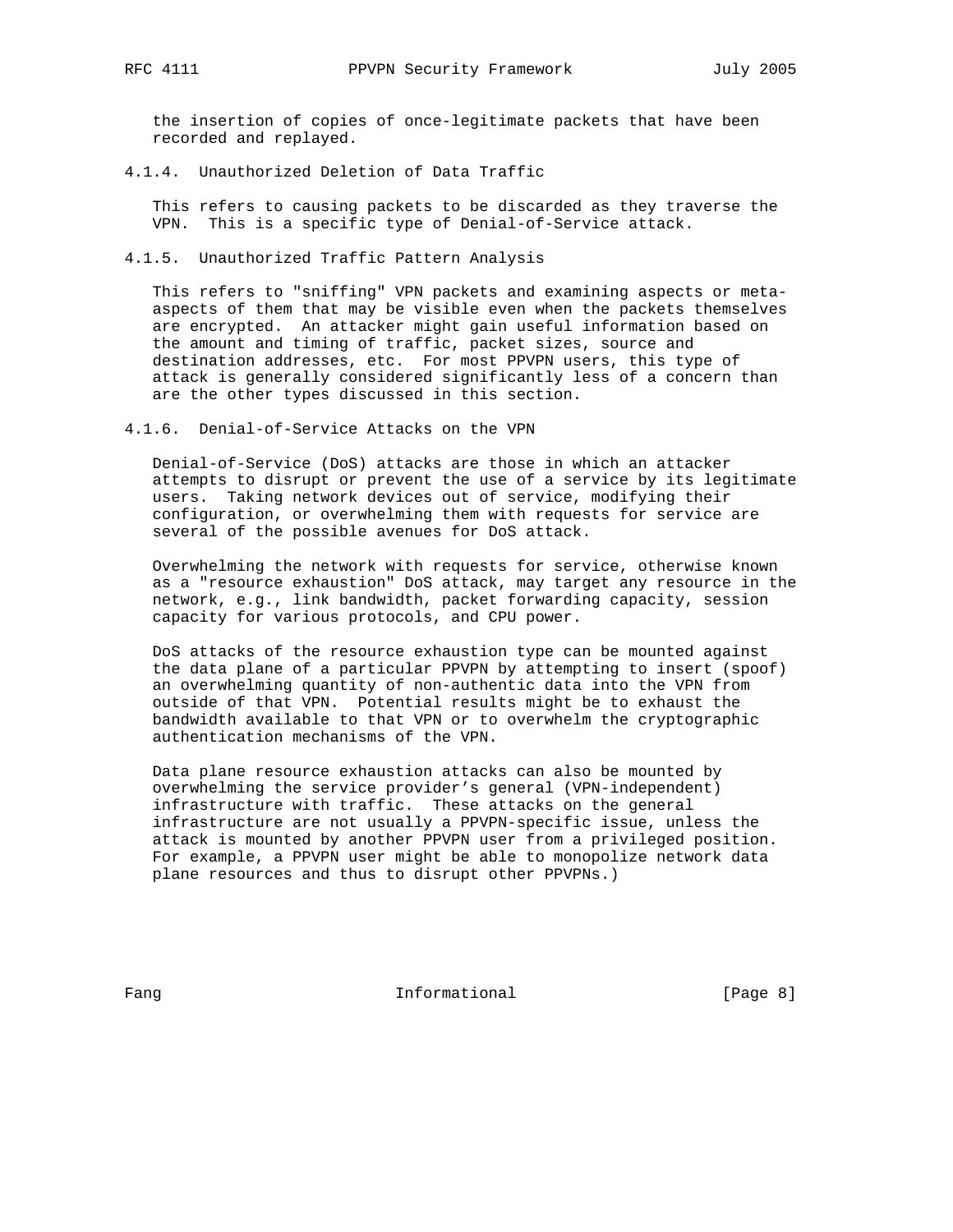- 
- 4.2. Attacks on the Control Plane

 This category encompasses attacks on the control structures operated by the PPVPN service provider.

4.2.1. Denial-of-Service Attacks on Network Infrastructure

 Control plane DoS attacks can be mounted specifically against the mechanisms that the service provider uses to provide PPVPNs (e.g., IPsec, MPLS) or against the general infrastructure of the service provider (e.g., P routers or shared aspects of PE routers.) Attacks against the general infrastructure are within the scope of this document only if the attack happens in relation to the VPN service; otherwise, they are not a PPVPN-specific issue.

 Of special concern for PPVPNs is denial of service to one PPVPN user caused by the activities of another. This can occur, for example, if one PPVPN user's activities are allowed to consume excessive network resources of any sort that are also needed to serve other PPVPN users.

 The attacks described in the following sections may each have denial of service as one of their effects. Other DoS attacks are also possible.

4.2.2. Attacks on Service Provider Equipment via Management Interfaces

 This includes unauthorized access to service provider infrastructure equipment, in order, for example, to reconfigure the equipment or to extract information (statistics, topology, etc.) about one or more PPVPNs.

 This can be accomplished through malicious entrance of the systems, or as an inadvertent consequence of inadequate inter-VPN isolation in a PPVPN user self-management interface. (The former is not necessarily a PPVPN-specific issue.)

4.2.3. Social Engineering Attacks on Service Provider Infrastructure

 Attacks in which the service provider network is reconfigured or damaged, or in which confidential information is improperly disclosed, may be mounted through manipulation of service provider personnel. These types of attacks are PPVPN-specific if they affect PPVPN-serving mechanisms. It may be observed that the organizational split (customer, service provider) that is inherent in PPVPNs may make it easier to mount such attacks against provider-provisioned

Fang Informational Fang [Page 9]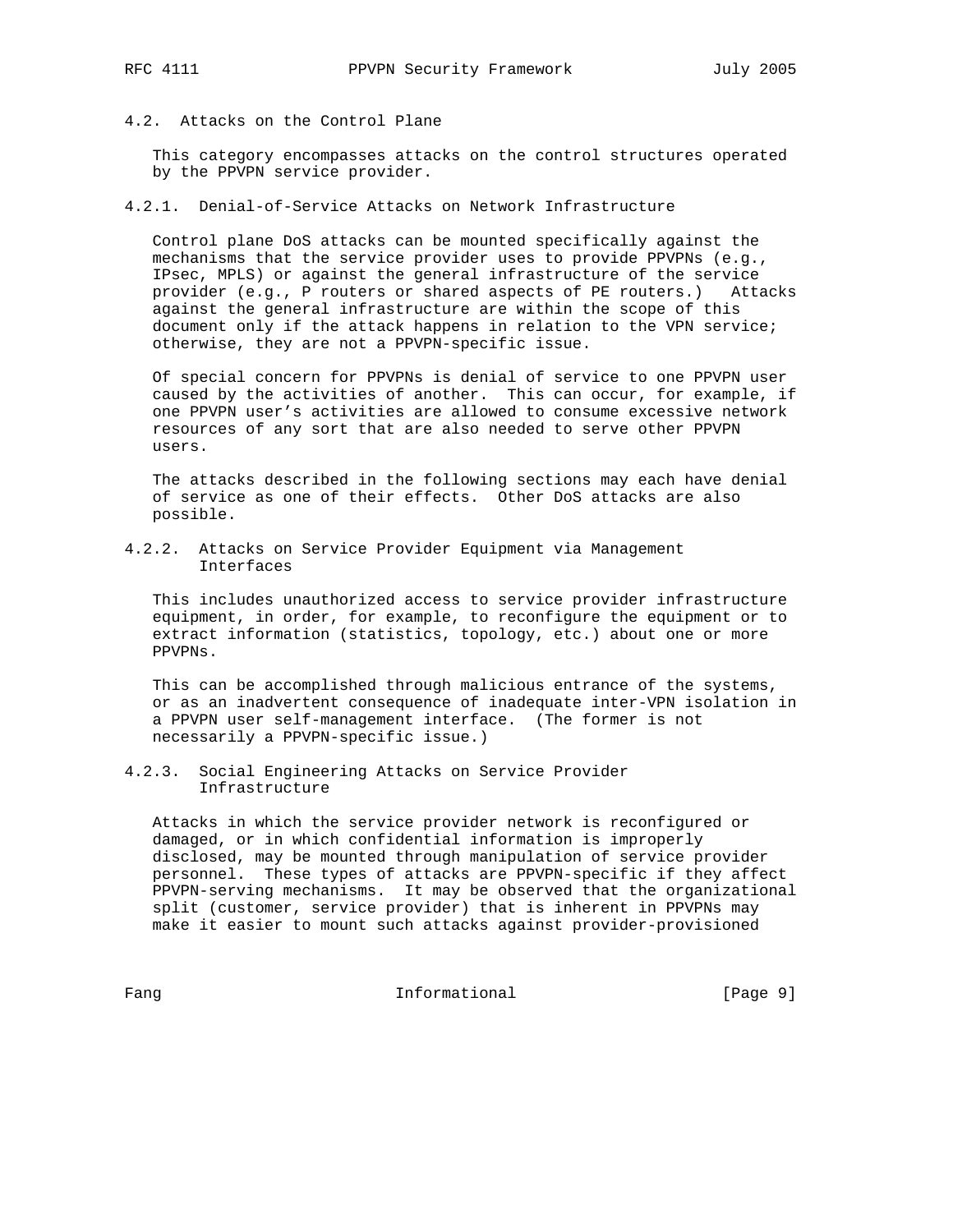VPNs than against VPNs that are self-provisioned by the customer at the IP layer.

4.2.4. Cross-Connection of Traffic between PPVPNs

 This refers to events where expected isolation between separate PPVPNs is breached. This includes cases such as:

- a site being connected into the "wrong" VPN,
- two or more VPNs being improperly merged,
- a point-to-point VPN connecting the wrong two points, or
- any packet or frame being improperly delivered outside the VPN it is sent in.

 Misconnection or cross-connection of VPNs may be caused by service provider or equipment vendor error, or by the malicious action of an attacker. The breach may be physical (e.g., PE-CE links misconnected) or logical (improper device configuration).

 Anecdotal evidence suggests that the cross-connection threat is one of the largest security concerns of PPVPN users (or would-be users).

4.2.5. Attacks against PPVPN Routing Protocols

 This encompasses attacks against routing protocols that are run by the service provider and that directly support the PPVPN service. In layer 3 VPNs this, typically relates to membership discovery or to the distribution of per-VPN routes. In layer 2 VPNs, this typically relates to membership and endpoint discovery. Attacks against the use of routing protocols for the distribution of backbone (non-VPN) routes are beyond the scope of this document. Specific attacks against popular routing protocols have been widely studied and are described in [RFC3889].

4.2.6. Attacks on Route Separation

 "Route separation" refers here to keeping the per-VPN topology and reachability information for each PPVPN separate from, and unavailable to, any other PPVPN (except as specifically intended by the service provider). This concept is only a distinct security concern for layer-3 VPN types for which the service provider is involved with the routing within the VPN (i.e., VR, BGP-MPLS, routed version of IPsec). A breach in the route separation can reveal topology and addressing information about a PPVPN. It can also cause

Fang **Informational Informational** [Page 10]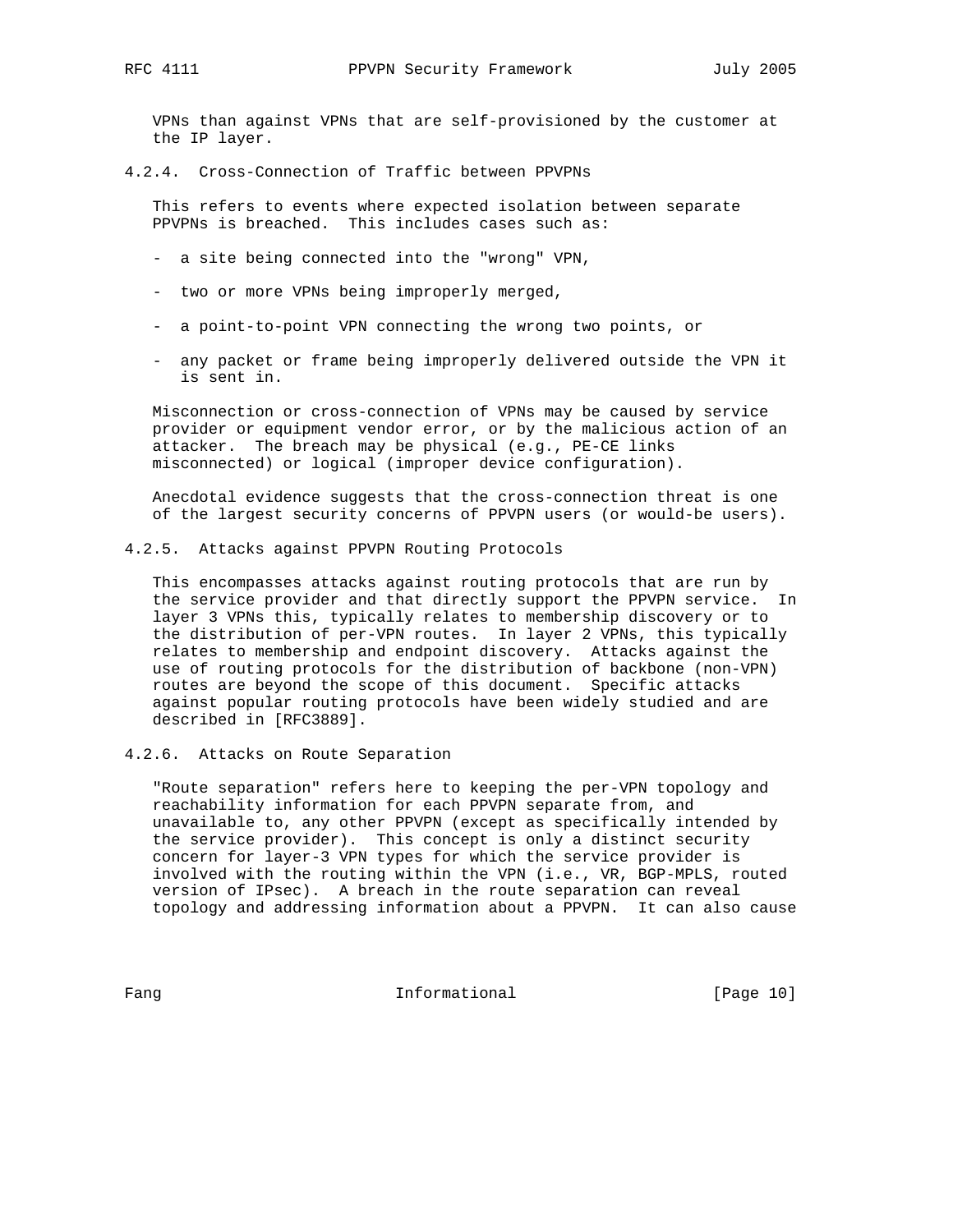black hole routing or unauthorized data plane cross-connection between PPVPNs.

4.2.7. Attacks on Address Space Separation

 In layer-3 VPNs, the IP address spaces of different VPNs have to be kept separate. In layer-2 VPNs, the MAC address and VLAN spaces of different VPNs have to be kept separate. A control plane breach in this addressing separation may result in unauthorized data plane cross-connection between VPNs.

4.2.8. Other Attacks on PPVPN Control Traffic

 Besides routing and management protocols (covered separately in the previous sections), a number of other control protocols may be directly involved in delivering the PPVPN service (e.g., for membership discovery and tunnel establishment in various PPVPN approaches). These include but may not be limited to:

- MPLS signaling (LDP, RSVP-TE),
- IPsec signaling (IKE) ,
- $-L2TP,$
- BGP-based membership discovery, and
- Database-based membership discovery (e.g., RADIUS-based).

 Attacks might subvert or disrupt the activities of these protocols, for example, via impersonation or DoS attacks.

5. Defensive Techniques for PPVPN Service Providers

 The defensive techniques discussed in this document are intended to describe methods by which some security threats can be addressed. They are not intended as requirements for all PPVPN implementations. The PPVPN provider should determine the applicability of these techniques to the provider's specific service offerings, and the PPVPN user may wish to assess the value of these techniques in regard to the user's VPN requirements.

 The techniques discussed here include encryption, authentication, filtering, firewalls, access control, isolation, aggregation, and other techniques.

 Nothing is ever 100% secure. Defense therefore protects against those attacks that are most likely to occur or that could have the most dire consequences. Absolute protection against these attacks is seldom achievable; more often it is sufficient to make the cost of a successful attack greater than what the adversary would be willing to expend.

Fang Informational Fang Informational Fang Informational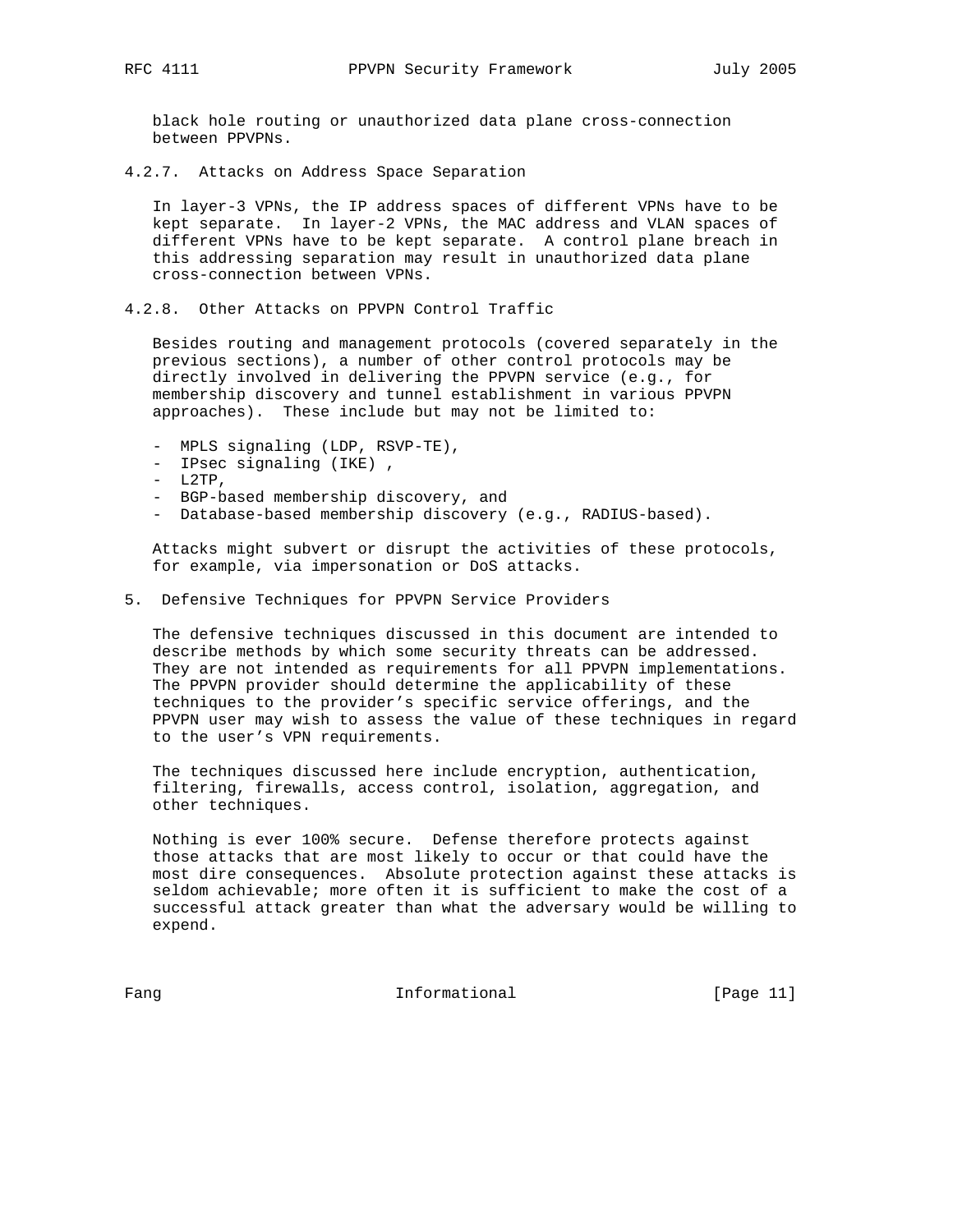Successful defense against an attack does not necessarily mean that the attack must be prevented from happening or from reaching its target. In many cases, the network can instead be designed to withstand the attack. For example, the introduction of non-authentic packets could be defended against by preventing their introduction in the first place, or by making it possible to identify and eliminate them before delivery to the PPVPN user's system. The latter is frequently a much easier task.

# 5.1. Cryptographic Techniques

 PPVPN defenses against a wide variety of attacks can be enhanced by the proper application of cryptographic techniques. These are the same cryptographic techniques that are applicable to general network communications. In general, these techniques can provide confidentiality (encryption) of communication between devices, authentication of the identities of the devices, and detection of a change of the protected data during transit.

 Privacy is a key part (the middle name!) of any Virtual Private Network. In a PPVPN, privacy can be provided by two mechanisms: traffic separation and encryption. This section focuses on encryption; traffic separation is addressed separately.

 Several aspects of authentication are addressed in some detail in a separate "Authentication" section.

 Encryption adds complexity, and thus it may not be a standard offering within every PPVPN service. There are a few reasons for this. Encryption adds an additional computational burden to the devices performing encryption and decryption. This may reduce the number of user VPN connections that can be handled on a device or otherwise reduce the capacity of the device, potentially driving up the provider's costs. Typically, configuring encryption services on devices adds to the complexity of the device configuration and adds incremental labor cost. Encrypting packets typically increases packet lengths, thereby increasing the network traffic load and the likelihood of packet fragmentation, with its increased overhead. (Packet length increase can often be mitigated to some extent by data compression techniques, but with additional computational burden.) Finally, some PPVPN providers may employ enough other defensive techniques, such as physical isolation or filtering/firewall techniques, that they may not perceive additional benefit from encryption techniques.

 The trust model among the PPVPN user, the PPVPN provider, and other parts of the network is a key element in determining the applicability of encryption for any specific PPVPN implementation.

Fang Informational Fang I2]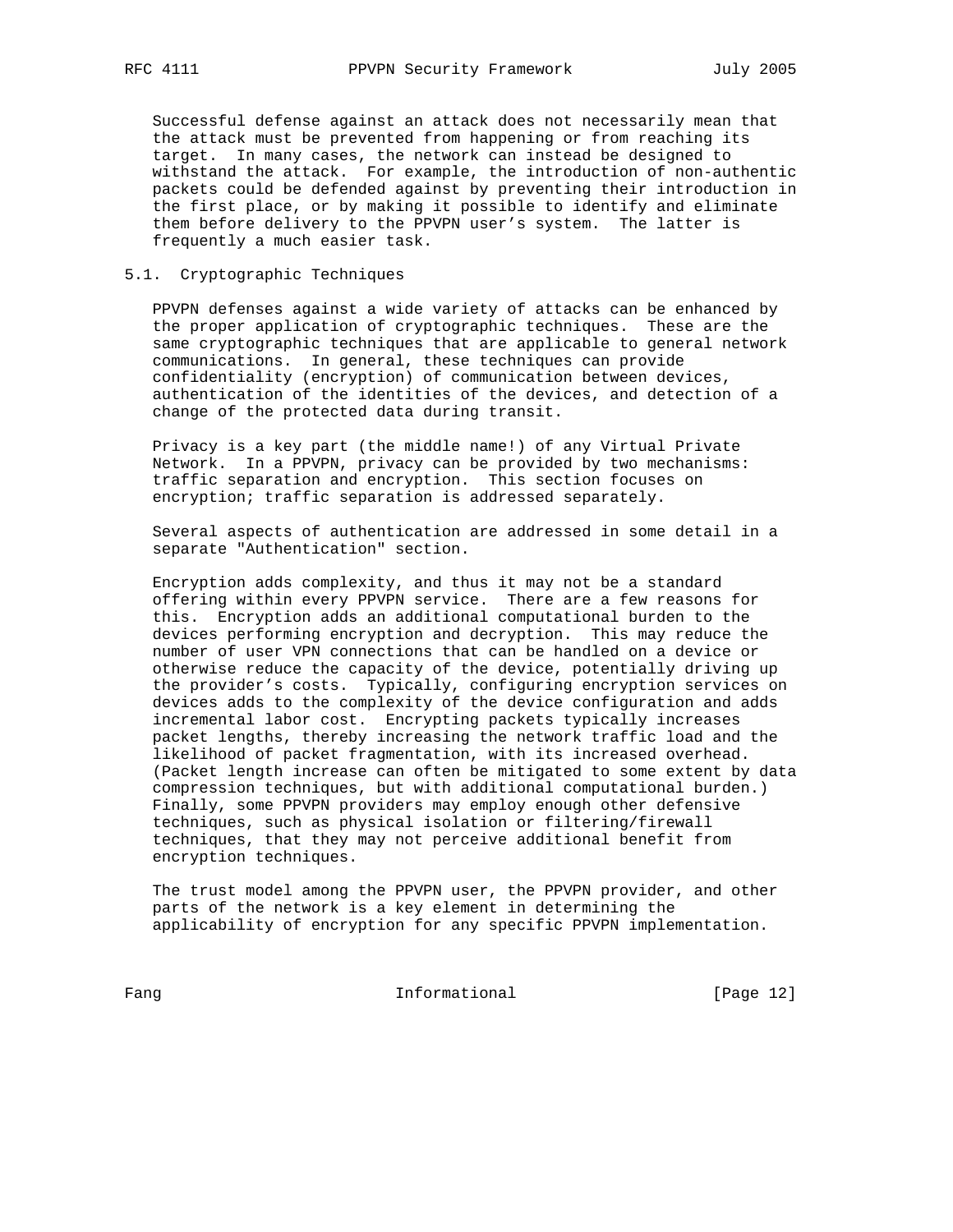In particular, it determines where encryption should be applied, as follows.

- If the data path between the user's site and the provider's PE is not trusted, then encryption may be used on the PE-CE link.
- If some part of the backbone network is not trusted, particularly in implementations where traffic may travel across the Internet or multiple provider networks, then the PE-PE traffic may be encrypted.
- If the PPVPN user does not trust any zone outside of its premises, it may require end-to-end or CE-CE encryption service. This service fits within the scope of this PPVPN security framework when the CE is provisioned by the PPVPN provider.
- If the PPVPN user requires remote access to a PPVPN from a system that is not at a PPVPN customer location (for example, access by a traveler), there may be a requirement for encrypting the traffic between that system and an access point on the PPVPN or at a customer site. If the PPVPN provider provides the access point, then the customer must cooperate with the provider to handle the access control services for the remote users. These access control services are usually implemented by using encryption, as well.

 Although CE-CE encryption provides confidentiality against third party interception, if the PPVPN provider has complete management control over the CE (encryption) devices, then it may be possible for the provider to gain access to the user's VPN traffic or internal network. Encryption devices can potentially be configured to use null encryption, to bypass encryption processing altogether, or to provide some means of sniffing or diverting unencrypted traffic. Thus, a PPVPN implementation using CE-CE encryption has to consider the trust relationship between the PPVPN user and provider. PPVPN users and providers may wish to negotiate a service level agreement (SLA) for CE-CE encryption that will provide an acceptable demarcation of responsibilities for management of encryption on the CE devices.

 The demarcation may also be affected by the capabilities of the CE devices. For example, the CE might support some partitioning of management or a configuration lock-down ability, or it might allow both parties to verify the configuration. In general, if the managed CE-CE model is used, the PPVPN user has to have a fairly high level of trust that the PPVPN provider will properly provision and manage the CE devices.

Fang Informational [Page 13]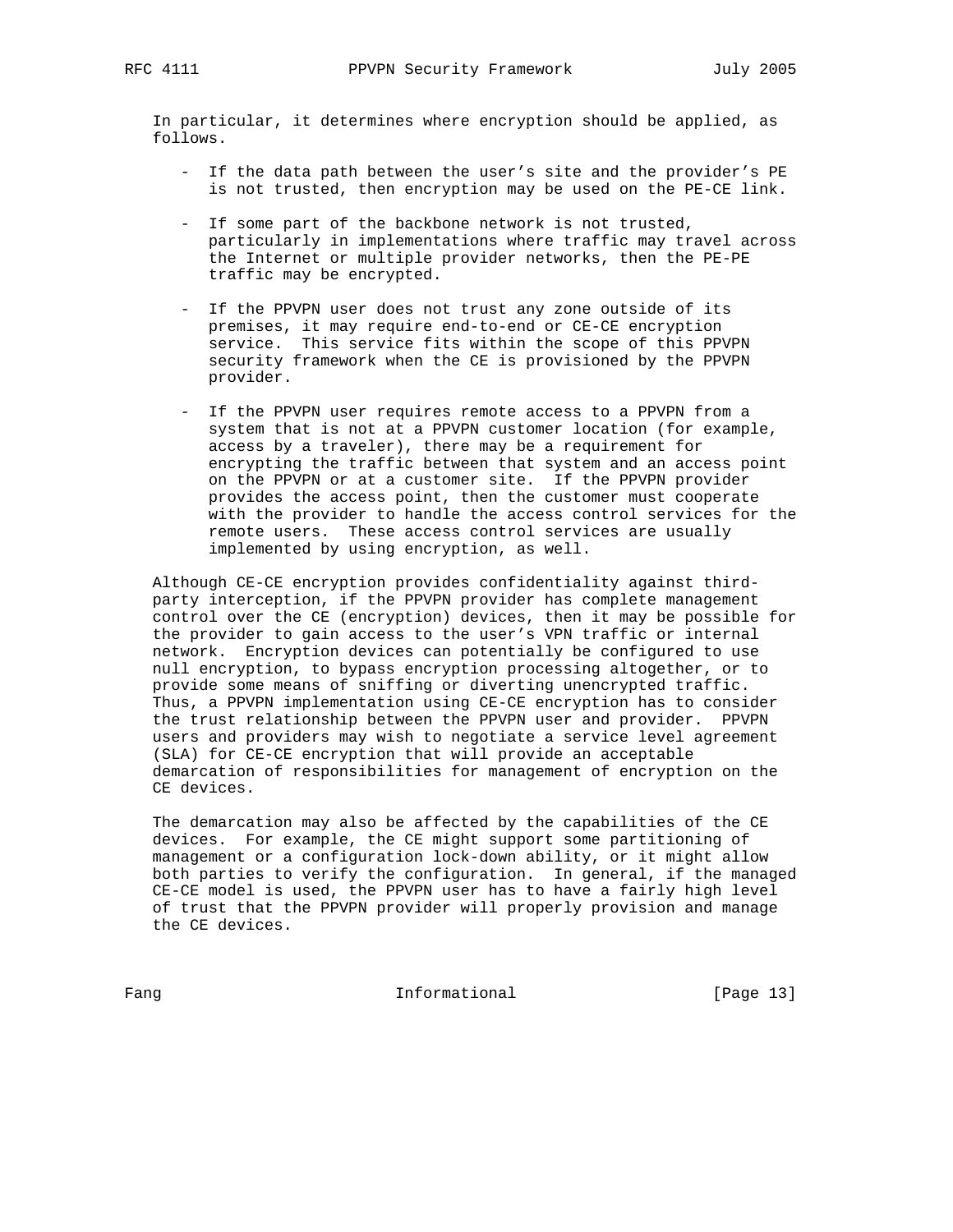# 5.1.1. IPsec in PPVPNs

 IPsec [RFC2401] [RFC2402] [RFC2406] [RFC2407] [RFC2411] is the security protocol of choice for encryption at the IP layer (Layer 3), as discussed in [RFC3631]. IPsec provides robust security for IP traffic between pairs of devices. Non-IP traffic must be converted to IP packets, or it cannot be transported over IPsec. Encapsulation is a common conversion method.

 In the PPVPN model, IPsec can be employed to protect IP traffic between PEs, between a PE and a CE, or from CE to CE. CE-to-CE IPsec may be employed in either a provider-provisioned or a user provisioned model. The user-provisioned CE-CE IPsec model is outside the scope of this document and outside the scope of the PPVPN Working Group. Likewise, data encryption that is performed within the user's site is outside the scope of this document, as it is simply handled as user data by the PPVPN. IPsec can also be used to protect IP traffic between a remote user and the PPVPN.

 IPsec does not itself specify an encryption algorithm. It can use a variety of encryption algorithms with various key lengths, such as AES encryption. There are trade-offs between key length, computational burden, and the level of security of the encryption. A full discussion of these trade-offs is beyond the scope of this document. In order to assess the level of security offered by a particular IPsec-based PPVPN service, some PPVPN users may wish to know the specific encryption algorithm and effective key length used by the PPVPN provider. However, in practice, any currently recommended IPsec encryption offers enough security to substantially reduce the likelihood of being directly targeted by an attacker. Other, weaker, links in the chain of security are likely to be attacked first. PPVPN users may wish to use a Service Level Agreement (SLA) specifying the service provider's responsibility for ensuring data confidentiality rather than to analyze the specific encryption techniques used in the PPVPN service.

 For many of the PPVPN provider's network control messages and some PPVPN user requirements, cryptographic authentication of messages without encryption of the contents of the message may provide acceptable security. With IPsec, authentication of messages is provided by the Authentication Header (AH) or by the Encapsulating Security Protocol (ESP) with authentication only. Where control messages require authentication but do not use IPsec, other cryptographic authentication methods are available. Message authentication methods currently considered to be secure are based on hashed message authentication codes (HMAC) [RFC2104] implemented with a secure hash algorithm such as Secure Hash Algorithm 1 (SHA-1) [RFC3174].

Fang Informational [Page 14]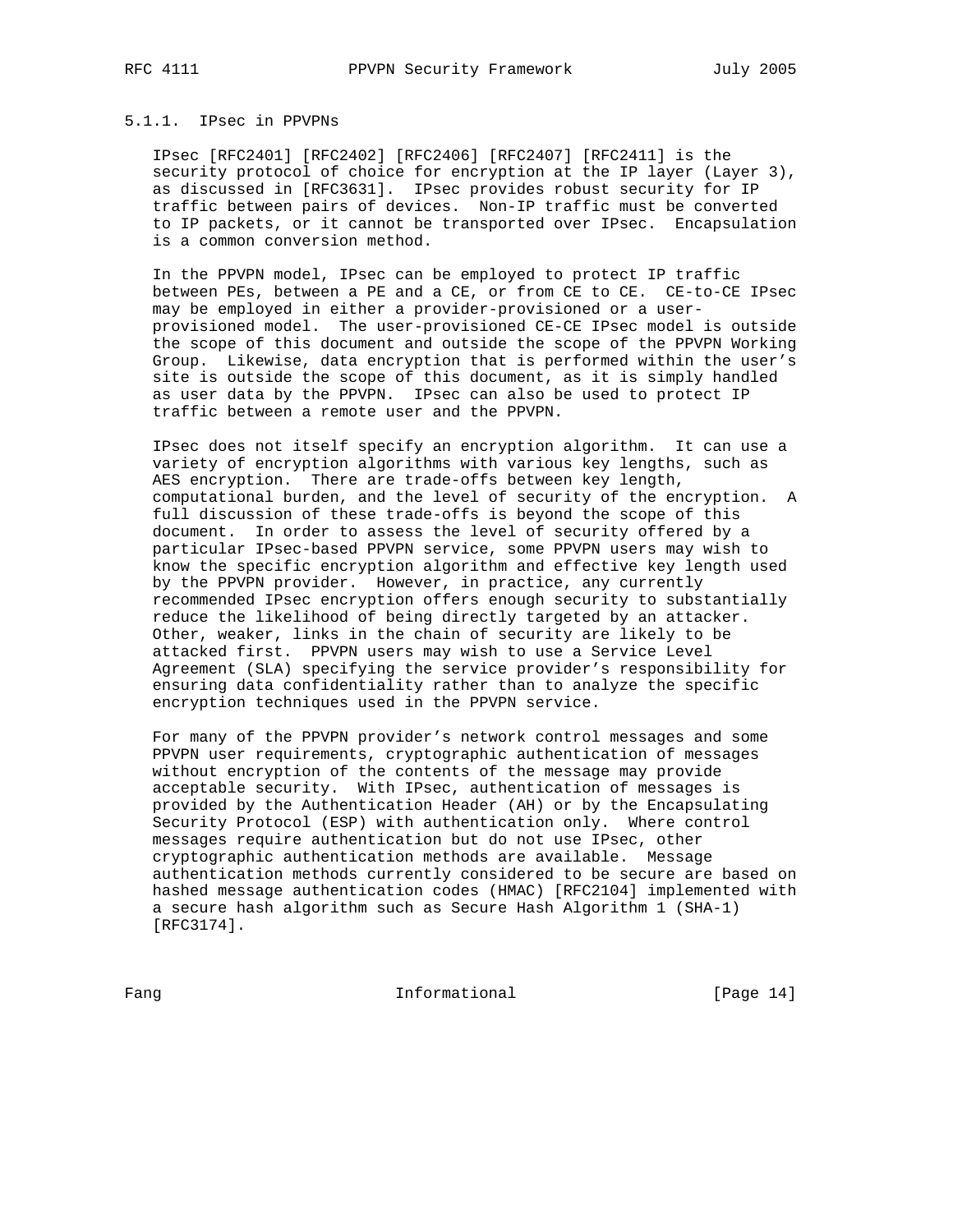One recommended mechanism for providing a combination confidentiality, data origin authentication, and connectionless integrity is the use of AES in Cipher Block Chaining (CBC) Mode, with an explicit Initialization Vector (IV) [RFC3602], as the IPsec ESP.

 PPVPNs that provide differentiated services based on traffic type may encounter some conflicts with IPsec encryption of traffic. As encryption hides the content of the packets, it may not be possible to differentiate the encrypted traffic in the same manner as unencrypted traffic. Although DiffServ markings are copied to the IPsec header and can provide some differentiation, not all traffic types can be accommodated by this mechanism.

5.1.2. Encryption for Device Configuration and Management

 For configuration and management of PPVPN devices, encryption and authentication of the management connection at a level comparable to that provided by IPsec is desirable.

 Several methods of transporting PPVPN device management traffic offer security and confidentiality.

- Secure Shell (SSH) offers protection for TELNET [STD8] or terminal-like connections to allow device configuration.
- SNMP v3 [STD62] provides encrypted and authenticated protection for SNMP-managed devices.
- Transport Layer Security (TLS) [RFC2246] and the closely-related Secure Sockets Layer (SSL) are widely used for securing HTTP-based communication, and thus can provide support for most XML- and SOAP-based device management approaches.
- As of 2004, extensive work is proceeding in several organizations (OASIS, W3C, WS-I, and others) on securing device management traffic within a "Web Services" framework. This work uses a wide variety of security models and supports multiple security token formats, multiple trust domains, multiple signature formats, and multiple encryption technologies.
- IPsec provides the services with security and confidentiality at the network layer. With regard to device management, its current use is primarily focused on in-band management of user-managed IPsec gateway devices.

Fang **Informational Informational** [Page 15]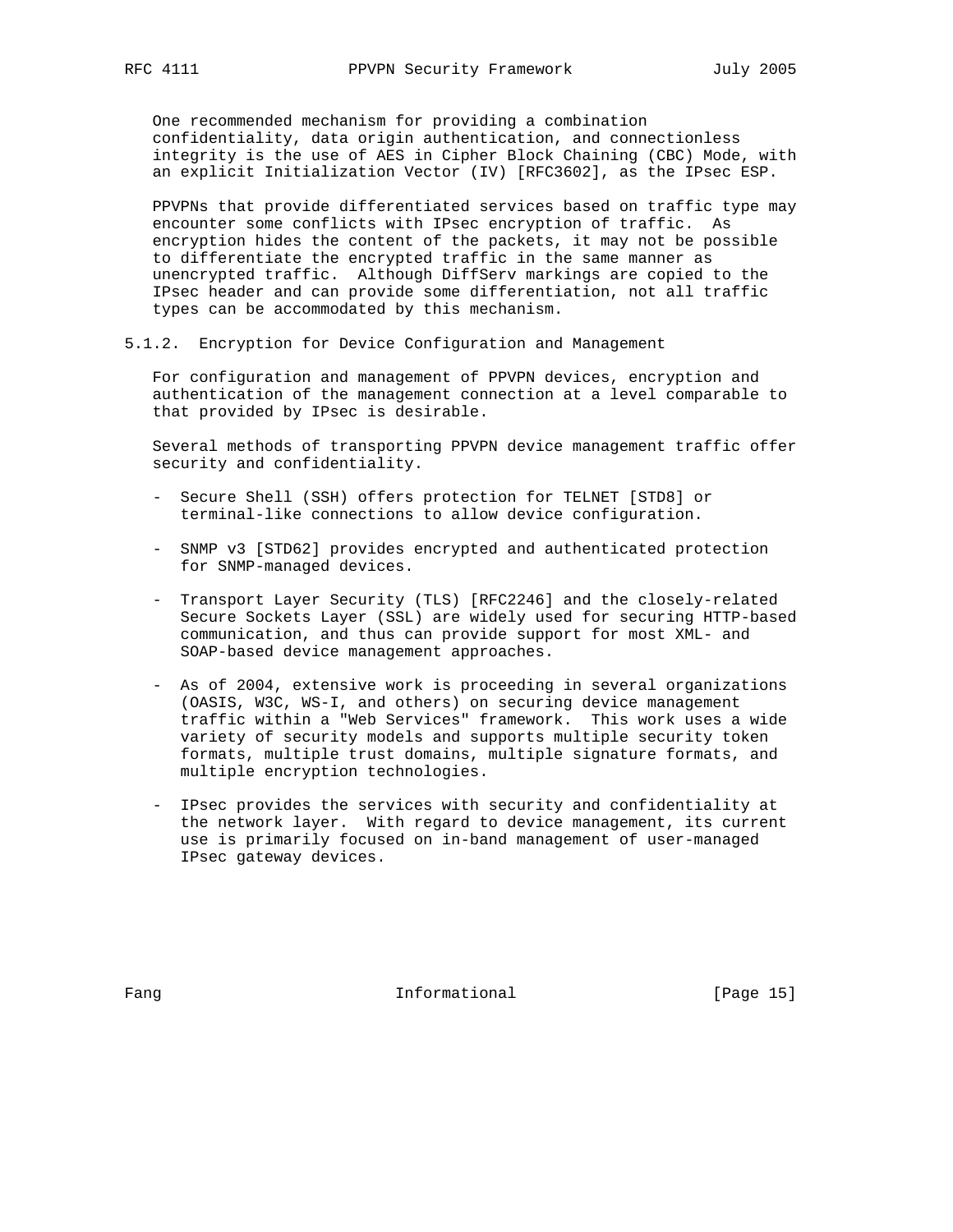# 5.1.3. Cryptographic Techniques in Layer-2 PPVPNs

 Layer-2 PPVPNs will generally not be able to use IPsec to provide encryption throughout the entire network. They may be able to use IPsec for PE-PE traffic where it is encapsulated in IP packets, but IPsec will generally not be applicable for CE-PE traffic in Layer-2 PPVPNs.

 Encryption techniques for Layer-2 links are widely available but are not within the scope of this document or IETF documents in general. Layer-2 encryption could be applied to the links from CE to PE, or it could be applied from CE to CE, as long as the encrypted Layer-2 packets can be handled properly by the intervening PE devices. In addition, the upper-layer traffic transported by the Layer-2 VPN can be encrypted by the user. In this case, confidentiality will be maintained; however, this is transparent to the PPVPN provider and is outside the scope of this document.

# 5.1.4. End-to-End vs. Hop-by-Hop Encryption Tradeoffs in PPVPNs

 In PPVPNs, encryption could potentially be applied to the VPN traffic at several different places. This section discusses some of the tradeoffs in implementing encryption in several different connection topologies among different devices within a PPVPN.

 Encryption typically involves a pair of devices that encrypt the traffic passing between them. The devices may be directly connected (over a single "hop"), or there may be intervening devices that transport the encrypted traffic between the pair of devices. The extreme cases involve hop-by-hop encryption between every adjacent pair of devices along a given path or "end-to-end" encryption only between the end devices along a given path. To keep this discussion within the scope of PPVPNs, we consider the "end to end" case to be CE to CE rather than fully end to end.

 Figure 2 depicts a simplified PPVPN topology, showing the Customer Edge (CE) devices, the Provider Edge (PE) devices, and a variable number (three are shown) of Provider core (P) devices that might be present along the path between two sites in a single VPN, operated by a single service provider (SP).

Site 1---CE---PE---P---P---P---PE---CE---Site 2

Figure 2: Simplified PPVPN topology

Fang **Informational Informational** [Page 16]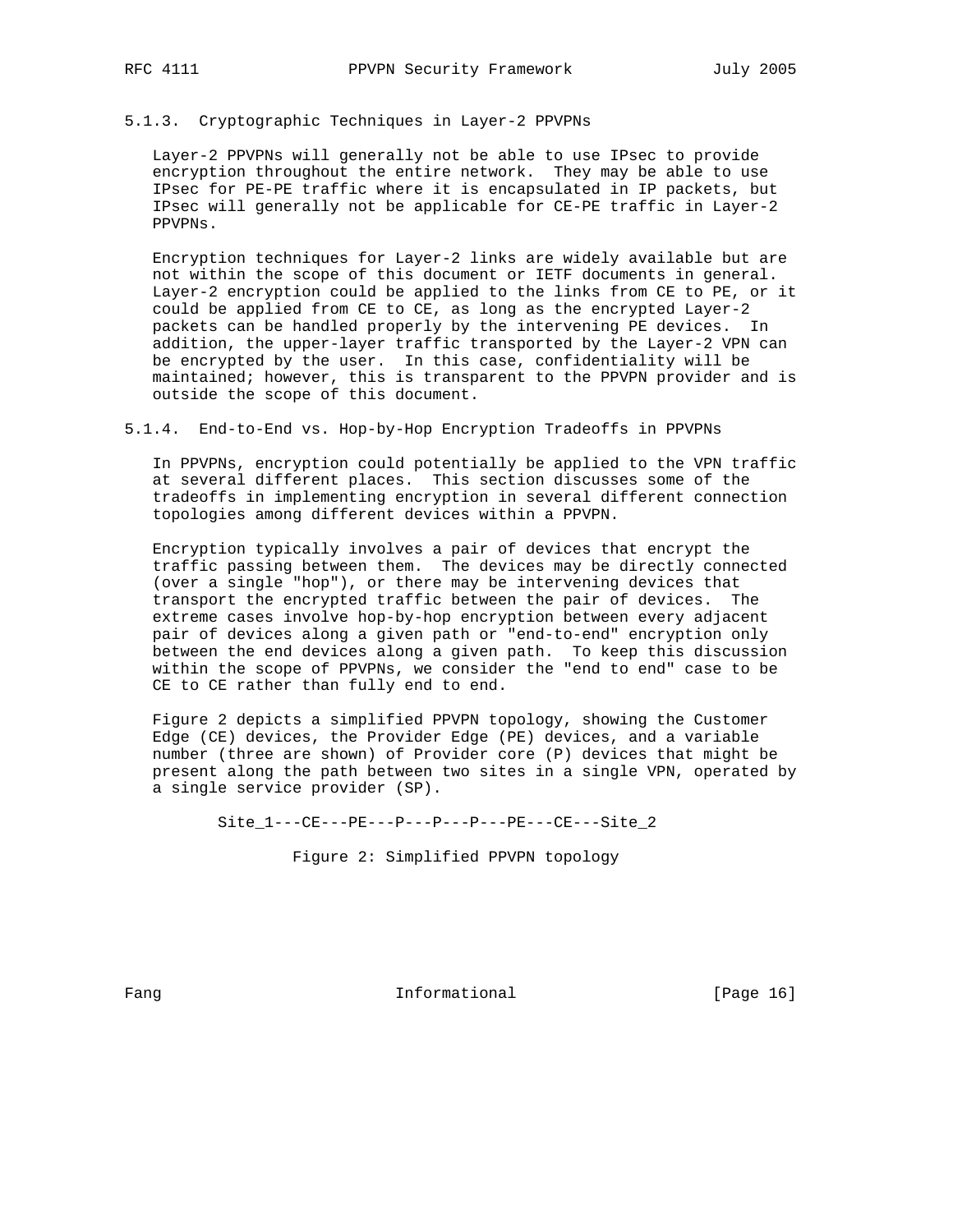Within this simplified topology and assuming that P devices are not to be involved with encryption, there are four basic feasible configurations for implementing encryption on connections among the devices:

- 1) Site-to-site (CE-to-CE): Encryption can be configured between the two CE devices, so that traffic will be encrypted throughout the SP's network.
- 2) Provider edge-to-edge (PE-to-PE): Encryption can be configured between the two PE devices. Unencrypted traffic is received at one PE from the customer's CE; then it is encrypted for transmission through the SP's network to the other PE, where it is decrypted and sent to the other CE.
- 3) Access link (CE-to-PE): Encryption can be configured between the CE and PE, on each side (or on only one side).
- 4) Configurations 2) and 3) can be combined, with encryption running from CE to PE, then from PE to PE, and then from PE to CE.

 Among the four feasible configurations, key tradeoffs in considering encryption include the following:

- Vulnerability to link eavesdropping: Assuming that an attacker can observe the data in transit on the links, would it be protected by encryption?
- Vulnerability to device compromise: Assuming an attacker can get access to a device (or freely alter its configuration), would the data be protected?
- Complexity of device configuration and management: Given Nce, the number of sites per VPN customer, and Npe, the number of PEs participating in a given VPN, how many device configurations have to be created or maintained and how do those configurations scale?
- Processing load on devices: How many encryption or decryption operations must be done, given P packets? This influences considerations of device capacity and perhaps end-to-end delay.
- Ability of SP to provide enhanced services (QoS, firewall, intrusion detection, etc.): Can the SP inspect the data in order to provide these services?

These tradeoffs are discussed below for each configuration.

Fang **Informational Informational** [Page 17]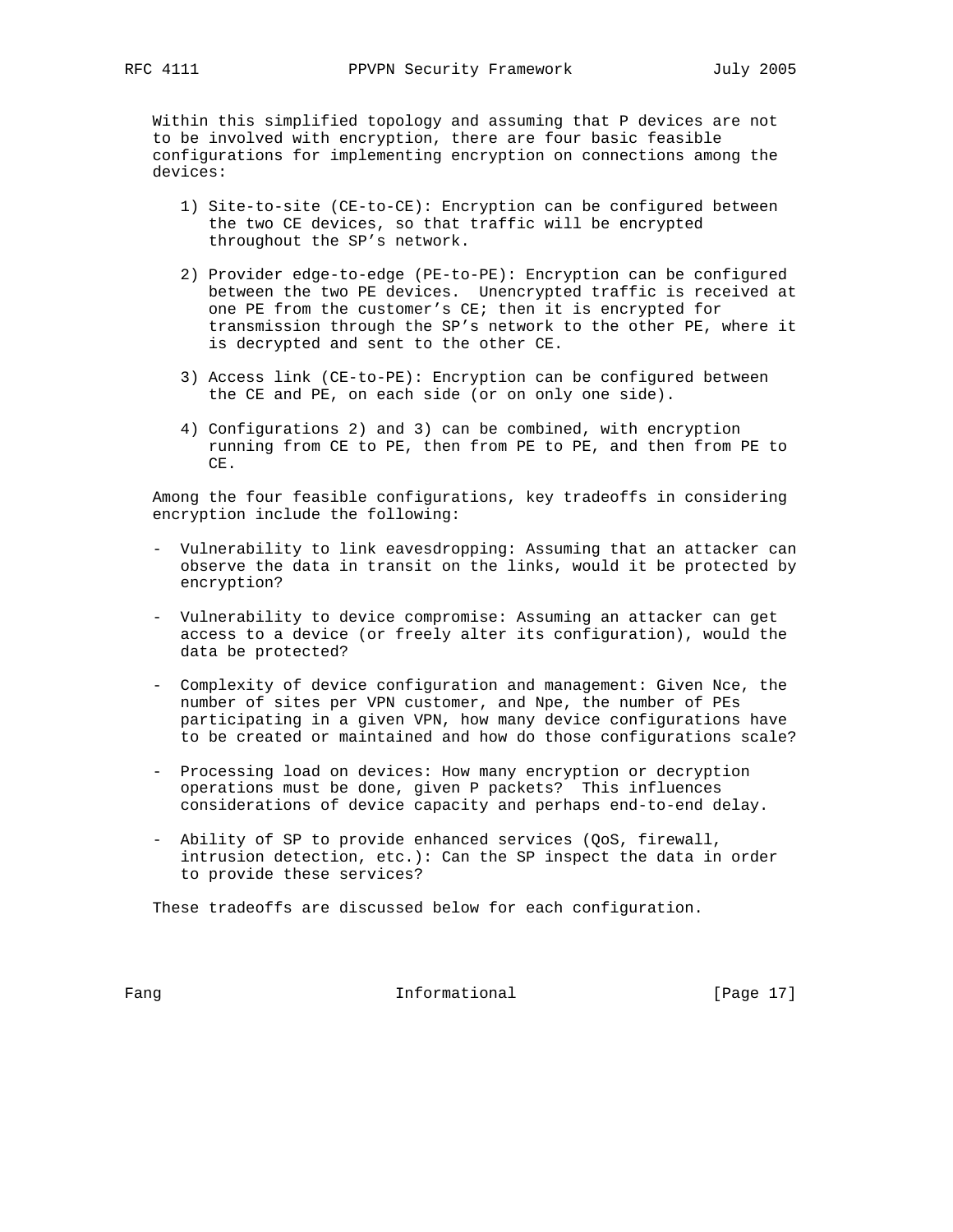- 1) Site-to-site (CE-to-CE) Configurations
	- o Link eavesdropping: Protected on all links.
	- o Device compromise: Vulnerable to CE compromise.
	- o Complexity: Single administration, responsible for one device per site (Nce devices), but overall configuration per VPN scales as Nce\*\*2.
	- o Processing load: on each of two CEs, each packet is either encrypted or decrypted (2P).
	- o Enhanced services: Severely limited; typically only DiffServ markings are visible to SP, allowing some QoS services.
- 2) Provider edge-to-edge (PE-to-PE) Configurations
	- o Link eavesdropping: Vulnerable on CE-PE links; protected on SP's network links.
	- o Device compromise: Vulnerable to CE or PE compromise.
	- o Complexity: Single administration; Npe devices to configure. (Multiple sites may share a PE device, so Npe is typically much less than Nce.) Scalability of the overall configuration depends on the PPVPN type: If the encryption is separate per VPN context, it scales as Npe\*\*2 per customer VPN. If the encryption is per PE, it scales as Npe\*\*2 for all customer VPNs combined.
	- o Processing load: On each of two PEs, each packet is either encrypted or decrypted (2P).
	- o Enhanced services: Full; SP can apply any enhancements based on detailed view of traffic.
- 3) Access link (CE-to-PE) Configuration
	- o Link eavesdropping: Protected on CE-PE link; vulnerable on SP's network links.
	- o Device compromise: Vulnerable to CE or PE compromise.
	- o Complexity: Two administrations (customer and SP) with device configuration on each side (Nce + Npe devices to configure), but as there is no mesh, the overall configuration scales as Nce.

Fang Informational Fang I8]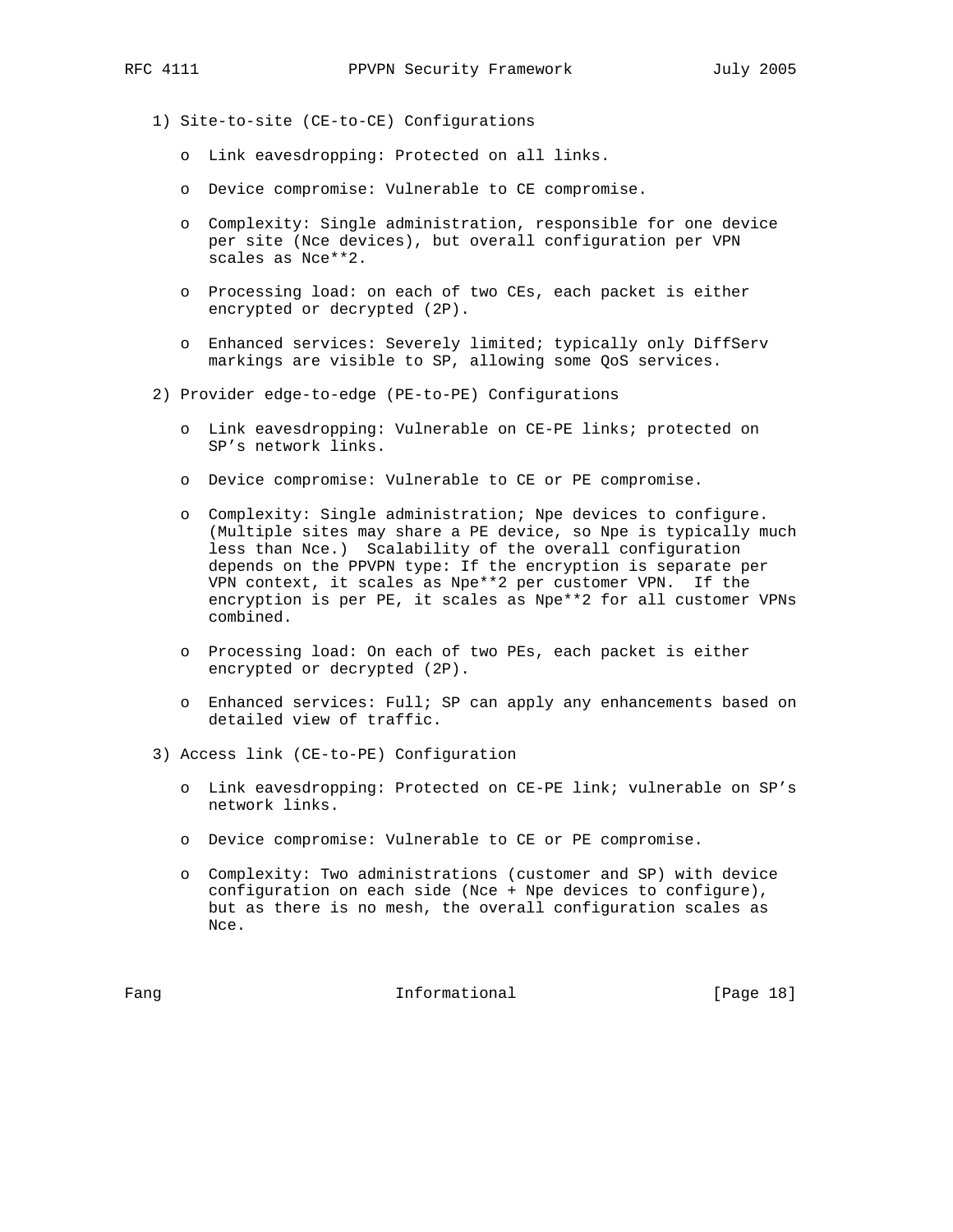- o Processing load: On each of two CEs, each packet is either encrypted or decrypted. On each of two PEs, each packet is either encrypted or decrypted (4P).
- o Enhanced services: Full; SP can apply any enhancements based on detailed view of traffic.
- 4) Combined Access link and PE-to-PE (essentially hop-by-hop).
	- o Link eavesdropping: Protected on all links.
	- o Device compromise: Vulnerable to CE or PE compromise.
	- o Complexity: Two administrations (customer and SP), with device configuration on each side (Nce + Npe devices to configure). Scalability of the overall configuration depends on the PPVPN type. If the encryption is separate per VPN context, it scales as Npe\*\*2 per customer VPN. If the encryption is per-PE, it scales as Npe\*\*2 for all customer VPNs combined.
	- o Processing load: On each of two CEs, each packet is either encrypted or decrypted. On each of two PEs, each packet is both encrypted and decrypted (6P).
	- o Enhanced services: Full; SP can apply any enhancements based on detailed view of traffic.

 Given the tradeoffs discussed above, a few conclusions can be reached.

- Configurations 2 and 3, which are subsets of 4, may be appropriate alternatives to 4 under certain threat models. The remainder of these conclusions compare 1 (CE-to-CE) with 4 (combined access links and PE-to-PE).
- If protection from link eavesdropping is most important, then configurations 1 and 4 are equivalent.
- If protection from device compromise is most important and the threat is to the CE devices, both cases are equivalent; if the threat is to the PE devices, configuration 1 is best.
- If reducing complexity is most important and the size of the network is very small, configuration 1 is the best. Otherwise, the comparison between options 1 and 4 is relatively complex , based on a number of issues such as, how close the CE to CE communication is to a full mesh, and what tools are used for key management. Option 1 requires configuring keys for each CE-CE

Fang Informational Fang IPage 19]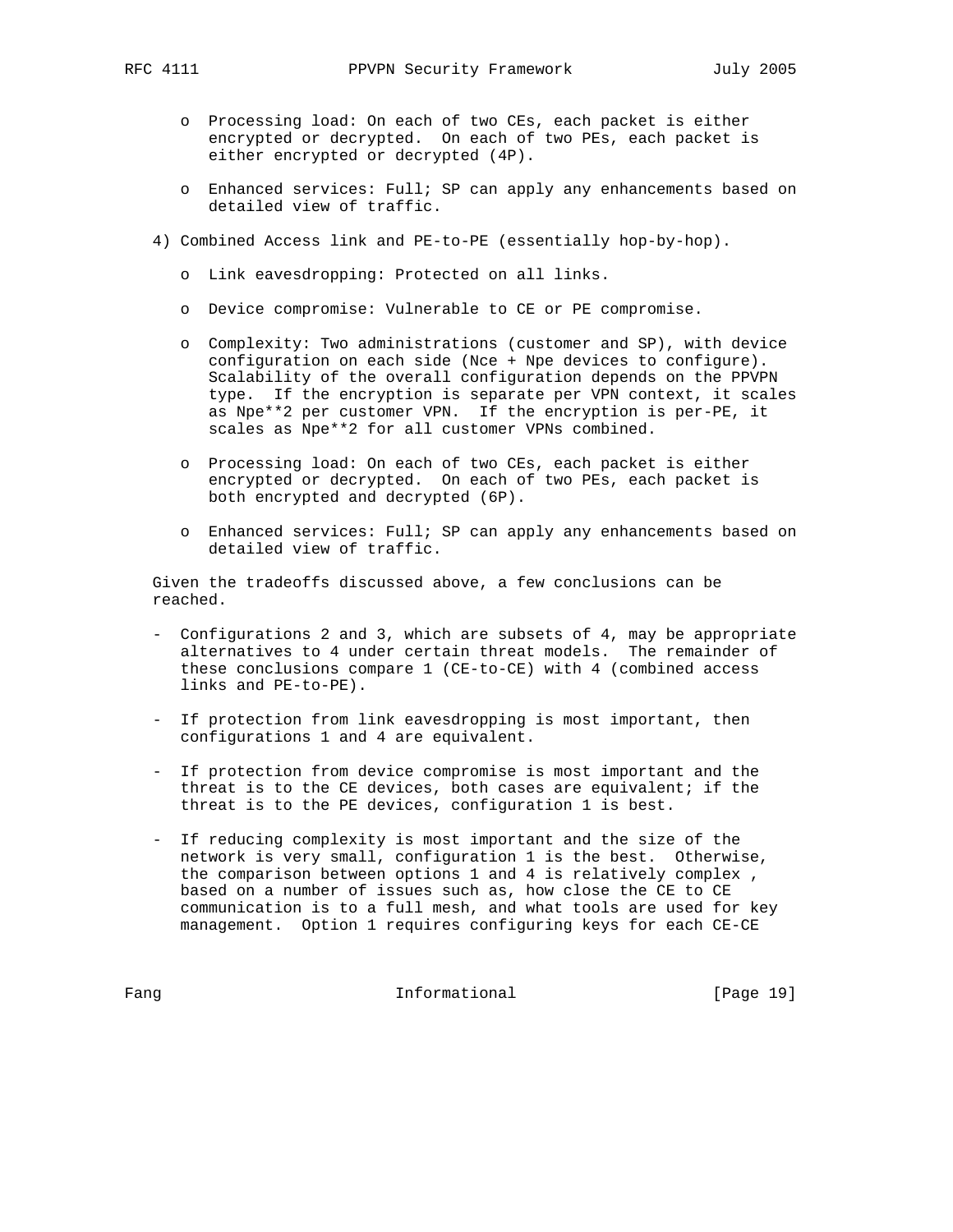pair that is communicating directly. Option 4 requires configuring keys on both CE and PE devices but may offer benefit from the fact that the number of PEs is generally much smaller than the number of CEs.

 Also, under some PPVPN approaches, the scaling of 4 is further improved by sharing the same PE-PE mesh across all VPN contexts. The scaling characteristics of 4 may be increased or decreased in any given situation if the CE devices are simpler to configure than the PE devices, or vice versa. Furthermore, with option 4, the impact of operational error may be significantly increased.

- If the overall processing load is a key factor, then 1 is best.
- If the availability of enhanced services support from the SP is most important, then 4 is best.

 As a quick overall conclusion, CE-to-CE encryption provides greater protection against device compromise, but it comes at the cost of enhanced services and with additional operational complexity due to the Order(n\*\*2) scaling of the mesh.

 This analysis of site-to-site vs. hop-by-hop encryption tradeoffs does not explicitly include cases where multiple providers cooperate to provide a PPVPN service, public Internet VPN connectivity, or remote access VPN service, but many of the tradeoffs will be similar.

# 5.2. Authentication

 In order to prevent security issues from some denial-of-service attacks or from malicious misconfiguration, it is critical that devices in the PPVPN should only accept connections or control messages from valid sources. Authentication refers to methods for ensuring that message sources are properly identified by the PPVPN devices with which they communicate. This section focuses on identifying the scenarios in which sender authentication is required, and it recommends authentication mechanisms for these scenarios.

 Cryptographic techniques (authentication and encryption) do not protect against some types of denial-of-service attacks, specifically, resource exhaustion attacks based on CPU or bandwidth exhaustion. In fact, the processing required to decrypt or check authentication may in some cases increase the effect of these resource exhaustion attacks. Cryptographic techniques may, however, be useful against resource exhaustion attacks based on exhaustion of state information (e.g., TCP SYN attacks).

Fang Informational [Page 20]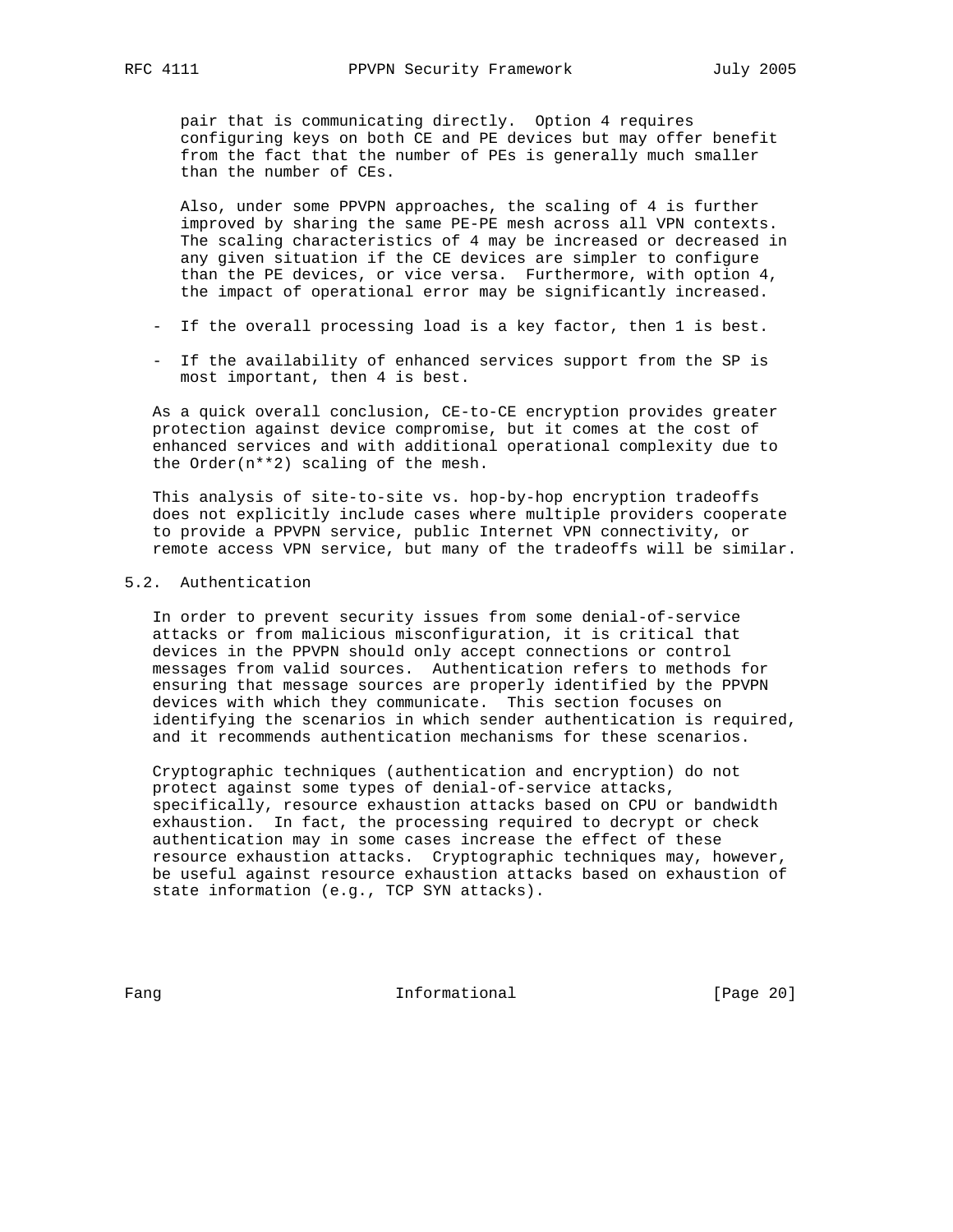5.2.1. VPN Member Authentication

 This category includes techniques for the CEs to verify that they are connected to the expected VPN. It includes techniques for CE-PE authentication, to verify that each specific CE and PE is actually communicating with its expected peer.

5.2.2. Management System Authentication

 Management system authentication includes the authentication of a PE to a centrally-managed directory server when directory-based "auto discovery" is used. It also includes authentication of a CE to its PPVPN configuration server when a configuration server system is used.

5.2.3. Peer-to-Peer Authentication

 Peer-to-peer authentication includes peer authentication for network control protocols (e.g., LDP, BGP), and other peer authentication (i.e., authentication of one IPsec security gateway by another).

5.2.4. Authenticating Remote Access VPN Members

 This section describes methods for authentication of remote access users connecting to a VPN.

 Effective authentication of individual connections is a key requirement for enabling remote access to a PPVPN from an arbitrary Internet address (for instance, by a traveler).

 There are several widely used standards-based protocols to support remote access authentication. These include RADIUS [RFC2865] and DIAMETER [RFC3588]. Digital certificate systems also provide authentication. In addition, there has been extensive development and deployment of mechanisms for securely transporting individual remote access connections within tunneling protocols, including L2TP [RFC2661] and IPsec.

 Remote access involves connection to a gateway device, which provides access to the PPVPN. The gateway device may be managed by the user at a user site, or by the PPVPN provider at any of several possible locations in the network. The user-managed case is of limited interest within the PPVPN security framework, and it is not considered at this time.

 When a PPVPN provider manages authentication at the remote access gateway, this implies that authentication databases, which are usually extremely confidential user-managed systems, will have to be

Fang Informational [Page 21]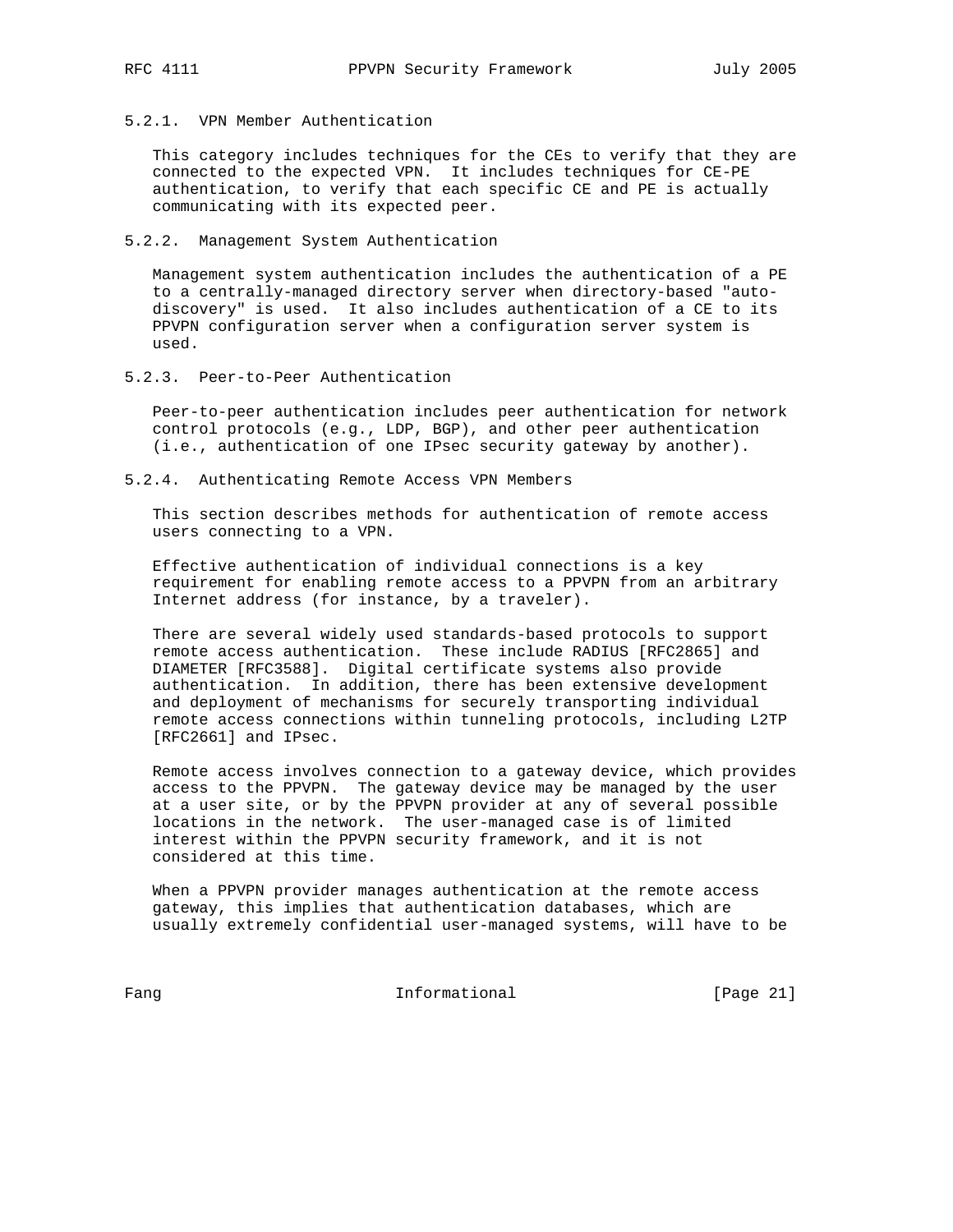referenced in a secure manner by the PPVPN provider. This can be accomplished through proxy authentication services, which accept an encrypted authentication credential from the remote access user, pass it to the PPVPN user's authentication system, and receive a yes/no response as to whether the user has been authenticated. Thus, the PPVPN provider does not have access to the actual authentication database, but it can use it on behalf of the PPVPN user to provide remote access authentication.

 Specific cryptographic techniques for handling authentication are described in the following sections.

# 5.2.5. Cryptographic Techniques for Authenticating Identity

 Cryptographic techniques offer several mechanisms for authenticating the identity of devices or individuals. These include the use of shared secret keys, one-time keys generated by accessory devices or software, user-ID and password pairs, and a range of public-private key systems. Another approach is to use a hierarchical Certificate Authority system to provide digital certificates.

 This section describes or provides references to the specific cryptographic approaches for authenticating identity. These approaches provide secure mechanisms for most of the authentication scenarios required in operating a PPVPN.

# 5.3. Access Control Techniques

 Access control techniques include packet-by-packet or packet flow by - packet flow access control by means of filters and firewalls, as well as by means of admitting a "session" for a control/signaling/management protocol that is being used to implement PPVPNs. Enforcement of access control by isolated infrastructure addresses is discussed elsewhere in this document.

 We distinguish between filtering and firewalls primarily by the direction of traffic flow. We define filtering as being applicable to unidirectional traffic, whereas a firewall can analyze and control both sides of a conversation.

There are two significant corollaries of this definition:

 - Routing or traffic flow symmetry: A firewall typically requires routing symmetry, which is usually enforced by locating a firewall where the network topology assures that both sides of a conversation will pass through the firewall. A filter can then operate upon traffic flowing in one direction without considering traffic in the reverse direction.

Fang Informational [Page 22]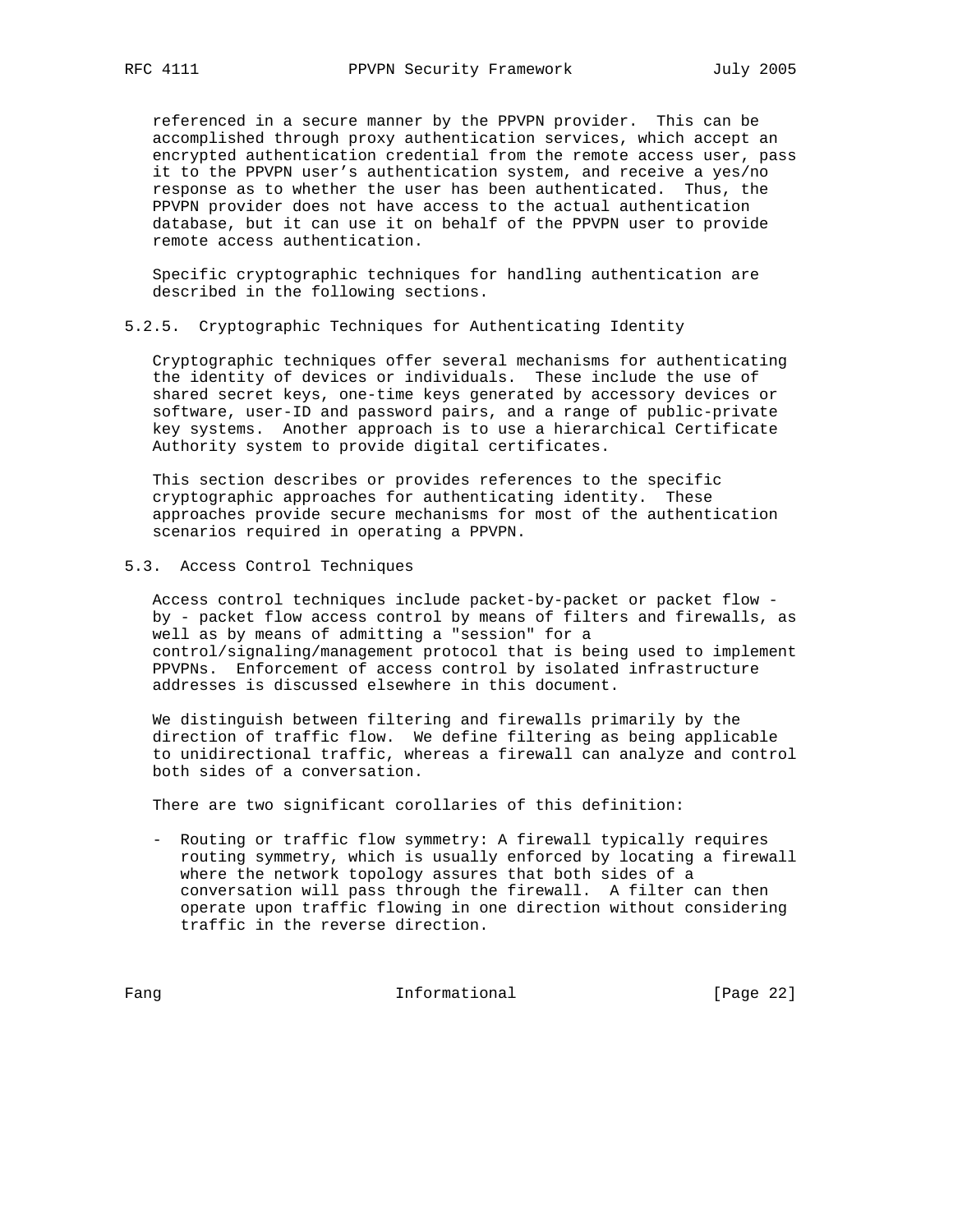- Statefulness: Because it receives both sides of a conversation, a firewall may be able to obtain a significant amount of information concerning that conversation and to use this information to control access. A filter can maintain some limited state information on a unidirectional flow of packets, but it cannot determine the state of the bi-directional conversation as precisely as a firewall can.

# 5.3.1. Filtering

 It is relatively common for routers to filter data packets. That is, routers can look for particular values in certain fields of the IP or higher level (e.g., TCP or UDP) headers. Packets that match the criteria associated with a particular filter may be either discarded or given special treatment.

 In discussing filters, it is useful to separate the filter characteristics that may be used to determine whether a packet matches a filter from the packet actions that are applied to packets that match a particular filter.

o Filter Characteristics

 Filter characteristics are used to determine whether a particular packet or set of packets matches a particular filter.

 In many cases, filter characteristics may be stateless. A stateless filter determines whether a particular packet matches a filter based solely on the filter definition, on normal forwarding information (such as the next hop for a packet), and on the characteristics of that individual packet. Typically, stateless filters may consider the incoming and outgoing logical or physical interface, information in the IP header, and information in higher layer headers such as the TCP or UDP header. Information in the IP header to be considered may, for example, include source and destination IP address, Protocol field, Fragment Offset, and TOS field. Filters may also consider fields in the TCP or UDP header such as the Port fields and the SYN field in the TCP header.

 Stateful filtering maintains packet-specific state information to aid in determining whether a filter has been met. For example, a device might apply stateless filters to the first fragment of a fragmented IP packet. If the filter matches, then the data unit ID may be remembered, and other fragments of the same packet may then be considered to match the same filter. Stateful filtering is more commonly done in firewalls, although firewall technology may be added to routers.

Fang Informational Fang [Page 23]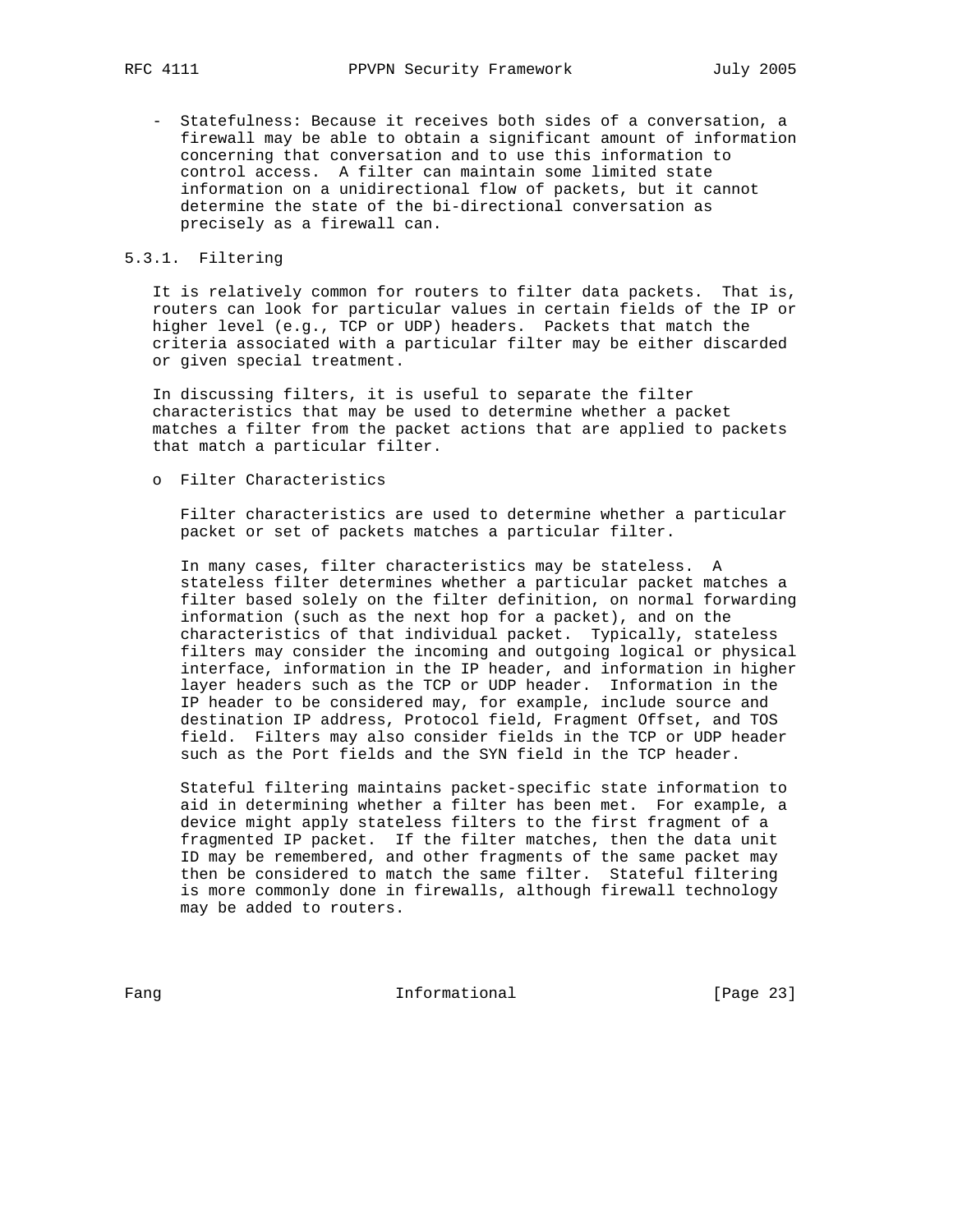o Actions Based on Filter Results

 If a packet, or a series of packets, match a specific filter, then there are a variety of actions that may be taken based on that filter match. Examples of such actions include:

- Discard

 In many cases, filters may be set to catch certain undesirable packets. Examples may include packets with forged or invalid source addresses, packets that are part of a DoS or DDoS attack, or packets that are trying to access forbidden resources (such as network management packets from an unauthorized source). Where such filters are activated, it is common to silently discard the packet or set of packets matching the filter. The discarded packets may also be counted and/or logged, of course.

- Set CoS

 A filter may be used to set the Class of Service associated with the packet.

- Count Packets and/or Bytes
- Rate Limit

 In some cases, the set of packets that match a particular filter may be limited to a specified bandwidth. Packets and/or bytes would be counted and forwarded normally up to the specified limit. Excess packets may be discarded or marked (for example, by setting a "discard eligible" bit in the IP ToS field or the MPLS EXP field).

- Forward and Copy

 It is useful in some cases not only to forward some set of packets normally, but also to send a copy to a specified other address or interface. For example, this may be used to implement a lawful intercept capability, or to feed selected packets to an Intrusion Detection System.

o Other Issues Related to Packet Filters

 There may be a very wide variation in the performance impact of filtering. This may occur both due to differences between implementations, and due to differences between types or numbers

Fang Informational Fang [Page 24]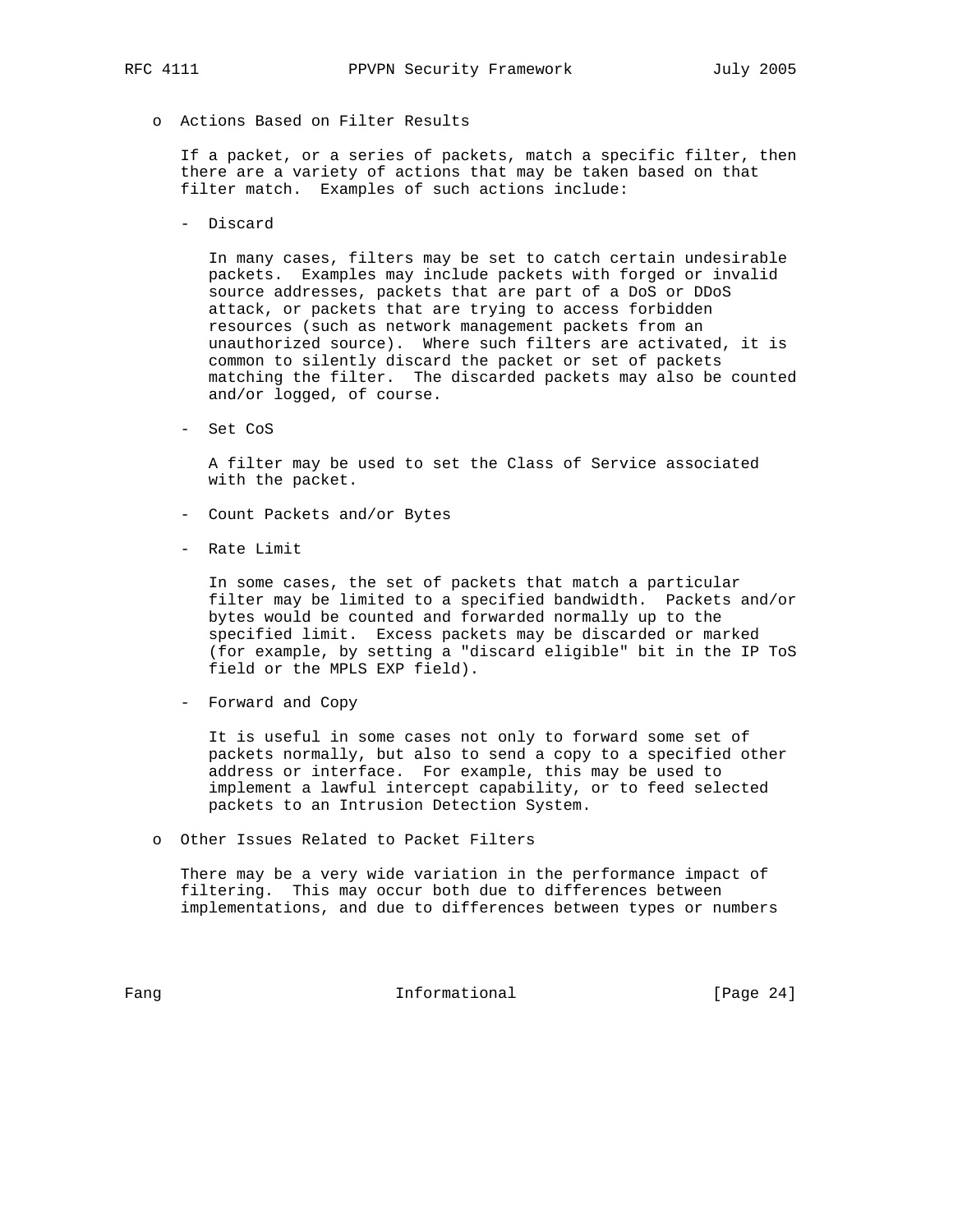of filters deployed. For filtering to be useful, the performance of the equipment has to be acceptable in the presence of filters.

 The precise definition of "acceptable" may vary from service provider to service provider and may depend on the intended use of the filters. For example, for some uses a filter may be turned on all the time in order to set CoS, to prevent an attack, or to mitigate the effect of a possible future attack. In this case it is likely that the service provider will want the filter to have minimal or no impact on performance. In other cases, a filter may be turned on only in response to a major attack (such as a major DDoS attack). In this case a greater performance impact may be acceptable to some service providers.

 A key consideration with the use of packet filters is that they can provide few options for filtering packets carrying encrypted data. Because the data itself is not accessible, only packet header information or other unencrypted fields can be used for filtering.

# 5.3.2. Firewalls

 Firewalls provide a mechanism for control over traffic passing between different trusted zones in the PPVPN model, or between a trusted zone and an untrusted zone. Firewalls typically provide much more functionality than filters, as they may be able to apply detailed analysis and logical functions to flows and not just to individual packets. They may offer a variety of complex services, such as threshold-driven denial-of-service attack protection, virus scanning, or acting as a TCP connection proxy. As with other access control techniques, the value of firewalls depends on a clear understanding of the topologies of the PPVPN core network, the user networks, and the threat model. Their effectiveness depends on a topology with a clearly defined inside (secure) and outside (not secure).

 Within the PPVPN framework, traffic typically is not allowed to pass between the various user VPNs. This inter-VPN isolation is usually not performed by a firewall, but it is a part of the basic VPN mechanism. An exception to the total isolation of VPNs is the case of "extranets", which allow specific external access to a user's VPN, potentially from another VPN. Firewalls can be used to provide the services required for secure extranet implementation.

Fang **Informational Informational** [Page 25]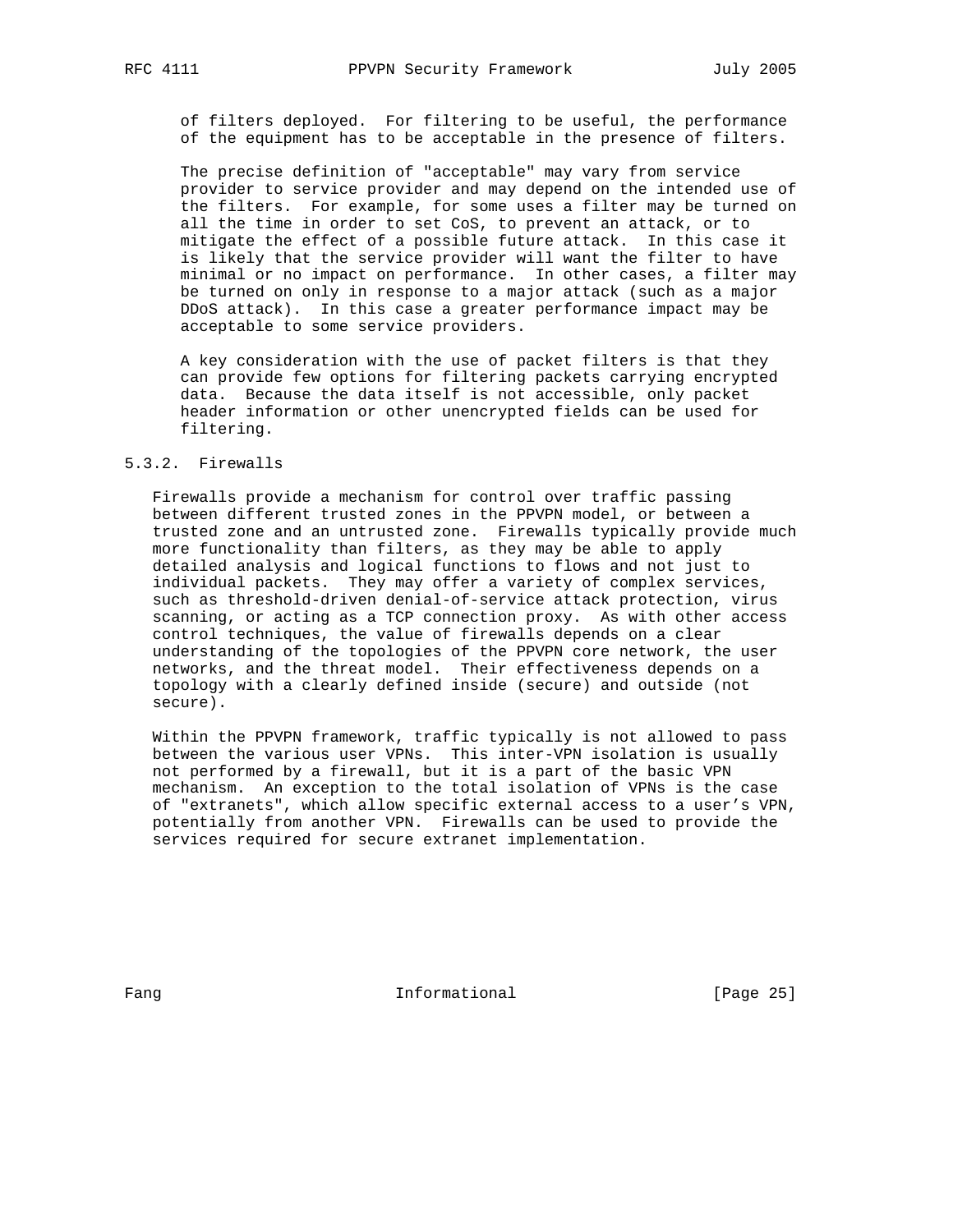In a PPVPN, firewalls can be applied between the public Internet and user VPNs, in cases where Internet access services are offered by the provider to the VPN user sites. In addition, firewalls may be applied between VPN user sites and any shared network-based services offered by the PPVPN provider.

 Firewalls may be applied to help protect PPVPN core network functions from attacks originating from the Internet or from PPVPN user sites, but typically other defensive techniques will be used for this purpose.

 Where firewalls are employed as a service to protect user VPN sites from the Internet, different VPN users, and even different sites of a single VPN user, may have varying firewall requirements. The overall PPVPN logical and physical topology, along with the capabilities of the devices implementing the firewall services, will have a significant effect on the feasibility and manageability of such varied firewall service offerings.

 Another consideration with the use of firewalls is that they can provide few options for handling packets carrying encrypted data. As the data itself is not accessible, only packet header information, other unencrypted fields, or analysis of the flow of encrypted packets can be used for making decisions on accepting or rejecting encrypted traffic.

### 5.3.3. Access Control to Management Interfaces

 Most of the security issues related to management interfaces can be addressed through the use of authentication techniques described in the section on authentication. However, additional security may be provided by controlling access to management interfaces in other ways.

 Management interfaces, especially console ports on PPVPN devices, may be configured so that they are only accessible out of band, through a system that is physically or logically separated from the rest of the PPVPN infrastructure.

 Where management interfaces are accessible in-band within the PPVPN domain, filtering or firewalling techniques can be used to restrict unauthorized in-band traffic from having access to management interfaces. Depending on device capabilities, these filtering or firewalling techniques can be configured either on other devices through which the traffic might pass, or on the individual PPVPN devices themselves.

Fang **Informational Informational** [Page 26]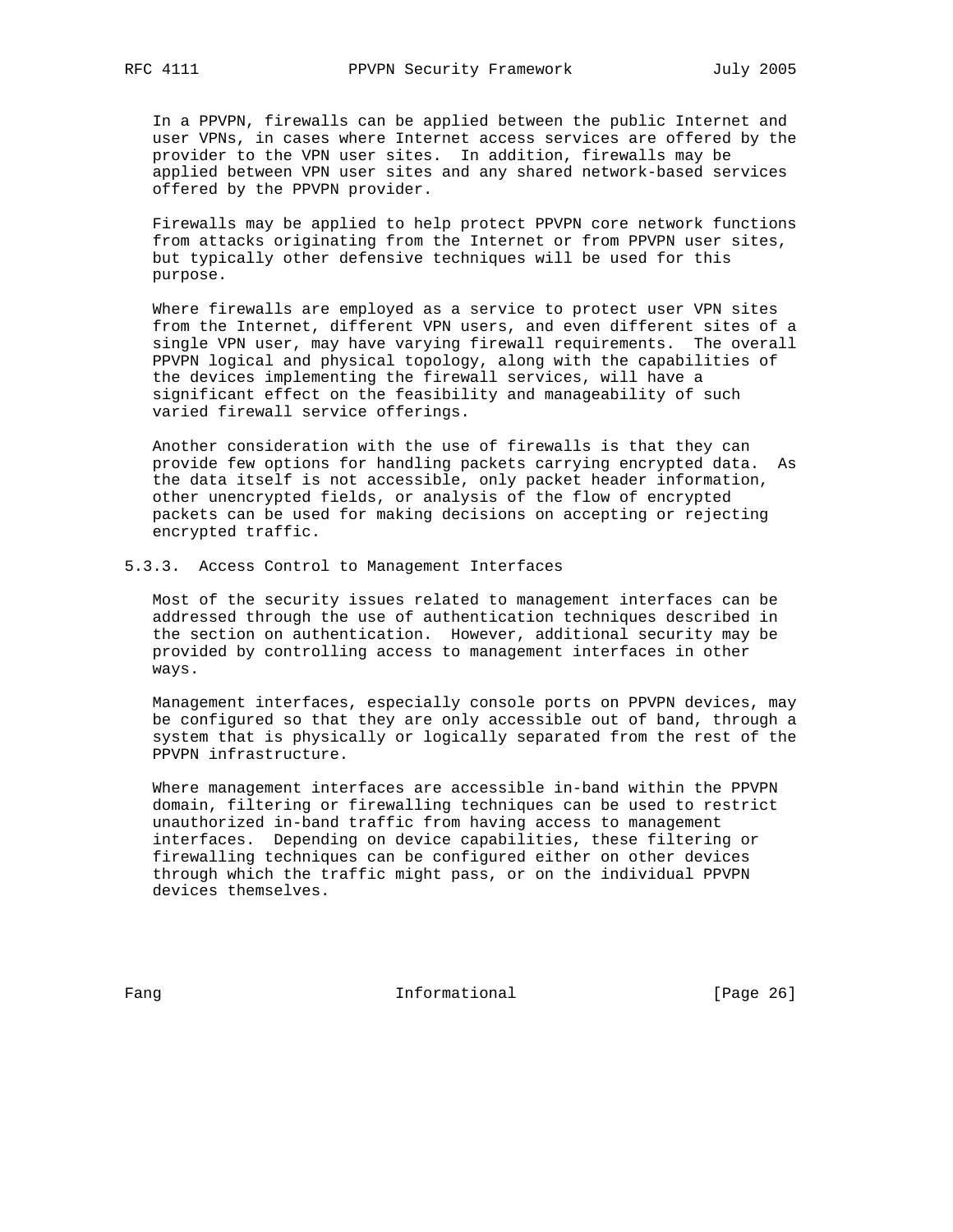# 5.4. Use of Isolated Infrastructure

 One way to protect the infrastructure used for support of VPNs is to separate the VPN support resources from the resources used for other purposes (such as support of Internet services). In some cases, this may require the use of physically separate equipment for VPN services, or even a physically separate network.

 For example, PE-based L3 VPNs may be run on a separate backbone not connected to the Internet, or they may use separate edge routers from those used to support Internet service. Private IP addresses (local to the provider and non-routable over the Internet) are sometimes used to provide additional separation.

 It is common for CE-based L3VPNs to make use of CE devices that are dedicated to one specific VPN. In many or most cases, CE-based VPNs may make use of normal Internet services to interconnect CE devices.

#### 5.5. Use of Aggregated Infrastructure

 In general it is not feasible to use a completely separate set of resources for support of each VPN. One of the main reasons for VPN services is to allow sharing of resources between multiple users, including multiple VPNs. Thus, even if VPN services make use of a separate network from Internet services, there will still be multiple VPN users sharing the same network resources. In some cases, VPN services will share the use of network resources with Internet services or other services.

 It is therefore important for VPN services to provide protection between resource use by different VPNs. Thus, a well-behaved VPN user should be protected from possible misbehavior by other VPNs. This requires that limits be placed on the amount of resources that can be used by any one VPN. For example, both control traffic and user data traffic may be rate limited. In some cases or in some parts of the network where a sufficiently large number of queues are available, each VPN (and, optionally, each VPN and CoS within the VPN) may make use of a separate queue. Control-plane resources such as link bandwidth and CPU and memory resources may be reserved on a per-VPN basis.

 The techniques that are used to provision resource protection between multiple VPNs served by the same infrastructure can also be used to protect VPN services from Internet services.

 The use of aggregated infrastructure allows the service provider to benefit from stochastic multiplexing of multiple bursty flows and may

Fang Informational [Page 27]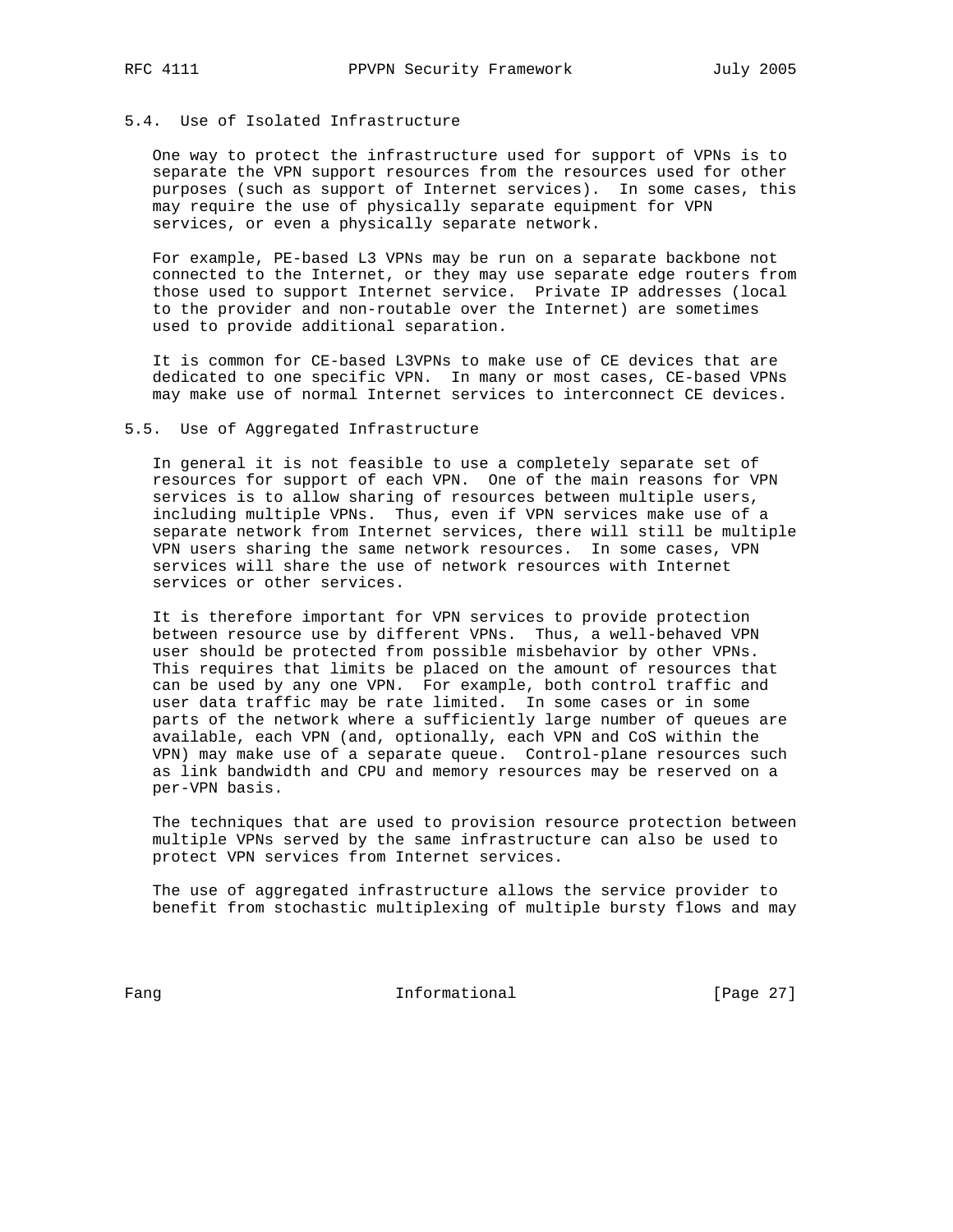also, in some cases, thwart traffic pattern analysis by combining the data from multiple VPNs.

5.6. Service Provider Quality Control Processes

 Deployment of provider-provisioned VPN services requires a relatively large amount of configuration by the service provider. For example, the service provider has to configure which VPN each site belongs to, as well as QoS and SLA guarantees. This large amount of required configuration leads to the possibility of misconfiguration.

 It is important for the service provider to have operational processes in place to reduce the potential impact of misconfiguration. CE-to-CE authentication may also be used to detect misconfiguration when it occurs.

5.7. Deployment of Testable PPVPN Service

 This refers to solutions that can readily be tested for correct configuration. For example, for a point-point VPN, checking that the intended connectivity is working largely ensures that there is not connectivity to some unintended site.

6. Monitoring, Detection, and Reporting of Security Attacks

 A PPVPN service may be subject to attacks from a variety of security threats. Many threats are described in another part of this document. Many of the defensive techniques described in this document and elsewhere provide significant levels of protection from a variety of threats. However, in addition to silently employing defensive techniques to protect against attacks, PPVPN services can add value for both providers and customers by implementing security monitoring systems that detect and report on any security attacks that occur, regardless of whether the attacks are effective.

 Attackers often begin by probing and analyzing defenses, so systems that can detect and properly report these early stages of attacks can provide significant benefits.

 Information concerning attack incidents, especially if available quickly, can be useful in defending against further attacks. It can be used to help identify attackers and their specific targets at an early stage. This knowledge about attackers and targets can be used to further strengthen defenses against specific attacks or attackers, or to improve the defensive services for specific targets on an as needed basis. Information collected on attacks may also be useful in identifying and developing defenses against novel attack types.

Fang Informational [Page 28]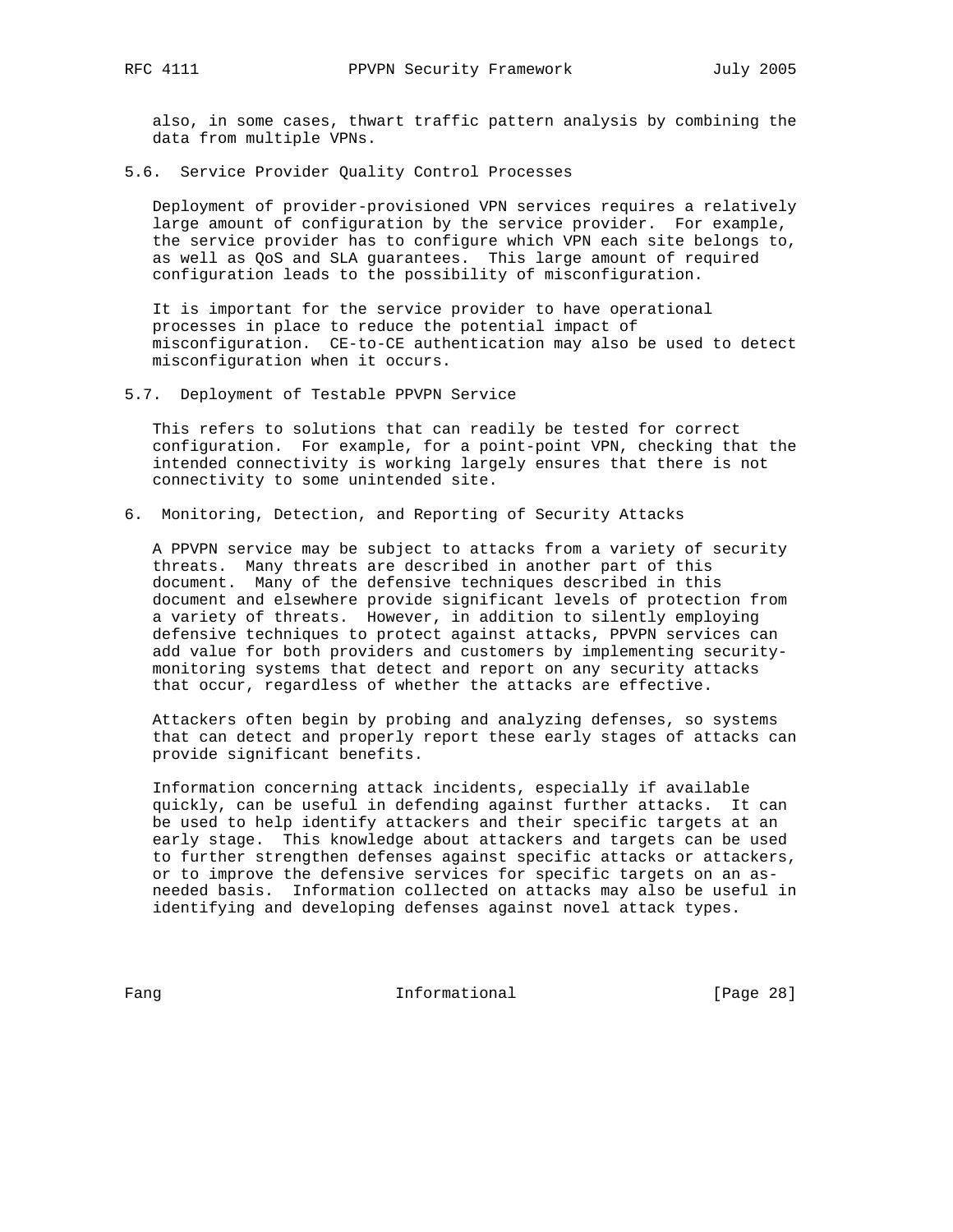Monitoring systems used to detect security attacks in PPVPNs will typically operate by collecting information from Provider Edge (PE), Customer Edge (CE), and/or Provider backbone (P) devices. Security monitoring systems should have the ability to actively retrieve information from devices (e.g., SNMP get) or to passively receive reports from devices (e.g., SNMP notifications). The specific information exchanged will depend on the capabilities of the devices and on the type of VPN technology. Particular care should be given to securing the communications channel between the monitoring systems and the PPVPN devices.

 The CE, PE, and P devices should employ efficient methods to acquire and communicate the information needed by the security monitoring systems. It is important that the communication method between PPVPN devices and security monitoring systems be designed so that it will not disrupt network operations. As an example, multiple attack events may be reported through a single message, rather than allow each attack event to trigger a separate message, which might result in a flood of messages, essentially becoming a denial-of-service attack against the monitoring system or the network.

 The mechanisms for reporting security attacks should be flexible enough to meet the needs of VPN service providers, VPN customers, and regulatory agencies. The specific reports will depend on the capabilities of the devices, the security monitoring system, the type of VPN, and the service level agreements between the provider and customer.

7. User Security Requirements

 This section defines a list of security-related requirements that the users of PPVPN services may have for their PPVPN service. Typically, these translate into requirements for the provider in offering the service.

 The following sections detail various requirements that ensure the security of a given trusted zone. Since in real life there are various levels of security, a PPVPN may fulfill any or all of these security requirements. This document does not state that a PPVPN must fulfill all of these requirements to be secure. As mentioned in the Introduction, it is not within the scope of this document to define the specific requirements that each VPN technology must fulfill in order to be secure.

Fang **Informational Informational** [Page 29]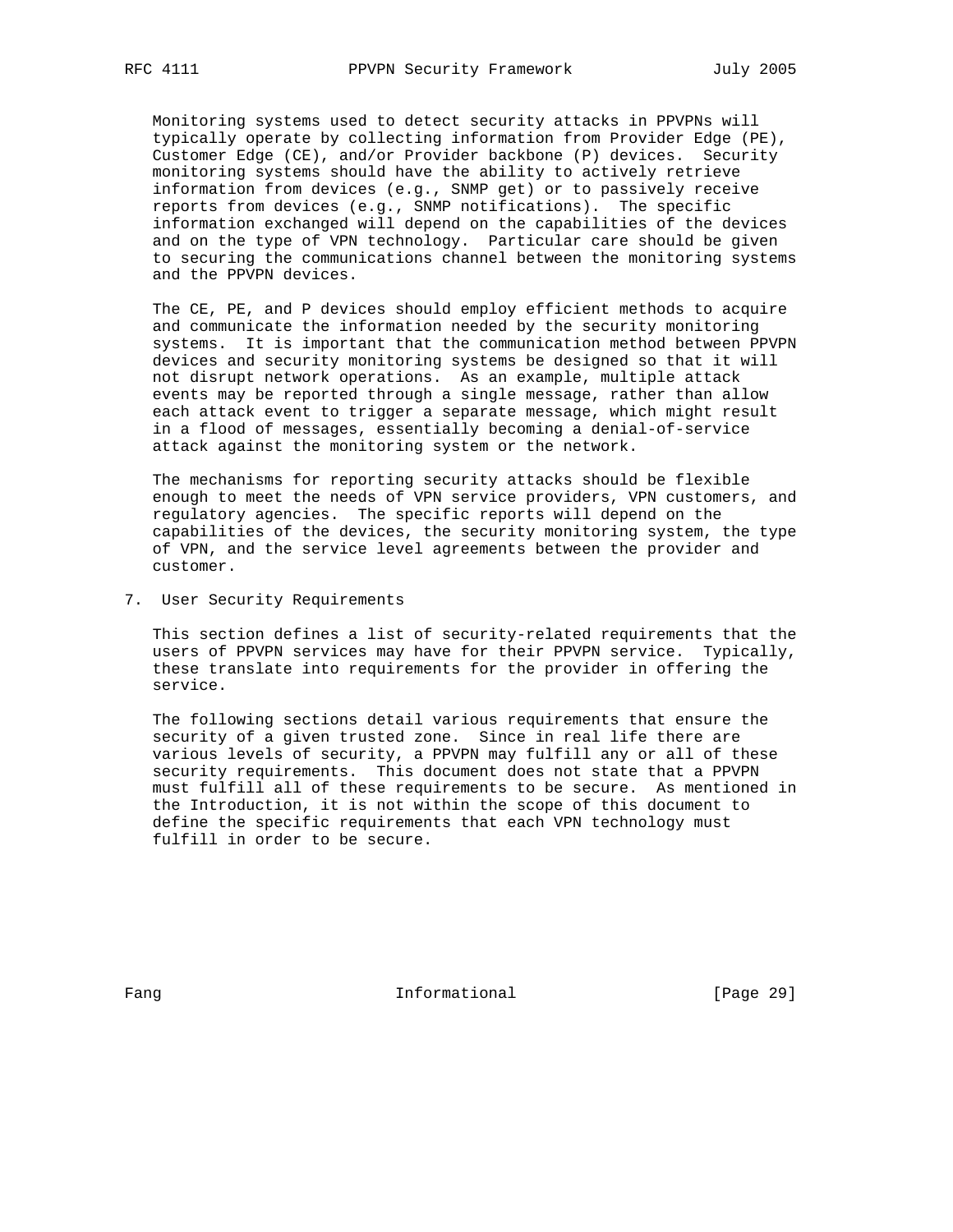# 7.1. Isolation

 A virtual private network usually defines "private" as isolation from other PPVPNs and the Internet. More specifically, isolation has several components, which are discussed in the following sections.

## 7.1.1. Address Separation

 A given PPVPN can use the full Internet address range, including private address ranges [RFC1918], without interfering with other PPVPNs that use PPVPN services from the same service provider(s). When Internet access is provided (e.g., by the same service provider that is offering PPVPN service), NAT functionality may be needed.

 In layer-2 VPNs, the same requirement exists for the layer 2 addressing schemes, such as MAC addresses.

# 7.1.2. Routing Separation

 A PPVPN core must maintain routing separation between the trusted zones. This means that routing information must not leak from any trusted zone to any other, unless the zones are specifically engineered this way (e.g., for Internet access.)

 In layer-2 VPNs, the switching information must be kept separate between the trusted zones, so that switching information of one PPVPN does not influence other PPVPNs or the PPVPN core.

# 7.1.3. Traffic Separation

 Traffic from a given trusted zone must never leave this zone, and traffic from another zone must never enter this zone. Exceptions are made where zones are is specifically engineered that way (e.g., for extranet purposes or Internet access.)

# 7.2. Protection

 The common perception is that a completely separated "private" network has defined entry points and is only subject to attack or intrusion over those entry points. By sharing a common core, a PPVPN appears to lose some of these clear interfaces to networks outside the trusted zone. Thus, one of the key security requirements of PPVPN services is that they offer the same level of protection as private networks.

Fang **Informational Informational** [Page 30]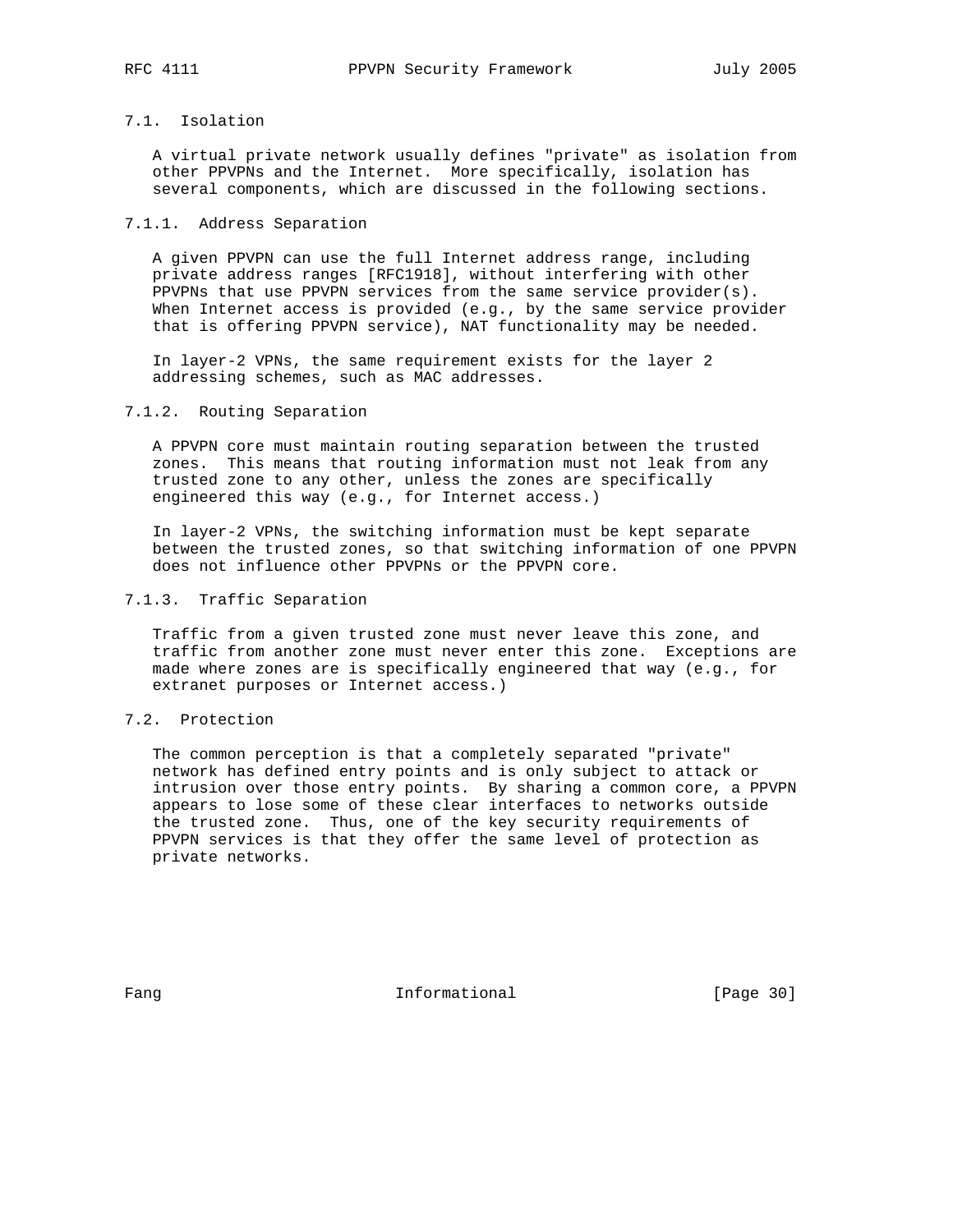7.2.1. Protection against Intrusion

 An intrusion is defined here as the penetration of a trusted zone from outside. This could be from the Internet, another PPVPN, or the core network itself.

 The fact that a network is "virtual" must not expose it to additional threats over private networks. Specifically, it must not add new interfaces to other parts outside the trusted zone. Intrusions from known interfaces such as Internet gateways are outside the scope of this document.

# 7.2.2. Protection against Denial-of-Service Attacks

 A denial-of-service (DoS) attack aims at making services or devices unavailable to legitimate users. In the framework of this document, only those DoS attacks are considered that are a consequence of providing network service through a VPN. DoS attacks over the standard interfaces into a trusted zone are not considered here.

 The requirement is that a PPVPN is not more vulnerable against DoS attacks than it would be if the same network were private.

7.2.3. Protection against Spoofing

 It must not be possible to violate the integrity of a PPVPN by changing the sender identification (source address, source label, etc) of traffic in transit. For example, if two CEs are connected to the same PE, it must not be possible for one CE to send crafted packets that make the PE believe those packets are coming from the other CE, thus inserting them into the wrong PPVPN.

# 7.3. Confidentiality

 This requirement means that data must be cryptographically secured in transit over the PPVPN core network to avoid eavesdropping.

# 7.4. CE Authentication

 Where CE authentication is provided, it is not possible for an outsider to install a CE and pretend to belong to a specific PPVPN to which this CE does not belong in reality.

#### 7.5. Integrity

 Data in transit must be secured in such a manner that it cannot be altered or that any alteration may be detected at the receiver.

Fang Informational Fang [Page 31]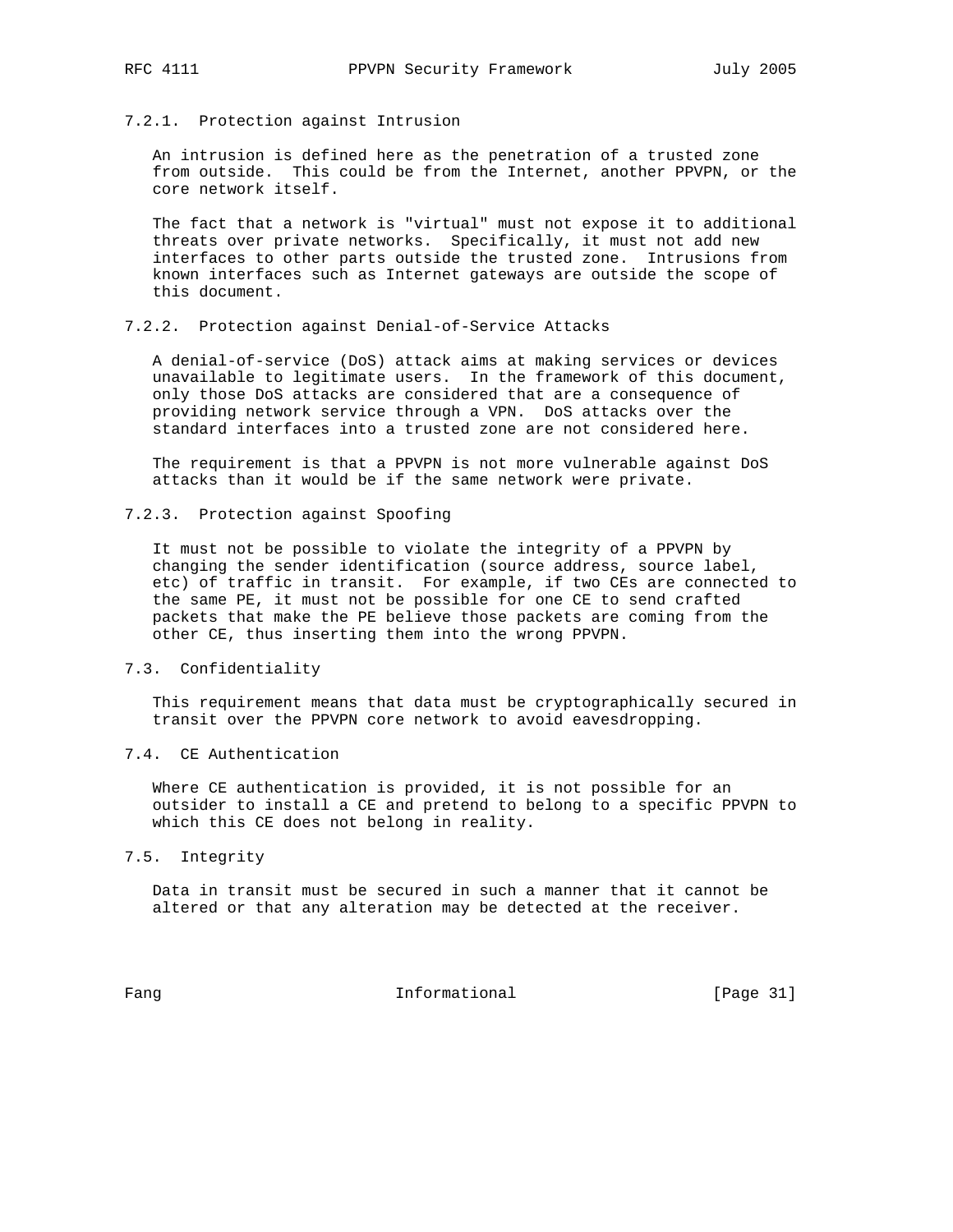# 7.6. Anti-replay

 Anti-replay means that data in transit cannot be recorded and replayed later. To protect against anti-replay attacks, the data must be cryptographically secured.

 Note: Even private networks do not necessarily meet the requirements of confidentiality, integrity, and anti-reply. Thus, when private and "virtually private" PPVPN services are compared, these requirements are only applicable if the comparable private service also included these services. However, the fact that VPNs operate over a shared infrastructure may make some of these requirements more important in a VPN environment than in a private network environment.

8. Provider Security Requirements

 In this section, we discuss additional security requirements that the provider may have in order to secure its network infrastructure as it provides PPVPN services.

 The PPVPN service provider requirements defined here are the requirements for the PPVPN core in the reference model. The core network can be implemented with different types of network technologies, and each core network may use different technologies to provide the PPVPN services to users with different levels of offered security. Therefore, a PPVPN service provider may fulfill any number of the security requirements listed in this section. This document does not state that a PPVPN must fulfill all of these requirements to be secure.

 These requirements are focused on 1) how to protect the PPVPN core from various attacks outside the core, including PPVPN users and non-PPVPN alike, both accidentally and maliciously, and 2) how to protect the PPVPN user VPNs and sites themselves. Note that a PPVPN core is not more vulnerable against attacks than a core that does not provide PPVPNs. However, providing PPVPN services over such a core may lead to additional security requirements, if only because most users are expecting higher security standards in a core delivering PPVPN services.

- 8.1. Protection within the Core Network
- 8.1.1. Control Plane Protection
	- Protocol Authentication within the Core:

 PPVPN technologies and infrastructure must support mechanisms for authentication of the control plane. For an IP core, IGP and BGP

Fang Informational [Page 32]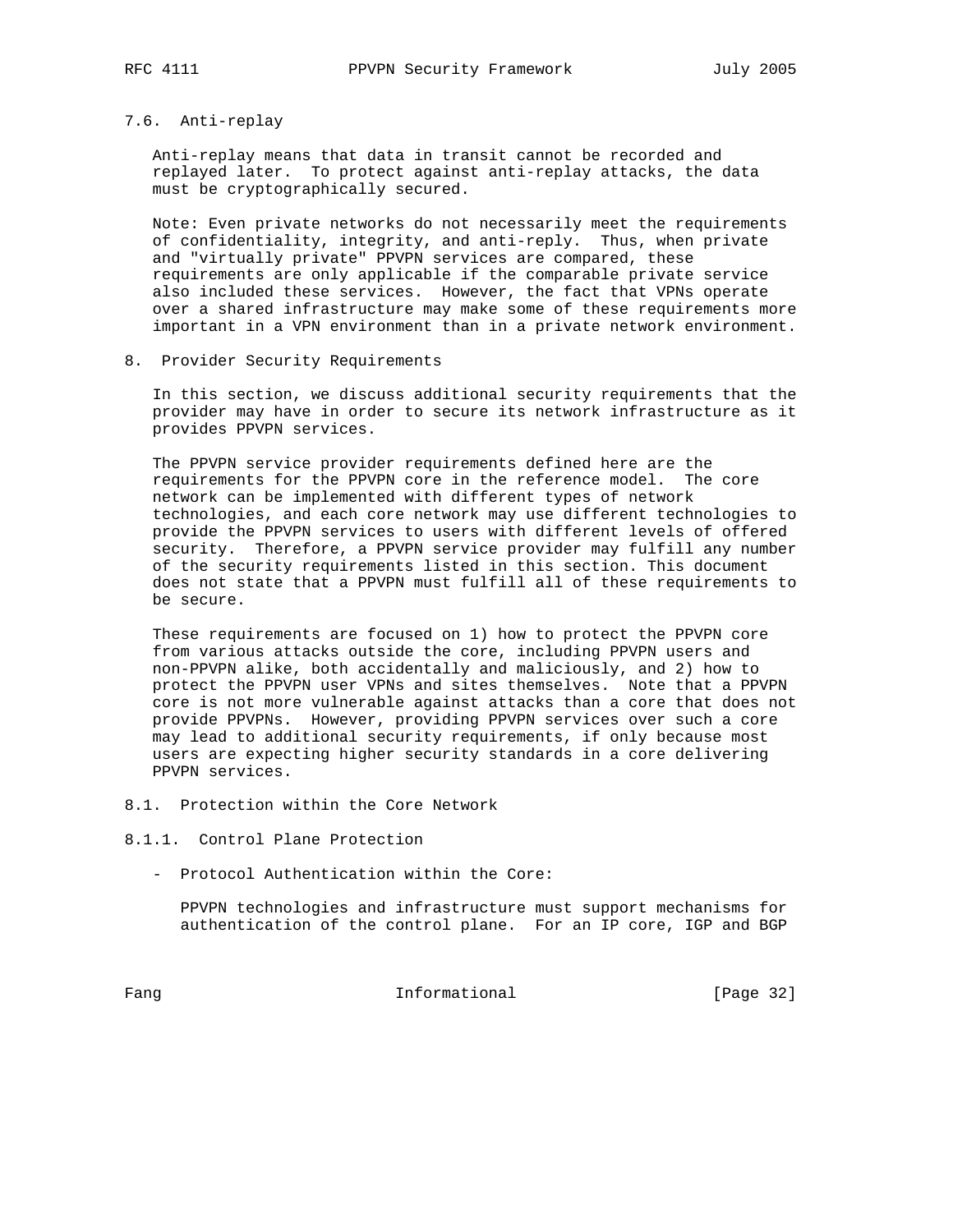sessions may be authenticated by using TCP MD5 or IPsec. If an MPLS core is used, LDP sessions may be authenticated by using TCP MD5. In addition, IGP and BGP authentication should also be considered. For a core providing layer-2 services, PE to PE authentication may also be used via IPsec.

 With the cost of authentication coming down rapidly, the application of control plane authentication may not increase the cost of implementation for providers significantly, and it will improve the security of the core. If the core is dedicated to VPN services and there are no interconnects to third parties, then it may reduce the requirement for authentication of the core control plane.

- Elements protection

Here we discuss means to hide the provider's infrastructure nodes.

 A PPVPN provider may make the infrastructure routers (P and PE routers) unreachable by outside users and unauthorized internal users. For example, separate address space may be used for the infrastructure loopbacks.

 Normal TTL propagation may be altered to make the backbone look like one hop from the outside, but caution should be taken for loop prevention. This prevents the backbone addresses from being exposed through trace route; however, it must also be assessed against operational requirements for end-to-end fault tracing.

 An Internet backbone core may be re-engineered to make Internet routing an edge function, for example, by using MPLS label switching for all traffic within the core and possibly by making the Internet a VPN within the PPVPN core itself. This helps detach Internet access from PPVPN services.

 PE devices may implement separate control plane, data plane, and management plane functionality in terms of hardware and software, to improve security. This may help limit the problems when one particular area is attacked, and it may allow each plane to implement additional security measurement separately.

 PEs are often more vulnerable to attack than P routers, since, by their very nature, PEs cannot be made unreachable to outside users. Access to core trunk resources can be controlled on a per-user basis by the application of inbound rate limiting/shaping. This can be further enhanced on a per-Class of Service basis (see section 8.2.3).

Fang Informational [Page 33]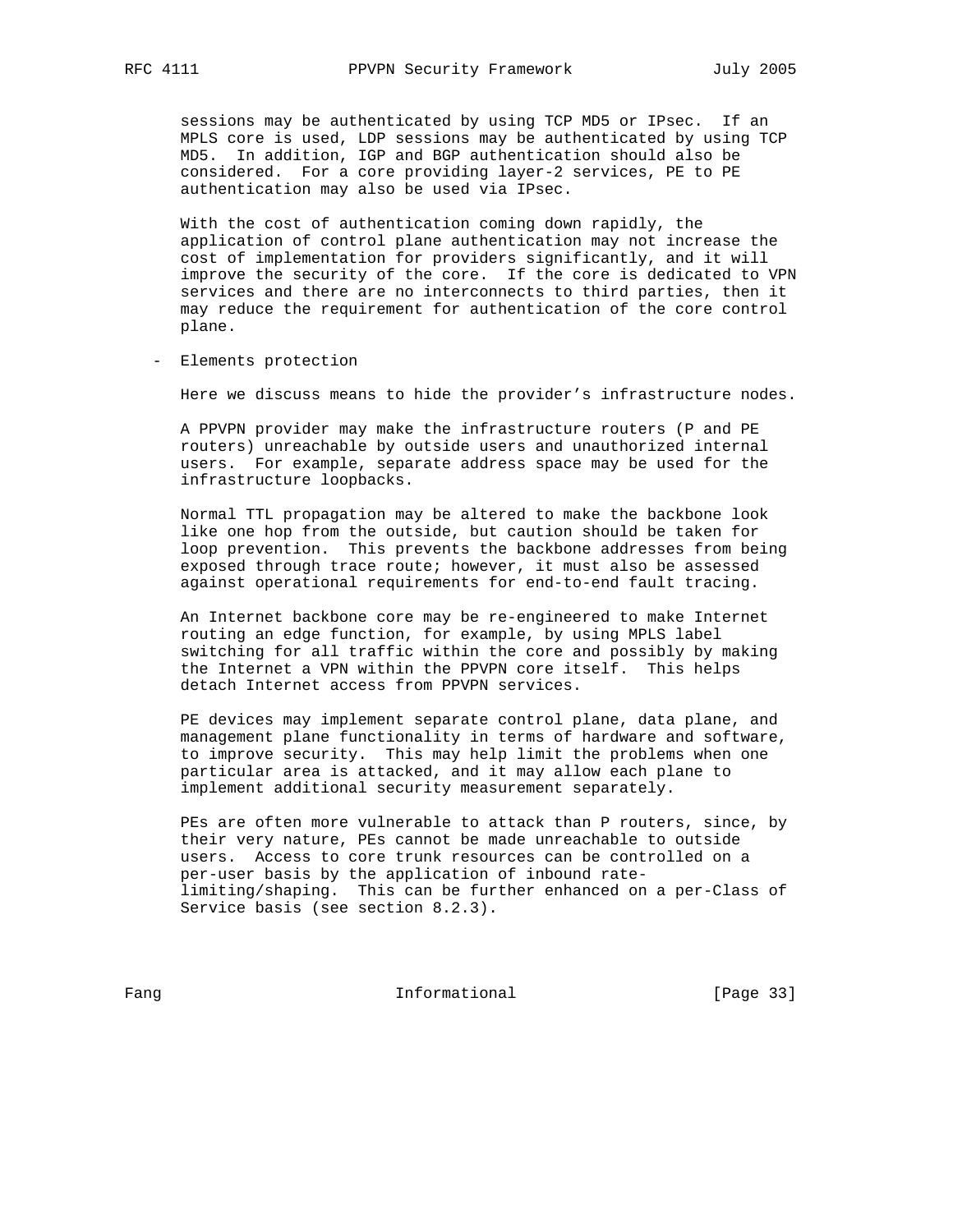In the PE, using separate routing processes for Internet and PPVPN service may help improve the PPVPN security and better protect VPN customers. Furthermore, if the resources, such as CPU and memory, may be further separated based on applications, or even on individual VPNs, it may help provide improved security and reliability to individual VPN customers.

 Many of these were not particular issues when an IP core was designed to support Internet services only. Providing PPVPN services introduces new security requirements for VPN services. Similar consideration apply to L2 VPN services.

### 8.1.2. Data Plane Protection

 PPVPN using IPsec technologies provides VPN users with encryption of secure user data.

 In today's MPLS, ATM, and Frame Relay networks, encryption is not provided as a basic feature. Mechanisms can be used to secure the MPLS data plane and to secure the data carried over the MPLS core. Additionally, if the core is dedicated to VPN services and there are no external interconnects to third party networks, then there is no obvious need for encryption of the user data plane.

 Inter-working IPsec/L3 PPVPN technologies or IPsec/L2 PPVPN technologies may be used to provide PPVPN users with end-to-end PPVPN services.

# 8.2. Protection on the User Access Link

 Peer/Neighbor protocol authentication may be used to enhance security. For example, BGP MD5 authentication may be used to enhance security on PE-CE links using eBGP. In the case of an inter-provider connection, authentication/encryption mechanisms between ASes, such as IPsec, may be used.

 WAN link address space separation for VPN and non-VPN users may be implemented to improve security in order to protect VPN customers if multiple services are provided on the same PE platform.

 Firewall/Filtering: Access control mechanisms can be used to filter out any packets destined for the service provider's infrastructure prefix or to eliminate routes identified as illegitimate.

Fang **Informational Informational** [Page 34]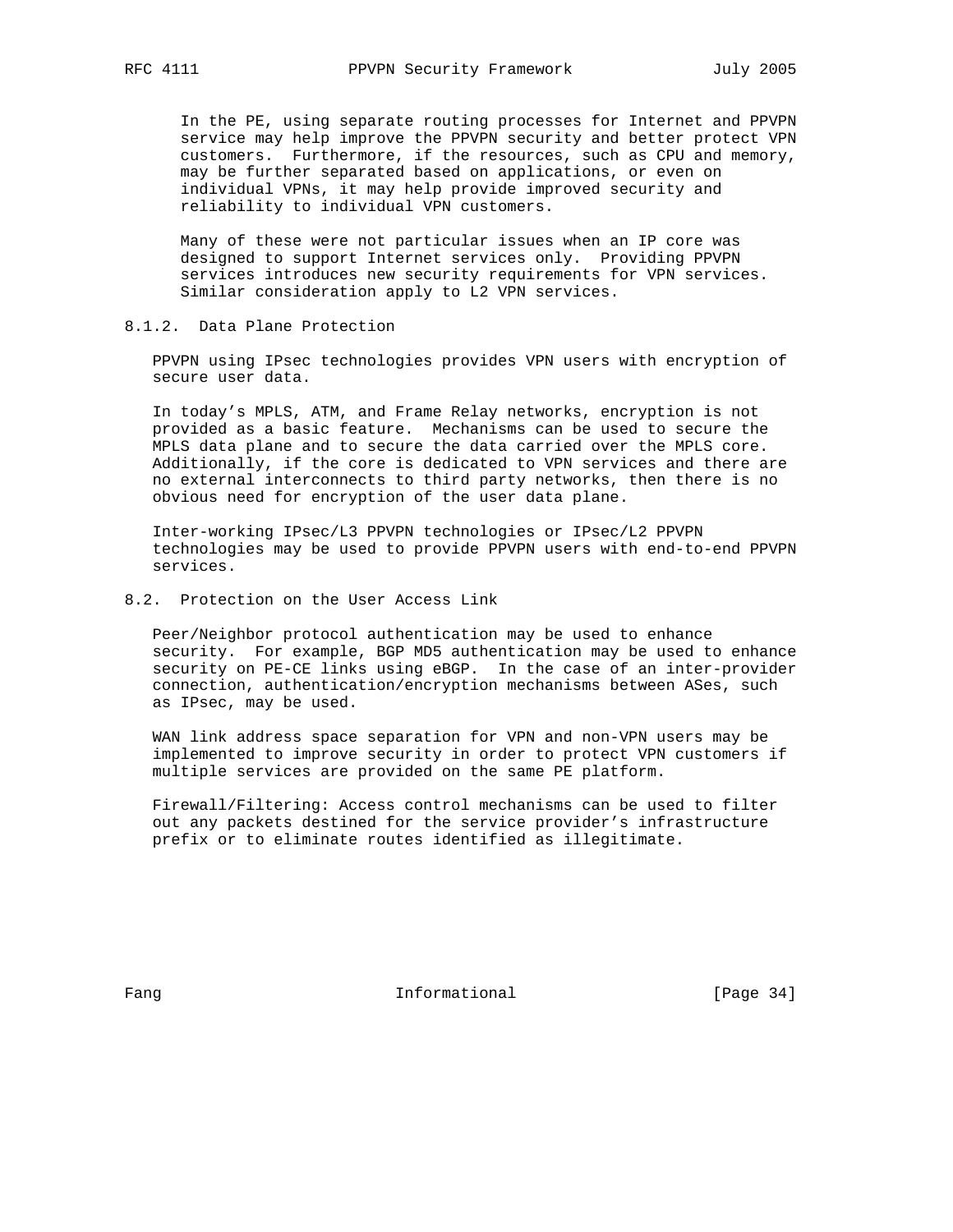Rate limiting may be applied to the user interface/logical interfaces against DDoS bandwidth attack. This is very helpful when the PE device is supporting both VPN services and Internet services, especially when it supports VPN and Internet services on the same physical interfaces through different logical interfaces.

# 8.2.1. Link Authentication

 Authentication mechanisms can be employed to validate site access to the PPVPN network via fixed or logical (e.g., L2TP, IPsec) connections. When the user wishes to hold the 'secret' associated to acceptance of the access and site into the VPN, then PPVPN based solutions require the flexibility for either direct authentication by the PE itself or interaction with a customer PPVPN authentication server. Mechanisms are required in the latter case to ensure that the interaction between the PE and the customer authentication server is controlled, for example, by limiting it simply to an exchange in relation to the authentication phase and with other attributes (e.g., optional filtering of RADIUS).

#### 8.2.2. Access Routing

 Mechanisms may be used to provide control at a routing protocol level (e.g., RIP, OSPF, BGP) between the CE and PE. Per-neighbor and per- VPN routing policies may be established to enhance security and reduce the impact of a malicious or non-malicious attack on the PE, in particular, the following mechanisms should be considered:

- Limiting the number of prefixes that may be advertised into the PE on a per-access basis . Appropriate action may be taken should a limit be exceeded; for example, the PE might shut down the peer session to the CE.
- Applying route dampening at the PE on received routing updates.
- Definition of a per-VPN prefix limit, after which additional prefixes will not be added to the VPN routing table.

 In the case of inter-provider connection, access protection, link authentication, and routing policies as described above may be applied. Both inbound and outbound firewall/filtering mechanism may be applied between ASes. Proper security procedures must be implemented in inter-provider VPN interconnection to protect the providers' network infrastructure and their customer VPNs. This may be custom designed for each inter-Provider VPN peering connection, and both providers must agree on it.

Fang **Informational Informational** [Page 35]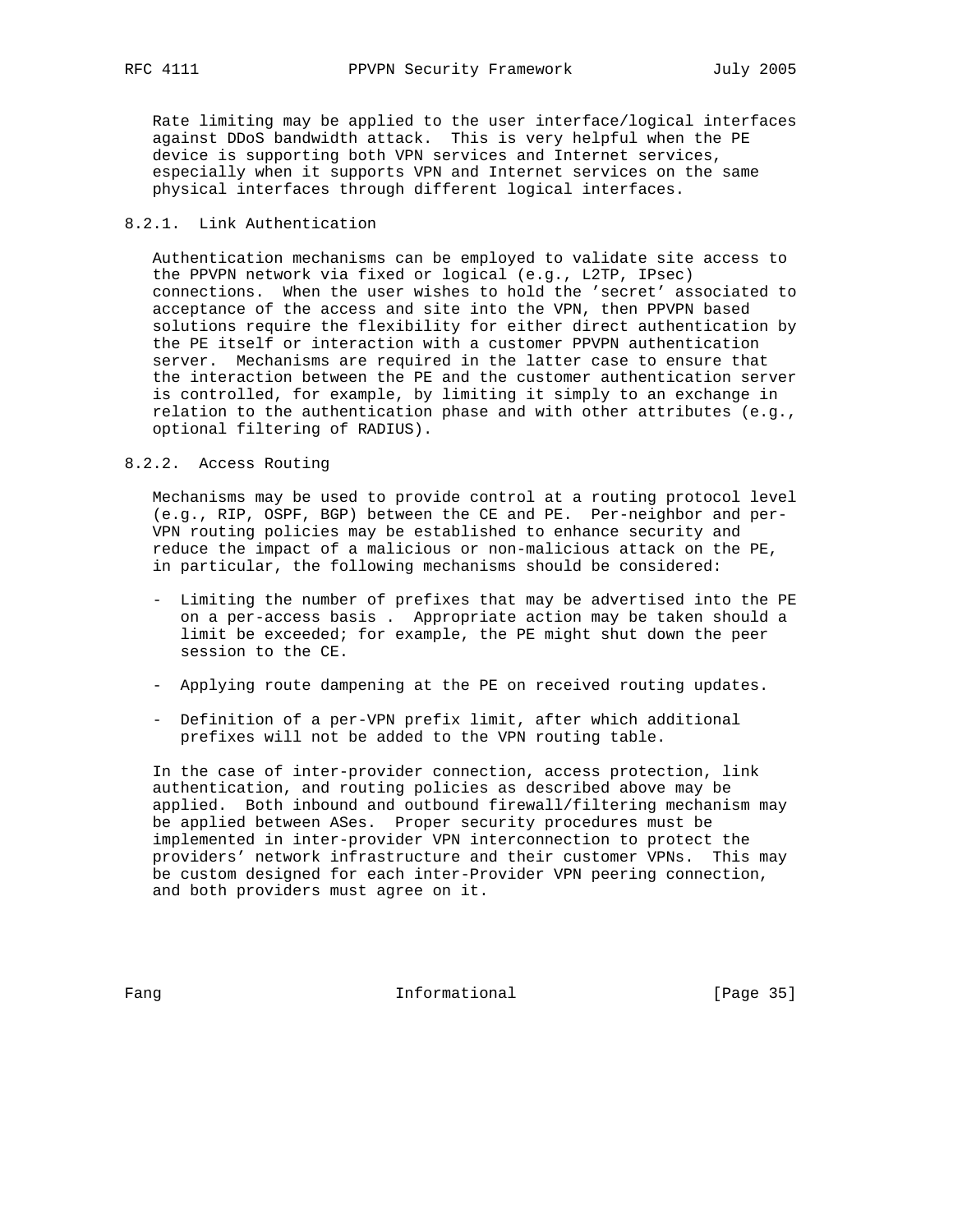#### 8.2.3. Access QoS

 PPVPN providers offering QoS-enabled services require mechanisms to ensure that individual accesses are validated against their subscribed QOS profile and are granted access to core resources that match their service profile. Mechanisms such as per-Class of Service rate limiting/traffic shaping on ingress to the PPVPN core are one option in providing this level of control. Such mechanisms may require the per-Class of Service profile to be enforced by marking, remarking, or discarding traffic that is outside of the profile.

# 8.2.4. Customer VPN Monitoring Tools

 End users requiring visibility of VPN-specific statistics on the core (e.g., routing table, interface status, QoS statistics) impose requirements for mechanisms at the PE both to validate the incoming user and to limit the views available to that particular user's VPN. Mechanisms should also be considered to ensure that such access cannot be used to create a DoS attack (either malicious or accidental) on the PE itself. This could be accomplished either through separation of these resources within the PE itself or via the capability to rate-limit such traffic on a per-VPN basis.

8.3. General Requirements for PPVPN Providers

 The PPVPN providers must support the users' security requirements as listed in Section 7. Depending on the technologies used, these requirements may include the following.

- User control plane separation: Routing isolation.
- User address space separation: Supporting overlapping addresses from different VPNs.
- User data plane separation: One VPN traffic cannot be intercepted by other VPNs or any other users.
- Protection against intrusion, DoS attacks and spoofing.
- Access Authentication.
- Techniques highlighted through this document identify methodologies for the protection of PPVPN resources and infrastructure.

 Hardware or software bugs in equipment that lead to security breaches are outside the scope of this document.

Fang Informational Fang [Page 36]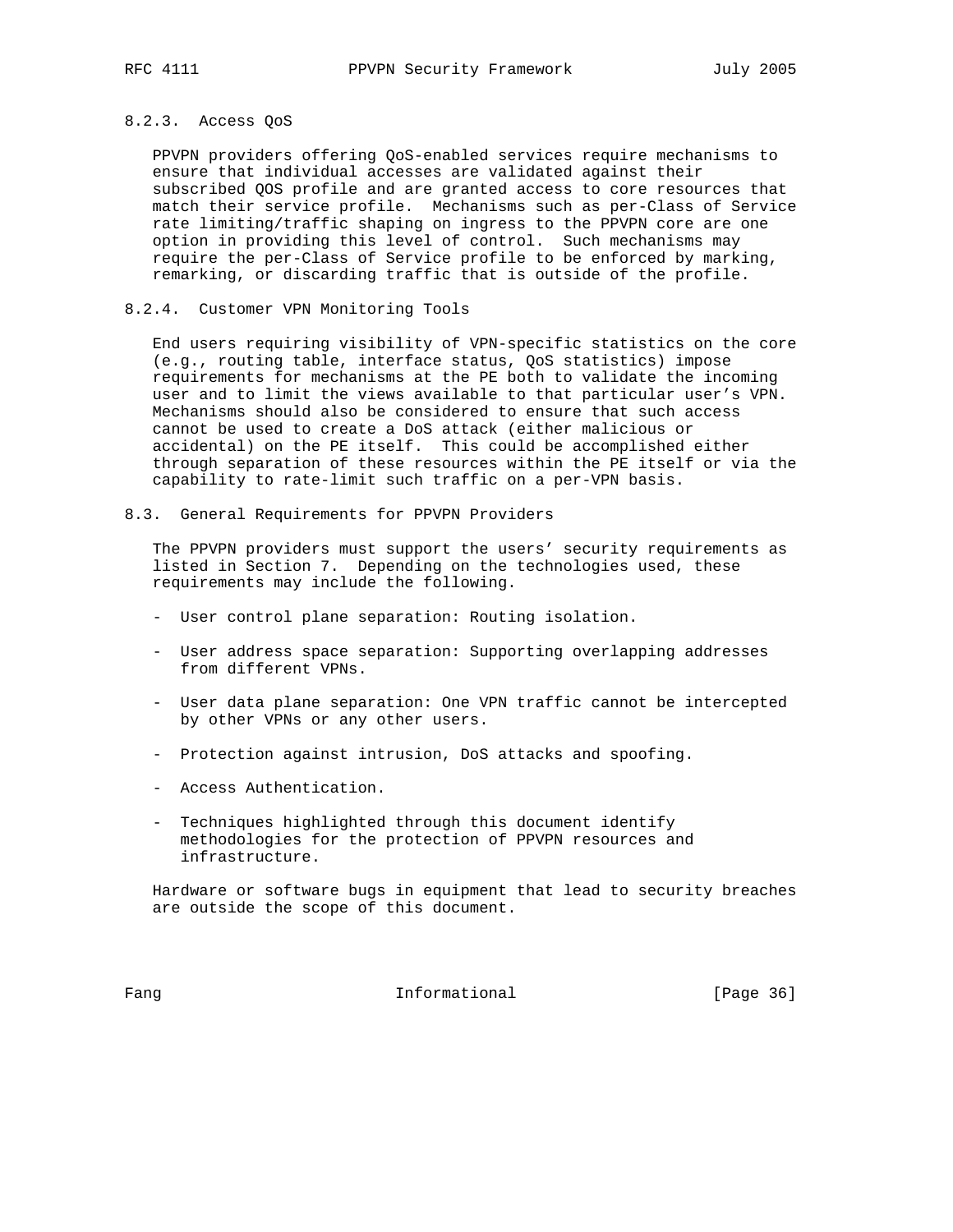- 
- 9. Security Evaluation of PPVPN Technologies

 This section presents a brief template that may be used to evaluate and summarize how a given PPVPN approach (solution) measures up against the PPVPN Security Framework. An evaluation using this template should appear in the applicability statement for each PPVPN approach.

9.1. Evaluating the Template

 The first part of the template is in the form of a list of security assertions. For each assertion the approach is assessed and one or more of the following ratings is assigned:

- The requirement is not applicable to the VPN approach because ... (fill in reason).
- The base VPN approach completely addresses the requirement by ... (fill in technique).
- The base VPN approach partially addresses the requirement by ... (fill in technique and extent to which it addresses the requirement).
- An optional extension to the VPN approach completely addresses the requirement by ... (fill in technique).
- An optional extension to the VPN approach partially addresses the requirement by ... (fill in technique and extent to which it addresses the requirement).
- The requirement is addressed in a way that is beyond the scope of the VPN approach. (Explain.) (One example of this would be a VPN approach in which some aspect, such as membership discovery, is done via configuration. The protection afforded to the configuration would be beyond the scope of the VPN approach.).
- The VPN approach does not meet the requirement.

# 9.2. Template

 The following assertions solicit responses of the types listed in the previous section.

 1. The approach provides complete IP address space separation for each L3 VPN.

Fang **Informational Informational** [Page 37]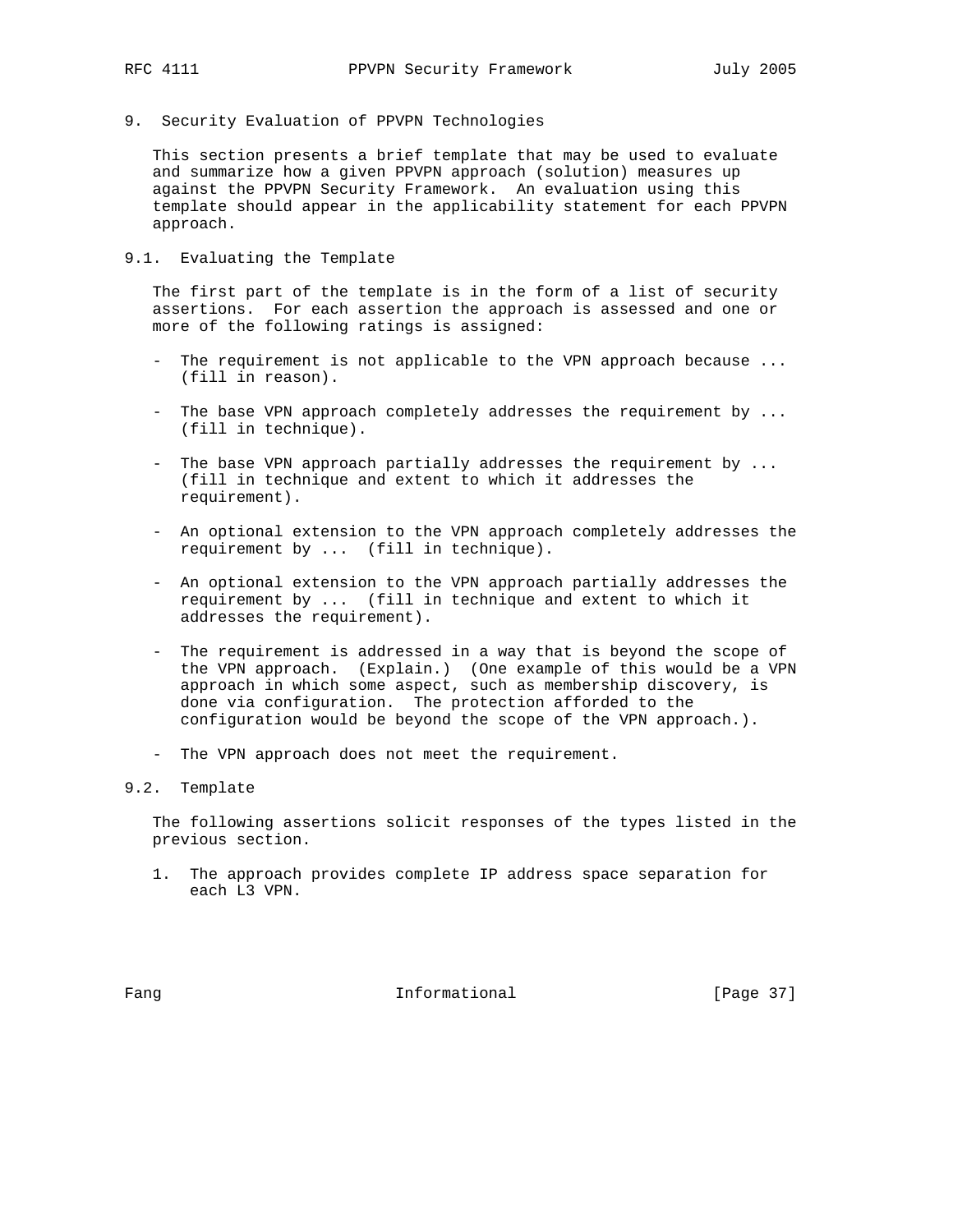- 2. The approach provides complete L2 address space separation for each L2 VPN.
- 3. The approach provides complete VLAN ID space separation for each L2 VPN.
- 4. The approach provides complete IP route separation for each L3 VPN.
- 5. The approach provides complete L2 forwarding separation for each L2 VPN.
- 6. The approach provides a means to prevent improper cross connection of sites in separate VPNs.
- 7. The approach provides a means to detect improper cross-connection of sites in separate VPNs.
- 8. The approach protects against the introduction of unauthorized packets into each VPN
	- a. in the CE-PE link,
	- b. in a single- or multi-provider PPVPN backbone, or
	- c. in the Internet used as PPVPN backbone.
- 9. The approach provides confidentiality (secrecy) protection for PPVPN user data
	- a. in the CE-PE link,
	- b. in a single- or multi-provider PPVPN backbone, or
	- c. in the Internet used as PPVPN backbone.
- 10. The approach provides sender authentication for PPVPN user data.
	- a. in the CE-PE link,
	- b. in a single- or multi-provider PPVPN backbone, or
	- c. in the Internet used as PPVPN backbone.
- 11. The approach provides integrity protection for PPVPN user data a. in the CE-PE link,
	- b. in a single- or multi- provider PPVPN backbone, or
	- c. in the Internet used as PPVPN backbone.
- 12. The approach provides protection against replay attacks for PPVPN user data
	- a. in the CE-PE link,
	- b. in a single- or multi-provider PPVPN backbone, or
	- c. in the Internet used as PPVPN backbone.

Fang **Informational Informational** [Page 38]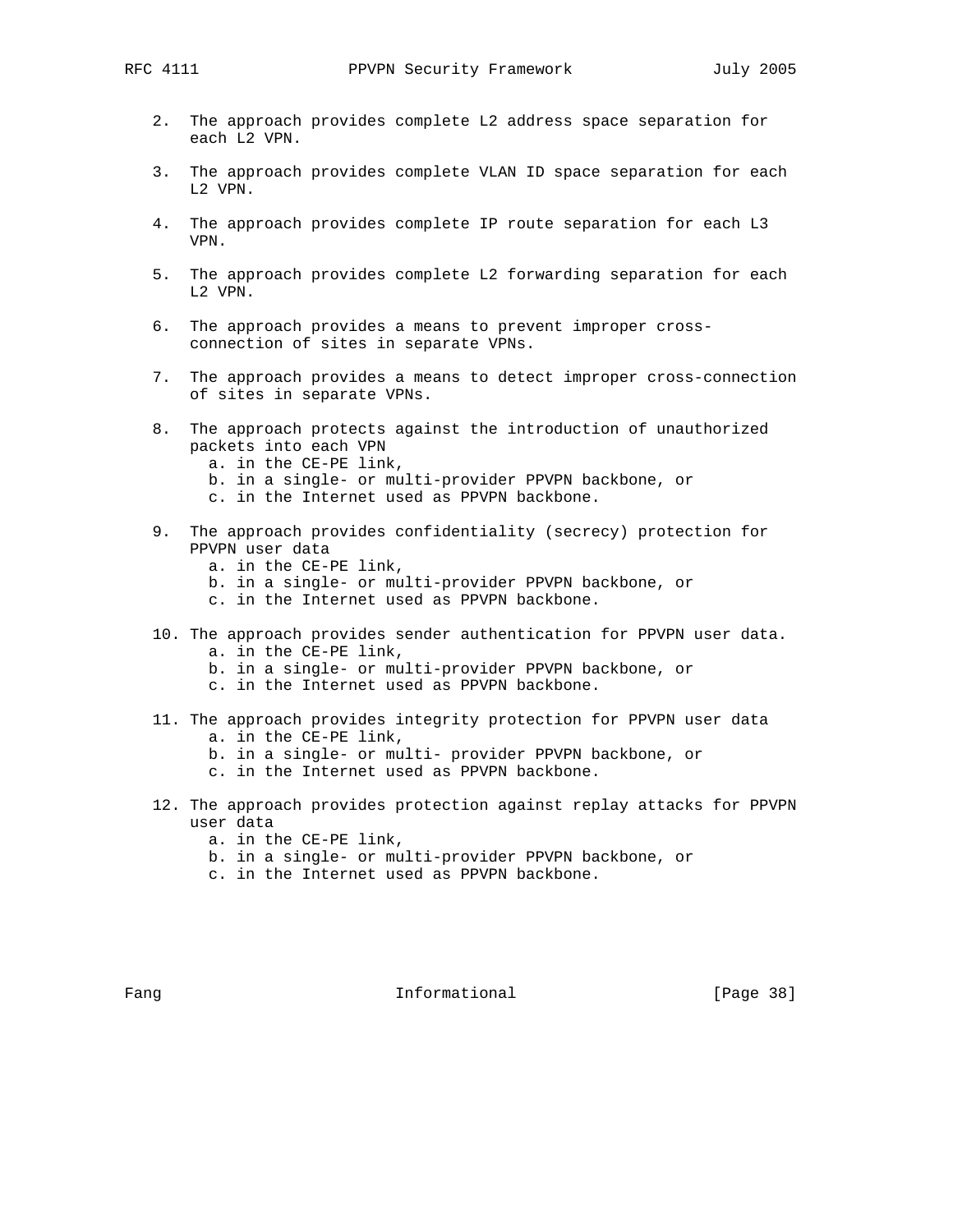- 13. The approach provides protection against unauthorized traffic pattern analysis for PPVPN user data
	- a. in the CE-PE link,
	- b. in a single- or multi-provider PPVPN backbone, or
	- c. in the Internet used as PPVPN backbone.
- 14. The control protocol(s) used for each of the following functions provides message integrity and peer authentication
	- a. VPN membership discovery.
	- b. Tunnel establishment.
	- c. VPN topology and reachability advertisement:
		- i. PE-PE.
		- ii. PE-CE.
	- d. VPN provisioning and management.
	- e. VPN monitoring, attack detection, and reporting.
	- f. Other VPN-specific control protocols, if any (list).

The following questions solicit free-form answers.

- 15. Describe the protection, if any, the approach provides against PPVPN-specific DoS attacks (i.e., inter-trusted-zone DoS attacks):
	- a. Protection of the service provider infrastructure against Data Plane or Control Plane DoS attacks originated in a private (PPVPN user) network and aimed at PPVPN mechanisms.
	- b. Protection of the service provider infrastructure against Data Plane or Control Plane DoS attacks originated in the Internet and aimed at PPVPN mechanisms.
	- c. Protection of PPVPN users against Data Plane or Control Plane DoS attacks originated from the Internet or from other PPVPN users and aimed at PPVPN mechanisms.
- 16. Describe the protection, if any, the approach provides against unstable or malicious operation of a PPVPN user network
	- a. Protection against high levels of, or malicious design of, routing traffic from PPVPN user networks to the service provider network.
	- b. Protection against high levels of, or malicious design of, network management traffic from PPVPN user networks to the service provider network.

Fang **Informational Informational** [Page 39]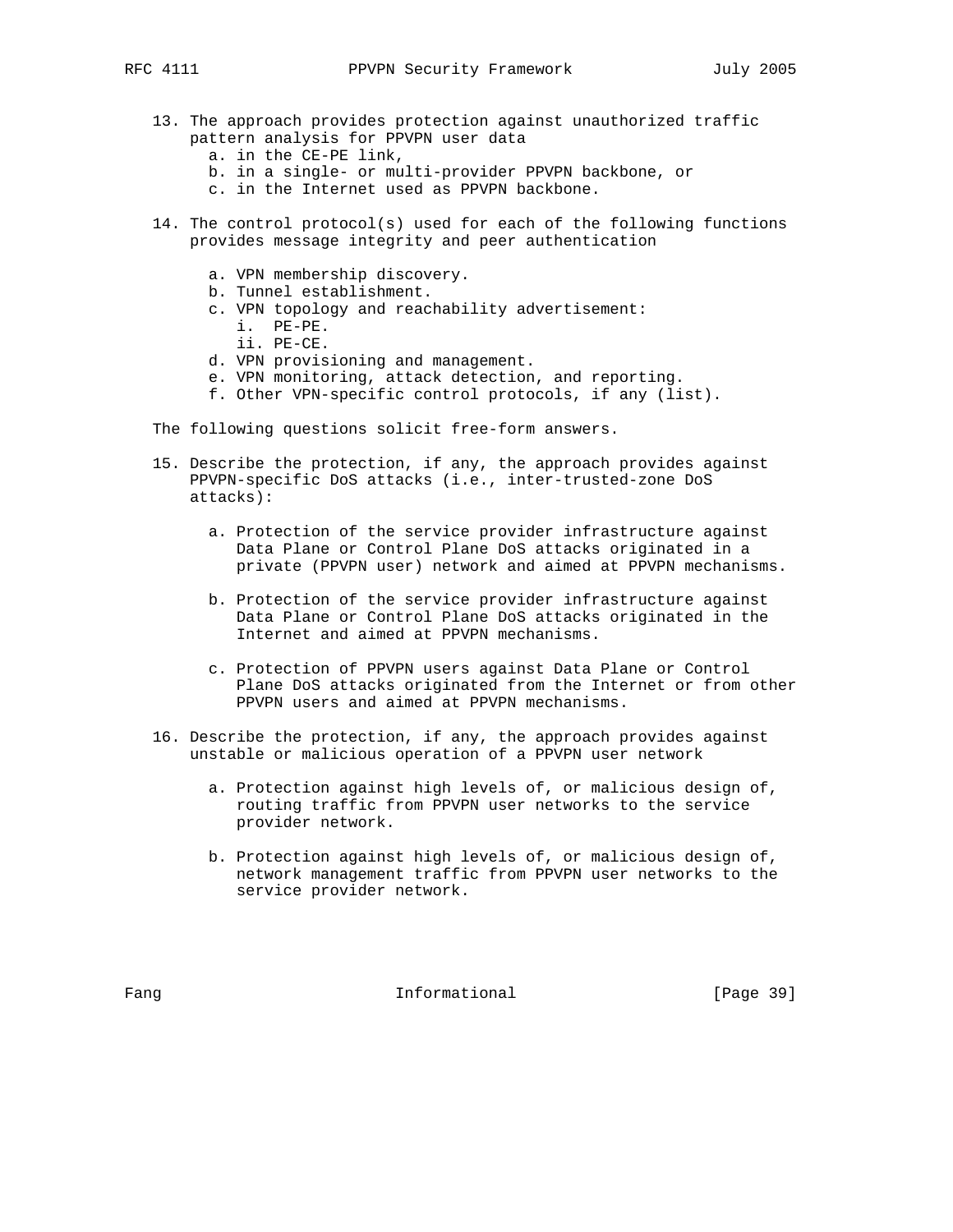- c. Protection against worms and probes originated in the PPVPN user networks, sent toward the service provider network.
- 17. Is the approach subject to any approach-specific vulnerabilities not specifically addressed by this template? If so, describe the defense or mitigation, if any, that the approach provides for each.
- 10. Security Considerations

 Security considerations constitute the sole subject of this memo and hence are discussed throughout. Here we recap what has been presented and explain at a very high level the role of each type of consideration in an overall secure PPVPN system. The document describes a number of potential security threats. Some of these threats have already been observed occurring in running networks; others are largely theoretical at this time.

 DoS attacks and intrusion attacks from the Internet against service provider infrastructure have been seen. DoS "attacks" (typically not malicious) have also been seen in which CE equipment overwhelms PE equipment with high quantities or rates of packet traffic or routing information. Operational/provisioning errors are cited by service providers as one of their prime concerns.

 The document describes a variety of defensive techniques that may be used to counter the suspected threats. All of the techniques presented involve mature and widely implemented technologies that are practical to implement.

 The document describes the importance of detecting, monitoring, and reporting both successful and unsuccessful attacks. These activities are essential for "understanding one's enemy", mobilizing new defenses, and obtaining metrics about how secure the PPVPN service is. As such, they are vital components of any complete PPVPN security system.

 The document evaluates PPVPN security requirements from a customer perspective and from a service provider perspective. These sections re-evaluate the identified threats from the perspectives of the various stakeholders and are meant to assist equipment vendors and service providers, who must ultimately decide what threats to protect against in any given equipment or service offering.

 Finally, the document includes a template for use by authors of PPVPN technical solutions for evaluating how those solutions measure up against the security considerations presented in this memo.

Fang Informational Fang [Page 40]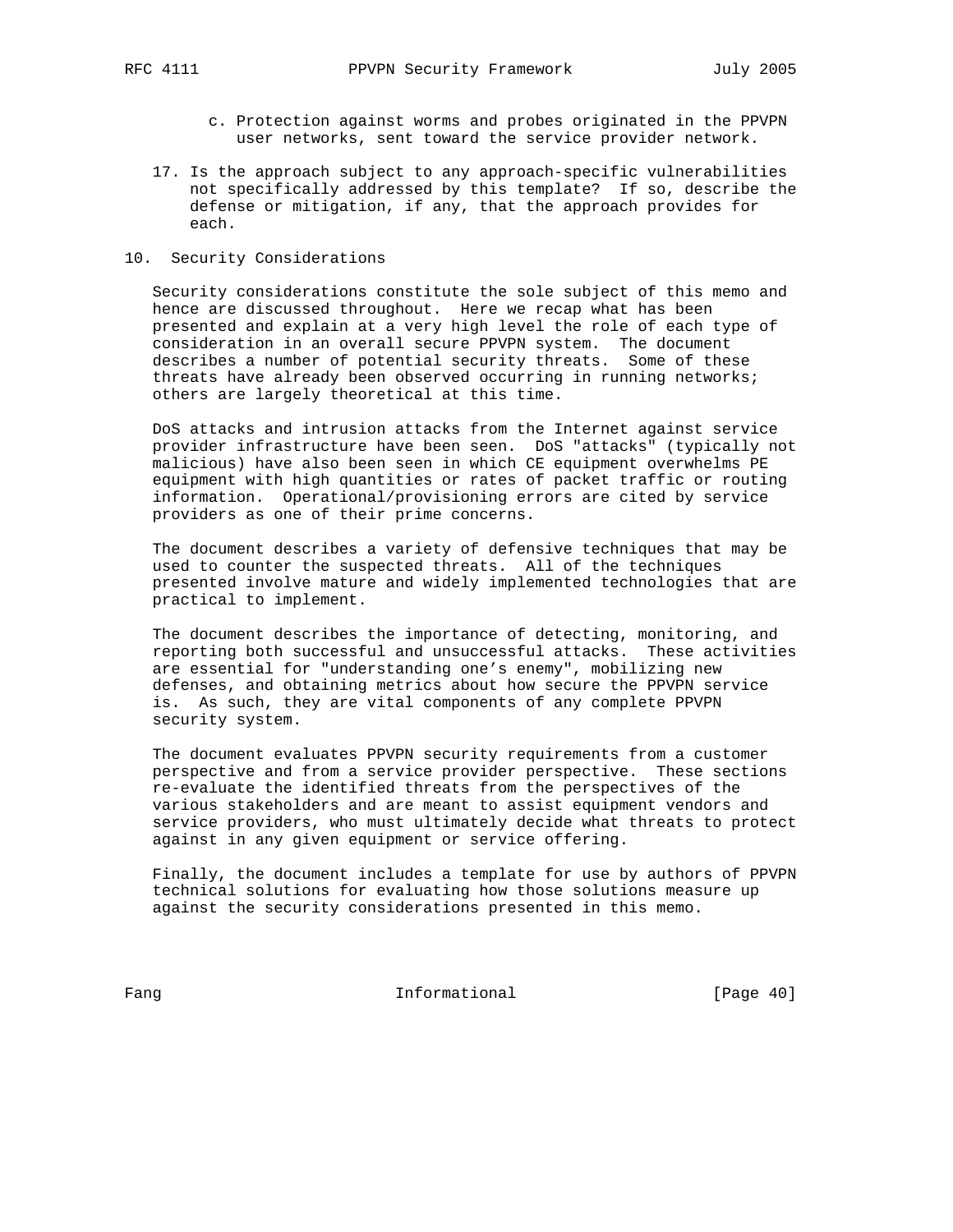# 11. Contributors

 The following people made major contributions to writing this document: Michael Behringer, Ross Callon, Fabio Chiussi, Jeremy De Clerque, Paul Hitchen, and Paul Knignt. Michael Behringer Cisco Village d'Entreprises Green Side, Phone: +33.49723-2652 400, Avenue Roumanille, Bat. T 3 EMail: mbehring@cisco.com 06410 Biot, Sophia Antipolis France Ross Callon Juniper Networks 10 Technology Park Drive Phone: 978-692-6724 Westford, MA 01886 EMail: rcallon@juniper.net Fabio Chiussi Phone: 1 978 367-8965 Airvana EMail: fabio@airvananet.com 19 Alpha Road Chelmsford, Massachusetts 01824 Jeremy De Clercq Alcatel Fr. Wellesplein 1, 2018 Antwerpen EMail: jeremy.de\_clercq@alcatel.be Belgium Mark Duffy Sonus Networks 250 Apollo Drive **Phone: 1 978-614-8748**  Chelmsford, MA 01824 EMail: mduffy@sonusnet.com Paul Hitchen BT BT Adastral Park<br>Martlesham Heath Phone:  $44-1473-606-344$ <br>EMail: paul bitabonent Ipswich IP53RE EMail: paul.hitchen@bt.com UK Paul Knight Nortel 600 Technology Park Drive Phone: 978-288-6414 Billerica, MA 01821 EMail: paul.knight@nortel.com

Fang **Informational Informational** [Page 41]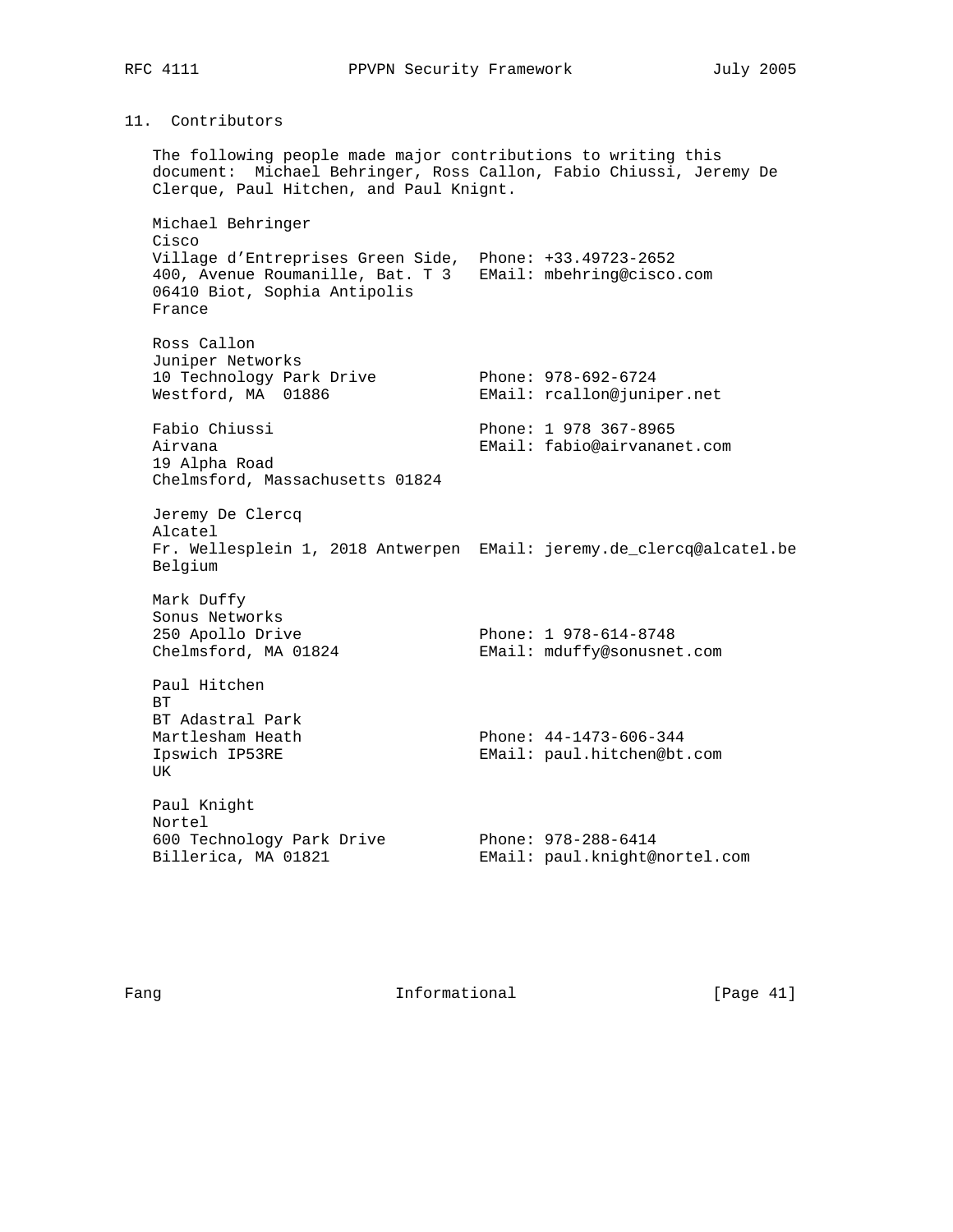#### 12. Acknowledgement

 The author and contributors would also like to acknowledge the helpful comments and suggestions from Paul Hoffman, Eric Gray, Ron Bonica, Chris Chase, Jerry Ash, and Stewart Bryant.

- 13. Normative References
	- [RFC1918] Rekhter, Y., Moskowitz, B., Karrenberg, D., de Groot, G., and E. Lear, "Address Allocation for Private Internets", BCP 5, RFC 1918, February 1996.
	- [RFC2246] Dierks, T. and C. Allen, "The TLS Protocol Version 1.0", RFC 2246, January 1999.
	- [RFC2401] Kent, S. and R. Atkinson, "Security Architecture for the Internet Protocol", RFC 2401, November 1998.
	- [RFC2402] Kent, S. and R. Atkinson, "IP Authentication Header", RFC 2402, November 1998.
	- [RFC2406] Kent, S. and R. Atkinson, "IP Encapsulating Security Payload (ESP)", RFC 2406, November 1998.
	- [RFC2407] Piper, D., "The Internet IP Security Domain of Interpretation for ISAKMP", RFC 2407, November 1998.
- [RFC2661] Townsley, W., Valencia, A., Rubens, A., Pall, G., Zorn, G., and B. Palter, "Layer Two Tunneling Protocol "L2TP"", RFC 2661, August 1999.
	- [RFC2865] Rigney, C., Willens, S., Rubens, A., and W. Simpson, "Remote Authentication Dial In User Service (RADIUS)", RFC 2865, June 2000.
	- [RFC3588] Calhoun, P., Loughney, J., Guttman, E., Zorn, G., and J. Arkko, "Diameter Base Protocol", RFC 3588, September 2003.
	- [RFC3602] Frankel, S., Glenn, R., and S. Kelly, "The AES-CBC Cipher Algorithm and Its Use with IPsec", RFC 3602, September 2003.

Fang **Informational Informational** [Page 42]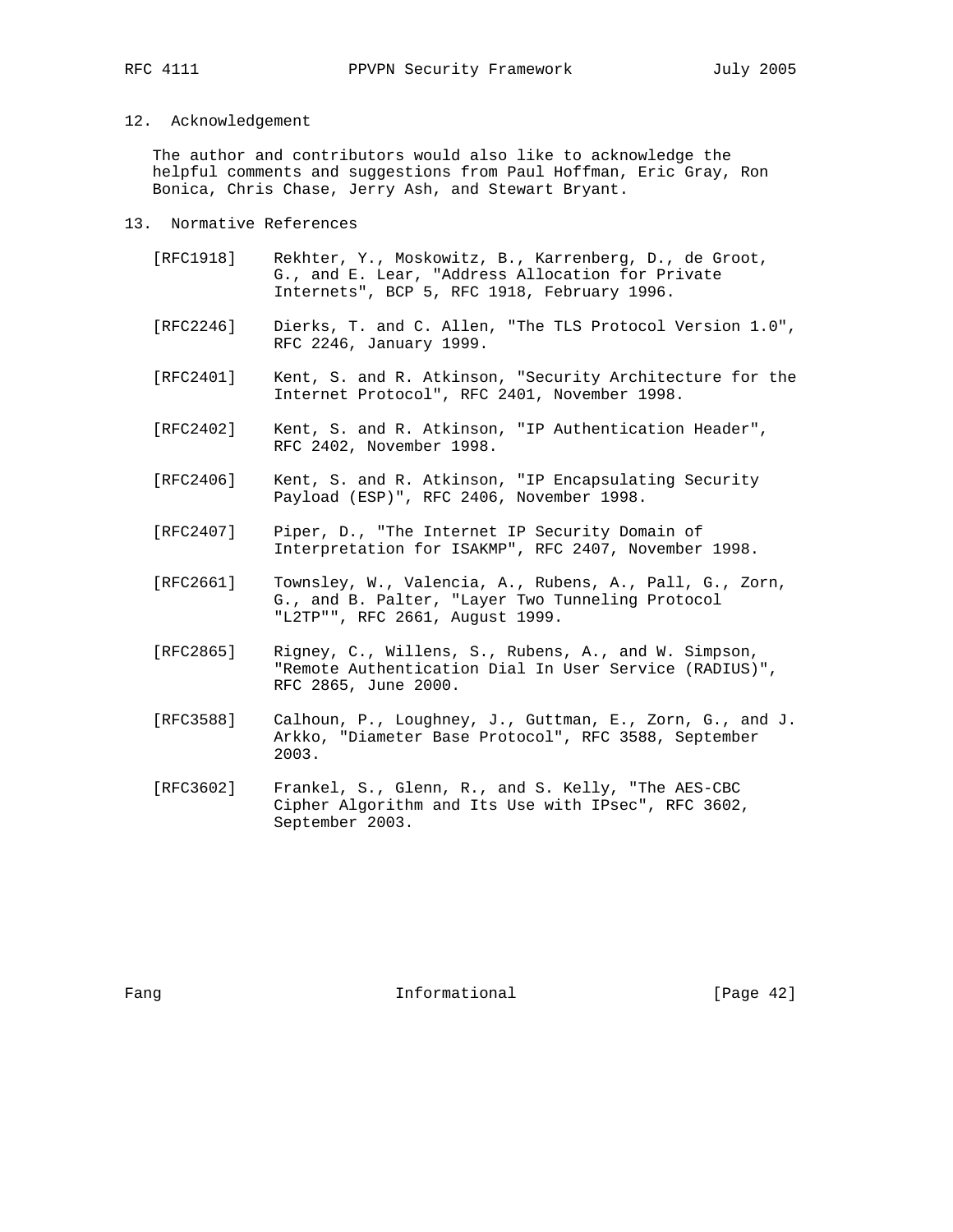[STD62] Harrington, D., Presuhn, R., and B. Wijnen, "An Architecture for Describing Simple Network Management Protocol (SNMP) Management Frameworks", STD 62, RFC 3411, December 2002.

> Case, J., Harrington, D., Presuhn, R., and B. Wijnen, "Message Processing and Dispatching for the Simple Network Management Protocol (SNMP)", STD 62, RFC 3412, December 2002.

 Levi, D., Meyer, P., and B. Stewart, "Simple Network Management Protocol (SNMP) Applications", STD 62, RFC 3413, December 2002.

 Blumenthal, U. and B. Wijnen, "User-based Security Model (USM) for version 3 of the Simple Network Management Protocol (SNMPv3)", STD 62, RFC 3414, December 2002.

 Wijnen, B., Presuhn, R., and K. McCloghrie, "View-based Access Control Model (VACM) for the Simple Network Management Protocol (SNMP)", STD 62, RFC 3415, December 2002.

 Presuhn, R., "Version 2 of the Protocol Operations for the Simple Network Management Protocol (SNMP)", STD 62, RFC 3416, December 2002.

 Presuhn, R., "Transport Mappings for the Simple Network Management Protocol (SNMP)", STD 62, RFC 3417, December 2002.

 Presuhn, R., "Management Information Base (MIB) for the Simple Network Management Protocol (SNMP)", STD 62, RFC 3418, December 2002.

- [STD8] Postel, J. and J. Reynolds, "Telnet Protocol Specification", STD 8, RFC 854, May 1983.
- 14. Informative References
	- [RFC2104] Krawczyk, H., Bellare, M., and R. Canetti, "HMAC: Keyed-Hashing for Message Authentication", RFC 2104, February 1997.
	- [RFC2411] Thayer, R., Doraswamy, N., and R. Glenn, "IP Security Document Roadmap", RFC 2411, November 1998.

Fang **Informational Informational** [Page 43]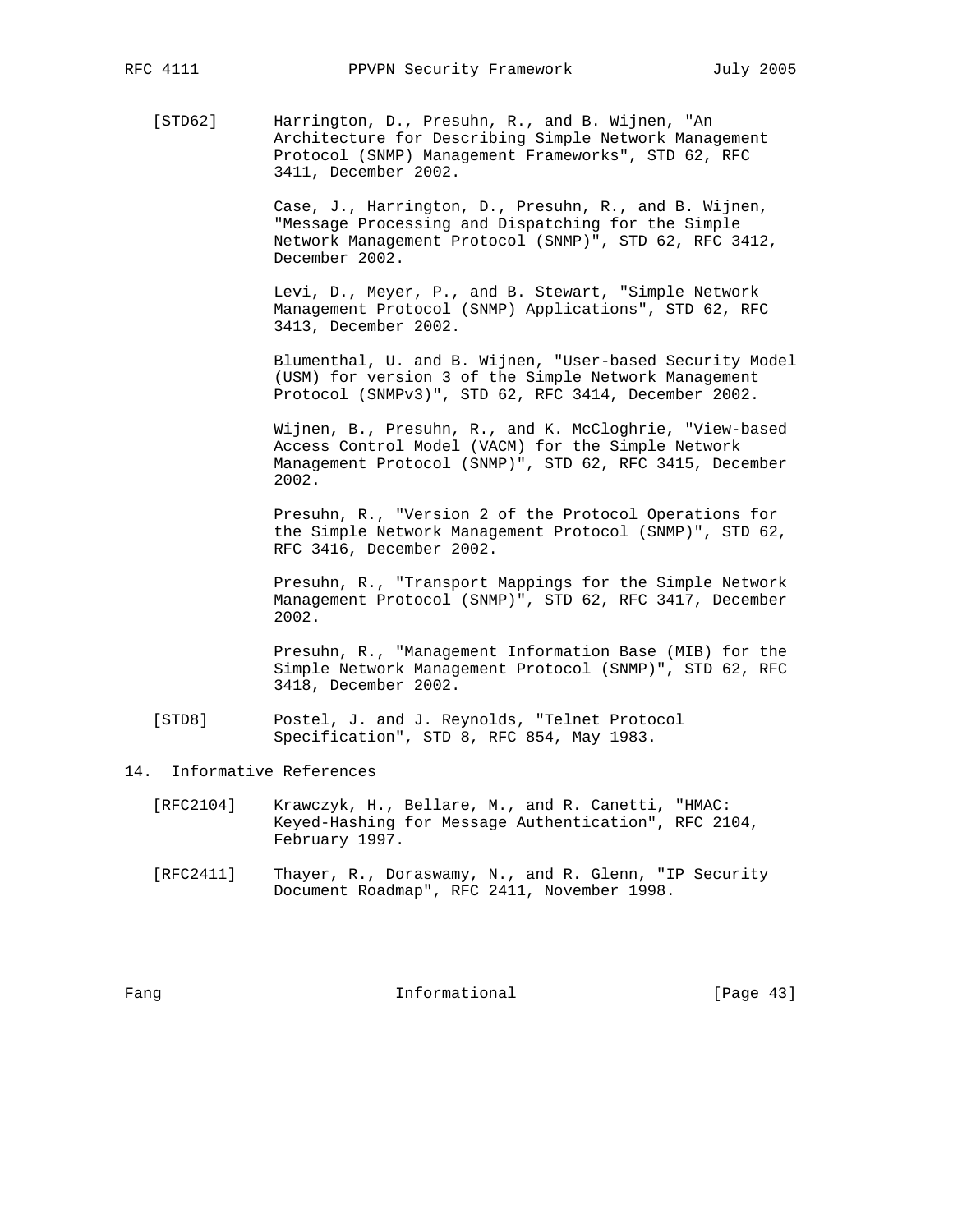- [RFC3174] Eastlake 3rd, D. and P. Jones, "US Secure Hash Algorithm 1 (SHA1)", RFC 3174, September 2001.
- [RFC3631] Bellovin, S., Schiller, J., and C. Kaufman, "Security Mechanisms for the Internet", RFC 3631, December 2003.
- [RFC3889] Barbir, A., Murphy, S., and Y. Yang, "Generic Threats to Routing Protocols", RFC 3889, October 2004.
- [RFC4026] Andersson, L. and T. Madsen, "Provider Provisioned Virtual Private Network (VPN) Terminology", RFC 4026, March 2005.
- [RFC4031] Carugi, M. and D. McDysan, Eds., "Service Requirements for Layer 3 Provider Provisioned Virtual Private Networks (PPVPNs)", RFC 4031, April 2005.
- [RFC4110] Callon, R. and M. Suzuki, "A Framework for Layer 3 Provider Provisioned Virtual Private Networks", RFC 4110, July 2005.

Author's Address

 Luyuan Fang AT&T Labs. 200 Laurel Avenue, Room C2-3B35 Middletown, NJ 07748

 Phone: 732-420-1921 EMail: luyuanfang@att.com

Fang **Informational Informational** [Page 44]